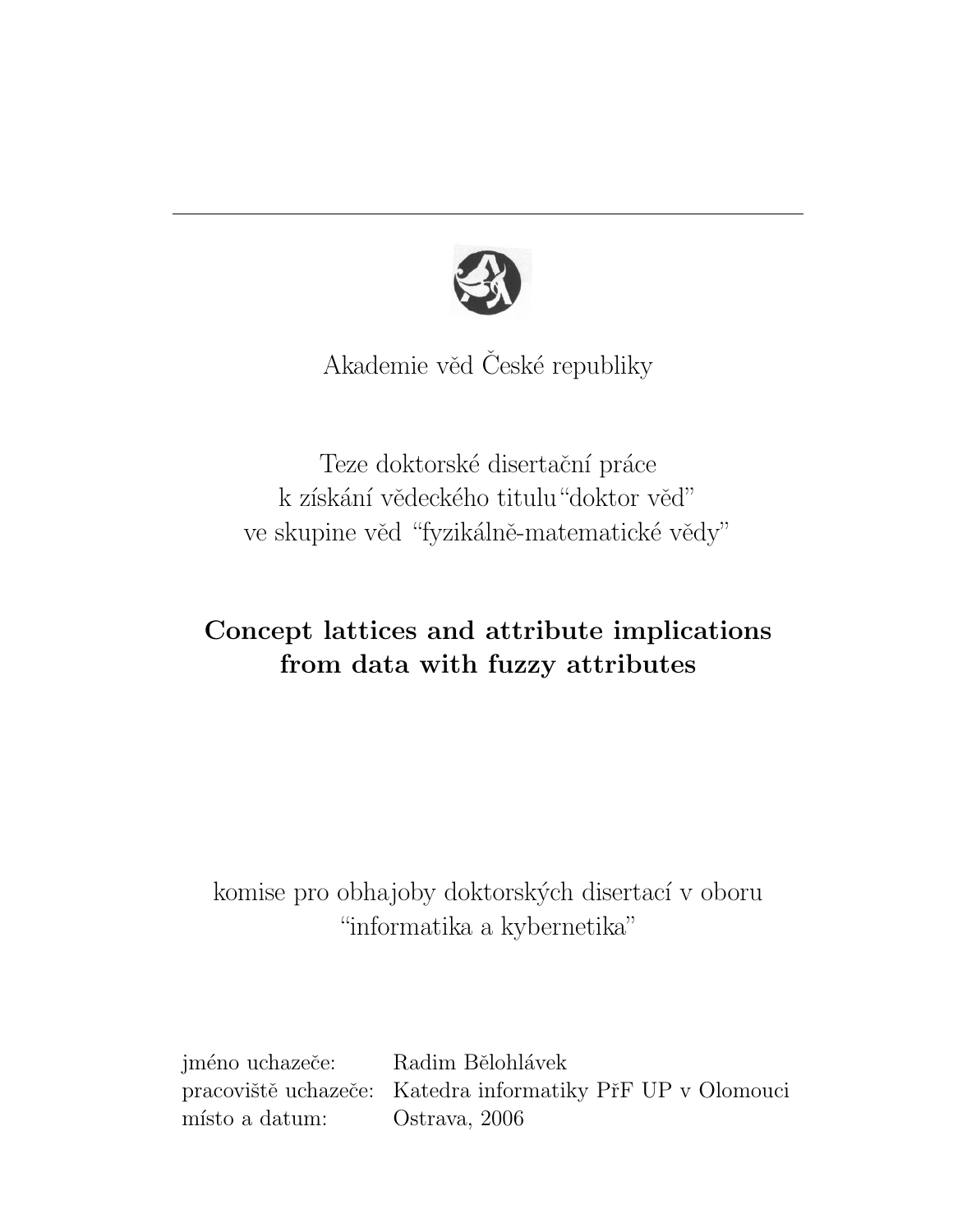# Contents

| $\mathbf{1}$     | Introduction                                                   |  |  |  |  |  |  |
|------------------|----------------------------------------------------------------|--|--|--|--|--|--|
| 1.1              |                                                                |  |  |  |  |  |  |
| 1.2              |                                                                |  |  |  |  |  |  |
| 1.3              |                                                                |  |  |  |  |  |  |
| $\bf{2}$         | Concept lattices and related structures                        |  |  |  |  |  |  |
| 2.1              |                                                                |  |  |  |  |  |  |
| 2.2              | Fuzzy Galois connections and closure operators                 |  |  |  |  |  |  |
| 2.3              | Main theorem on concept lattices                               |  |  |  |  |  |  |
| 2.4              |                                                                |  |  |  |  |  |  |
| 2.5              |                                                                |  |  |  |  |  |  |
| 2.6              |                                                                |  |  |  |  |  |  |
| 3                | Attribute implications                                         |  |  |  |  |  |  |
| 3.1              | Attribute implications, validity, theories and models          |  |  |  |  |  |  |
| 3.2              | Semantic entailment and non-redundant bases                    |  |  |  |  |  |  |
| 3.3              |                                                                |  |  |  |  |  |  |
| 3.4              | Computation of non-redundant bases                             |  |  |  |  |  |  |
| 3.5              | Functional dependencies in tables over domains with similarity |  |  |  |  |  |  |
|                  | relations                                                      |  |  |  |  |  |  |
| $\boldsymbol{4}$ | <b>Further directions</b>                                      |  |  |  |  |  |  |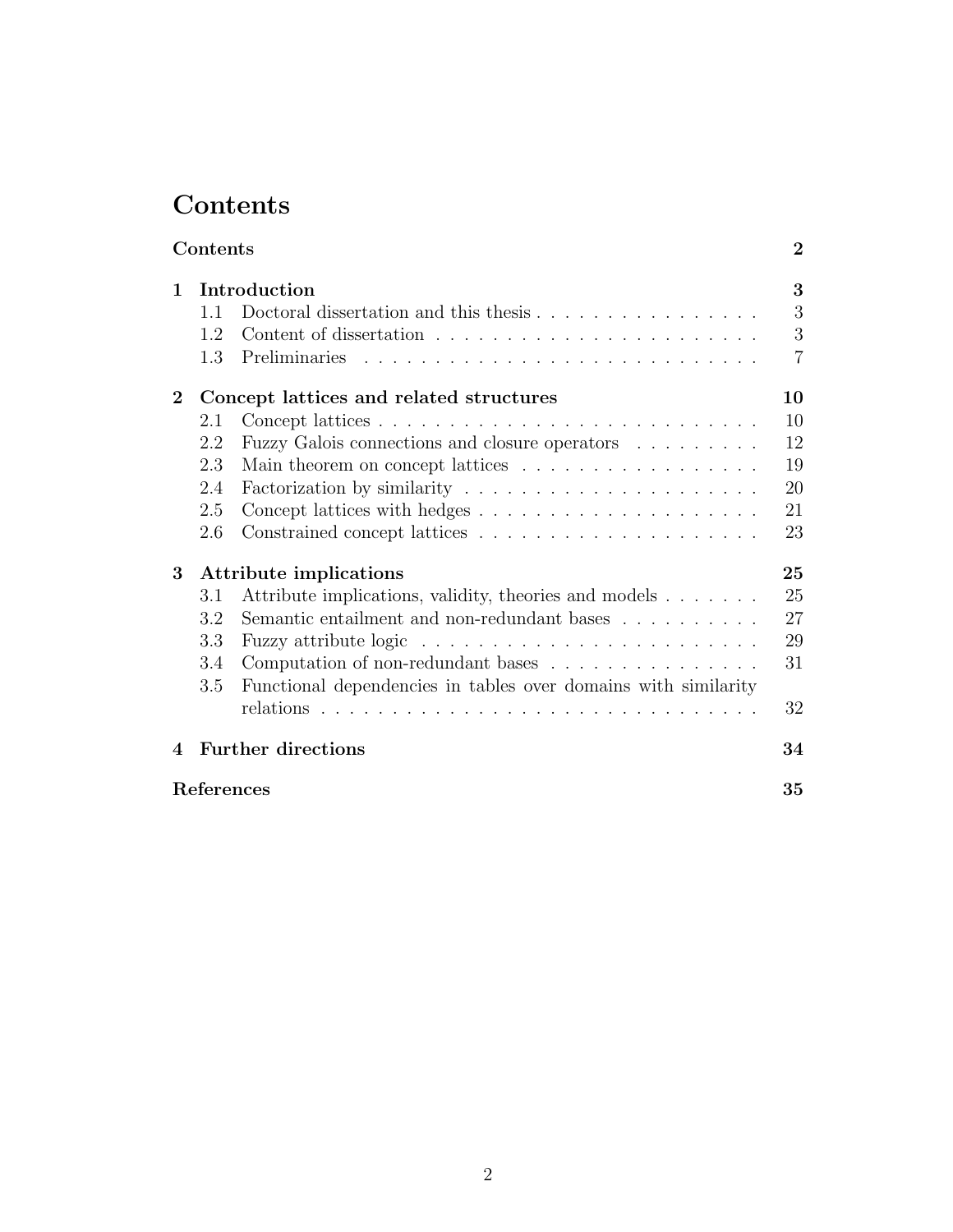## 1 Introduction

### 1.1 Doctoral dissertation and this thesis

The submitted doctoral dissertation is devoted to foundations of formal concept analysis of data with fuzzy attributes, particularly to concept lattices, attribute implications, and related structures and topics. The dissertation consists of a collection of papers [A1]–[A21], accompanied by an annotation.

This thesis provides a summary of the dissertation and is organized as follows. Section 1 describes the content of the dissertation. Section 2 contains results on concept lattices and related structures. Section 3 deals with attribute implications. Section 4 overviews some further results and directions for future research. References are split into three parts. Part A (references [A1]–[A21]) contains publications of which the dissertation consists. Part B (references [B1]– [B16]) contains further publications of the author which are related to the topic of the thesis. Part C (references  $\lbrack C1\rbrack$ – $\lbrack C49\rbrack$ ) contains publications by other authors which are related to the dissertation.

### 1.2 Content of dissertation

Broadly speaking, the dissertation brings up results on a particular way of development of formal concept analysis (FCA) from the point of view of fuzzy logic. The aim of this section is to briefly present the basic ideas of FCA and outline the approach to FCA from the point of view of fuzzy logic which is adopted in the submitted dissertation.

Formal concept analysis Tables, i.e. two-dimensional arrays, represent perhaps the most popular way to describe data. Table rows usually correspond to objects of our interest, table columns correspond to some of their attributes, and table entries contain values of attributes on the respective objects. As an example, consider patients as objects and "name", "weight", "male", "female", etc. as attributes. Table rows and columns are usually labeled by objects' and attributes' names. A particular case arises when all the attributes are logical attributes (presence/absence attributes) like "male", "headache", "left-handed", etc. A patient either is a male or not and, in general, either has a logical attribute or not. In this case, a table entry corresponding to object x and attribute  $\eta$  contains  $\times$  or blank depending on whether object x has or does not have attribute  $\overline{y}$ .

Many methods of various kinds have been and are being developed for the purpose to analyze tabular data, starting with classical statistical methods, and going through clustering and classification up to the most recent methods of data mining. The submitted dissertation is concerned with theoretical foundations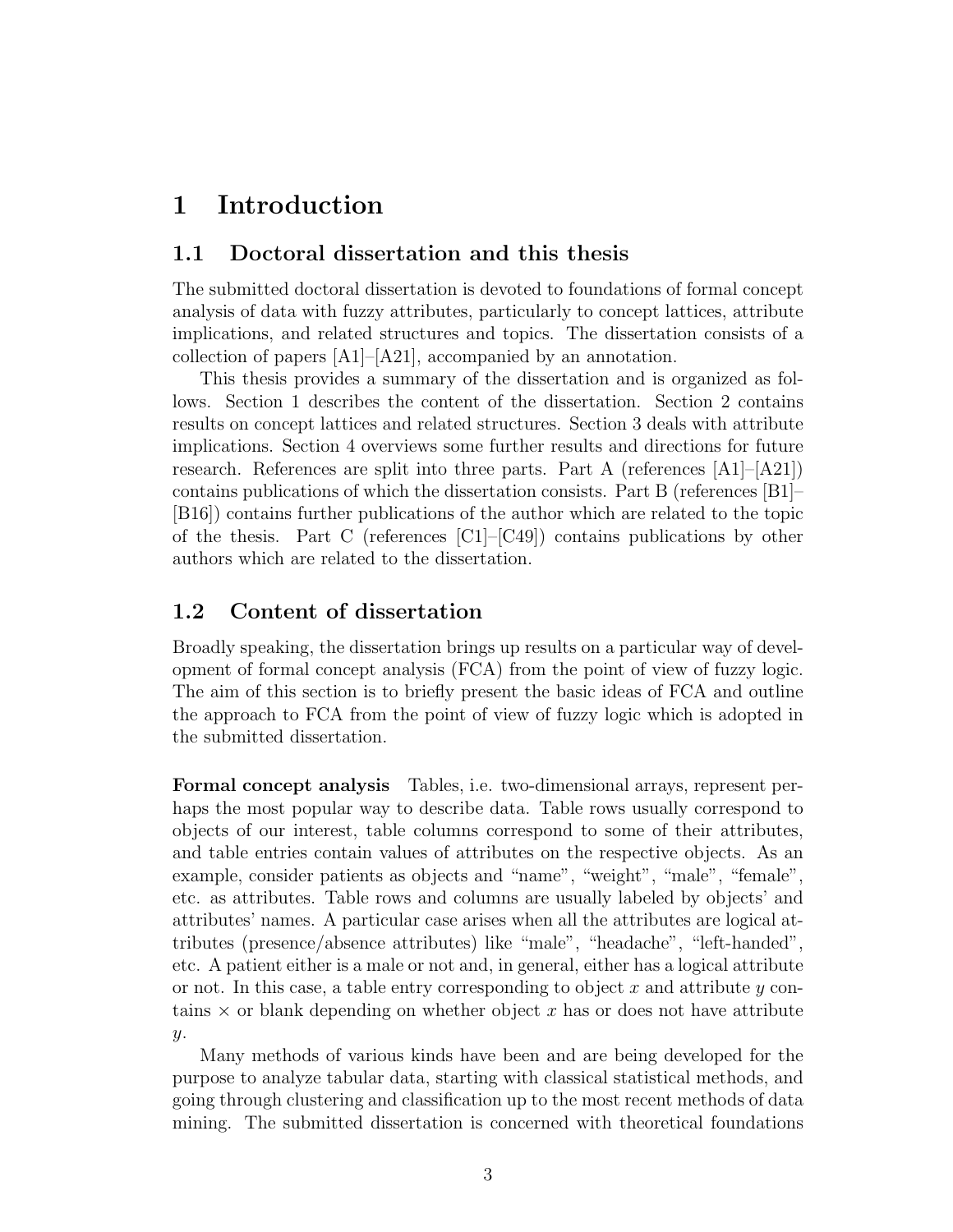|       | $y_1$ $y_2$ $y_3$          | $\cdots$ |
|-------|----------------------------|----------|
| $x_1$ | $\times$ $\times$ $\times$ |          |
| $x_2$ | $\times$ $\times$          |          |
| $x_3$ | $\times$ $\times$          |          |
| ٠     | $\cdots$                   |          |

Figure 1: Tables with logical attributes: crisp attributes (left), fuzzy attributes (right).

of one of these methods, namely, of FCA. Although some previous attempts exist, it is generally agreed and FCA started by Wille's seminal paper [C47]. Since then, FCA is being developed theoretically, algorithmically, and methodologically. Applications of FCA are basically in data analysis and knowledge discovery, both as a direct method delivering results to the user and a preprocessing method being used with other methods. Two monographs on FCA are [C17] (mainly mathematical foundations) and [C13] (mainly algorithms and applications). There are three international conferences devoted to FCA, namely ICFCA (Int. Conf. on Formal Concept Analysis), CLA (Concept Lattices and Their Applications), and ICCS (Int. Conf. on Conceptual Structures). In addition, further papers on FCA can be found in journals and proceedings of other conferences.

A table with logical attributes can be represented by a triplet  $\langle X, Y, I \rangle$  where I is a binary relation between X and Y. Elements of X are called objects and correspond to table rows, elements of Y are called attributes and correspond to table columns, and for  $x \in X$  and  $y \in Y$ ,  $\langle x, y \rangle \in I$  indicates that object x has attribute y while  $\langle x, y \rangle \notin I$  indicates that x does not have y. For instance, Fig. 1.2 (left) depicts a table with logical attributes. The corresponding triplet  $\langle X, Y, I \rangle$  is given by  $X = \{x_1, x_2, x_3, x_4\}, Y = \{y_1, y_2, y_3\}$ , and we have  $\langle x_1, y_1 \rangle \in$ I,  $\langle x_2, y_3 \rangle \notin I$ , etc. Since representing tables with logical attributes by triplets is common in FCA, we say just "table  $\langle X, Y, I \rangle$ " instead of "triplet  $\langle X, Y, I \rangle$ " representing a given table". FCA aims at obtaining two outputs out of a given table. The first one, called a concept lattice, is a partially ordered collection of particular clusters of objects and attributes. The second one consists of formulas, called attribute implications, describing particular attribute dependencies which are true in the table. The clusters, called formal concepts, are pairs  $\langle A, B \rangle$  where  $A \subseteq X$  is a set of objects and  $B \subseteq Y$  is a set of attributes such that A is a set of all objects which have all attributes from  $B$ , and  $B$  is the set of all attributes which are common to all objects from A. For instance,  $\langle \{x_1, x_2\}, \{y_1, y_2\} \rangle$  and  $\langle \{x_1, x_2, x_3\}, \{y_2\} \rangle$  are examples of formal concepts of the (visible part of) left table in Fig. 1.2. An attribute implication is an expression  $A \Rightarrow B$  with A and B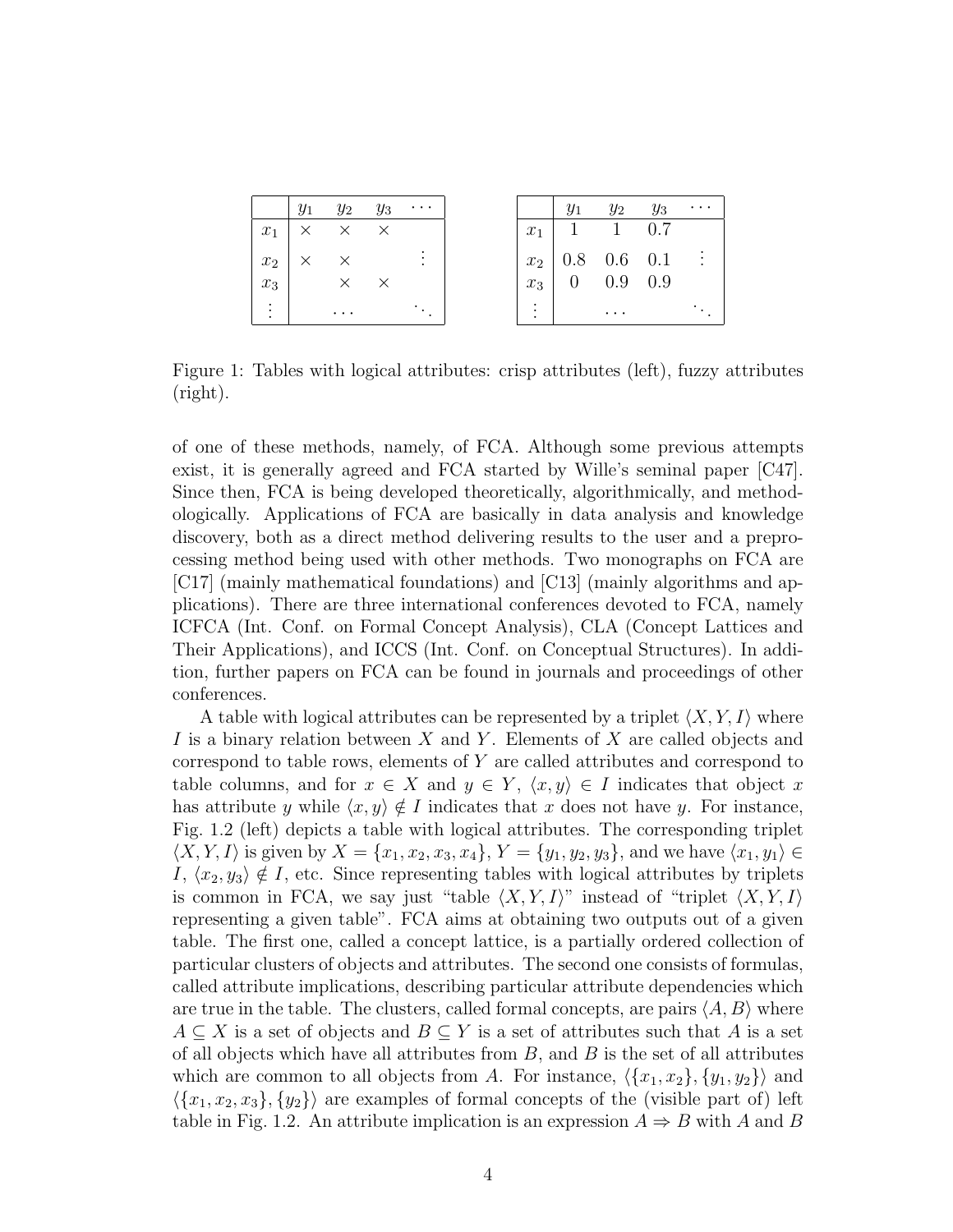being sets of attributes.  $A \Rightarrow B$  is true in table  $\langle X, Y, I \rangle$  if each object having all attributes from A has all attributes from B as well. For instance,  $\{y_3\} \Rightarrow \{y_2\}$ is true in the (visible part of) left table in Fig. 1.2, while  $\{y_1, y_2\} \Rightarrow \{y_3\}$  is not  $(x_2$  serves as a counterexample).

Formal concept analysis and fuzzy logic Contrary to classical (two-valued) logic, fuzzy logic uses intermediate truth degrees in addition to 0 (false) and 1 (true). Fuzzy logic thus allows to assign truth degrees like 0.8 to propositions like "Customer C is satisfied withe service  $s$ ". In this example, assigning 0.8 to the above proposition means that customer  $C$  was quite satisfied but not completely. This way, fuzzy logic attempts to deal with fuzzy attributes (graded attributes) like "being tall", "being satisfied (with a given service)", etc. An example of a table with fuzzy attributes is presented in the right part of Fig. 1.2. A table entry corresponding to object  $x$  and attribute  $y$  contains a truth degree of "object" x has attribute y". For instance, object  $x_1$  has attribute  $y_1$  to degree 1,  $x_2$  has attribute  $y_1$  to degree 0.8,  $x_2$  has attribute  $y_3$  to degree 0.1, etc. If objects are patients and  $y_1$  is "intensive headache" than the table says that patient  $x_2$  has a rather severe headache. Needless to say, dealing with fuzzy attributes by means of classical logic, i.e. using only 0 and 1, and "forcing" a user to decide whether or not a given customer was satisfied, is not appropriate. Using intermediate truth degrees in addition to 0 and 1 instead of 0 and 1 only has became known under the term fuzzy approach (graded approach).

With respect to the above outline, FCA in its basic setting deals with twovalued logical attributes (called also crisp attributes). The following question therefore arises:

Is it feasible to extend the methods of FCA so as to have FCA applicable to tables with fuzzy attributes?

The submitted thesis attempts to provide a positive answer to this question.

Main contributions of the dissertation The following are the main contributions and features of the dissertation:

(1) We present a sound generalization of the mathematical foundations of FCA. This concerns mainly concept lattices and attribute implications, i.e. two main outputs of FCA, but also mathematical structures directly related to FCA like closure operators, closure systems, Galois connections, and complete lattices. We use complete residuated lattices as a general structure of truth degrees. The ordinary (i.e., "non-fuzzy") results on FCA turn out to be a particular case of our results when the complete residuated lattice is a two-element Boolean algebra.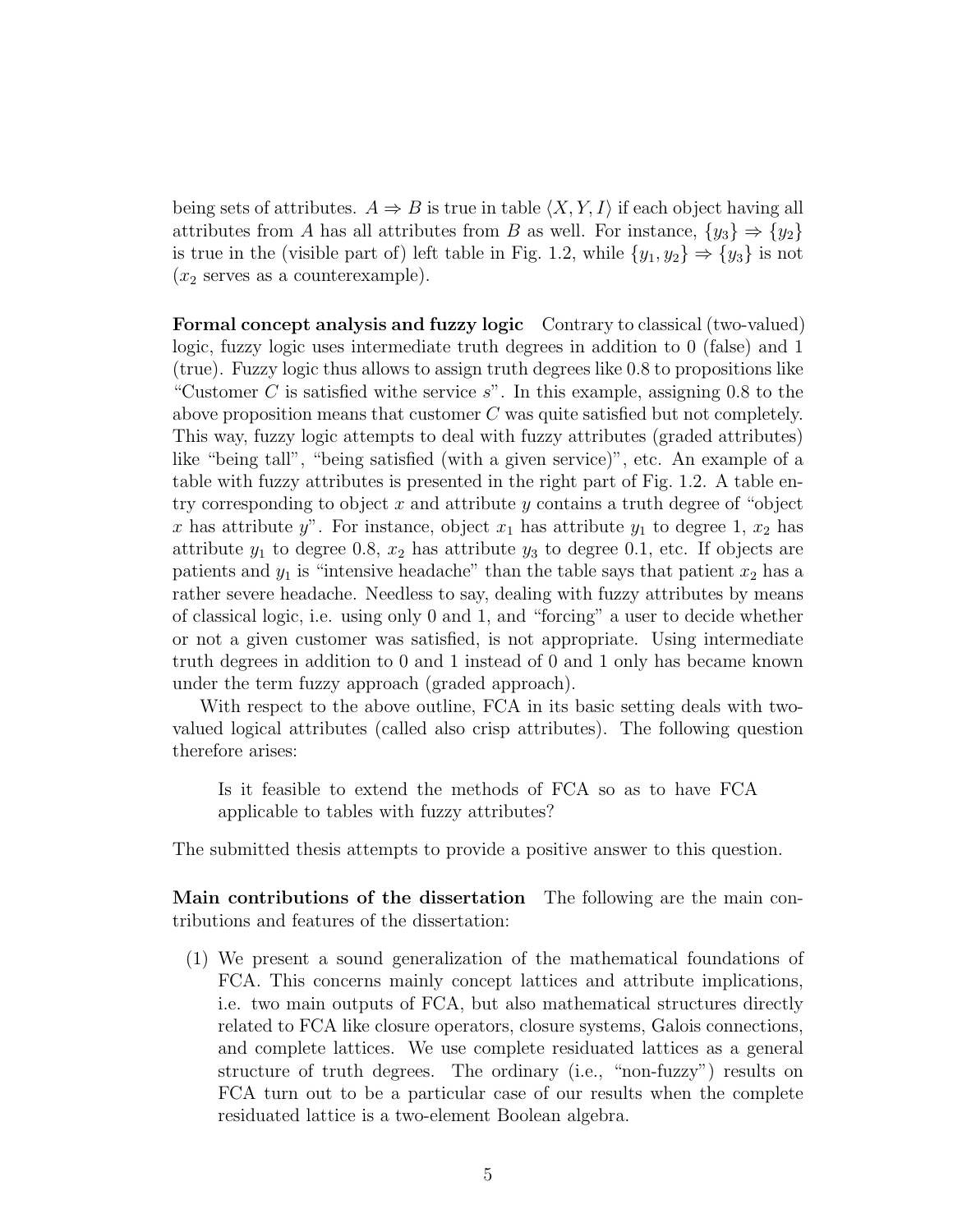- (2) Although the computational aspects (design of efficient algorithms) are of secondary interest in the dissertation, we present algorithms with the same order of complexity as those known from the ordinary FCA (computation of fixed points of the fuzzy closure operators involved, computation of systems of pseudo-intents, computation of non-redundant bases of fuzzy attribute implications).
- (3) Our approach is based on following closely fuzzy logic in narrow sense, see e.g. [C26]. Briefly speaking, our definitions result from considering appropriate formulas and evaluating these formulas according to the principles of fuzzy logic. Furthermore, when developing fuzzy attribute logic, i.e. a logical calculus for reasoning with rules  $A \Rightarrow B$ , we present both ordinary-style as well as Pavelka-style logics.
- (3) We present various results (representation results, reduction results) on relationships between the new structures which result in our approach like fuzzy concept lattices, fuzzy Galois connections, fuzzy attribute implications, etc., and the ordinary structures, i.e. concept lattices, Galois connections, attribute implications, etc.
- (4) We demonstrate that in a fuzzy setting, new phenomena arise. These phenomena are hidden in the ordinary setting but are interesting and important in a fuzzy setting. Two examples are presented in detail. First, factorization of concept lattices by similarity which allows us to consider simplified version of the original concept lattice, namely, its factor lattice. Second, usage of hedges (truth functions of connective "very true") to parameterize the underlying Galois connections. Hedges enable us to control the size of the resulting concept lattice. In addition to that, by setting hedges in an appropriate way, we obtain approaches proposed by other authors as a particular case of our approach.
- (5) Results on fuzzy attribute implications show an interesting connection to an extension of Codd's relational model of data, a framework which underlies relational databases. The extension consists in considering similarity relations on domains in the relational model. The agenda around fuzzy attribute logic translated into the extension of Codd's model, plays the role of the agenda of functional dependencies in Codd's model. The extension by similarities and, in particular, functional dependencies in this extension have been studied by many authors. Our results offers a more elaborate approach: our concept of functional dependence is more general still quite natural, we deal with partial entailment of functional dependencies, etc.
- (6) Some of our results, although developed in a fuzzy setting, are new even for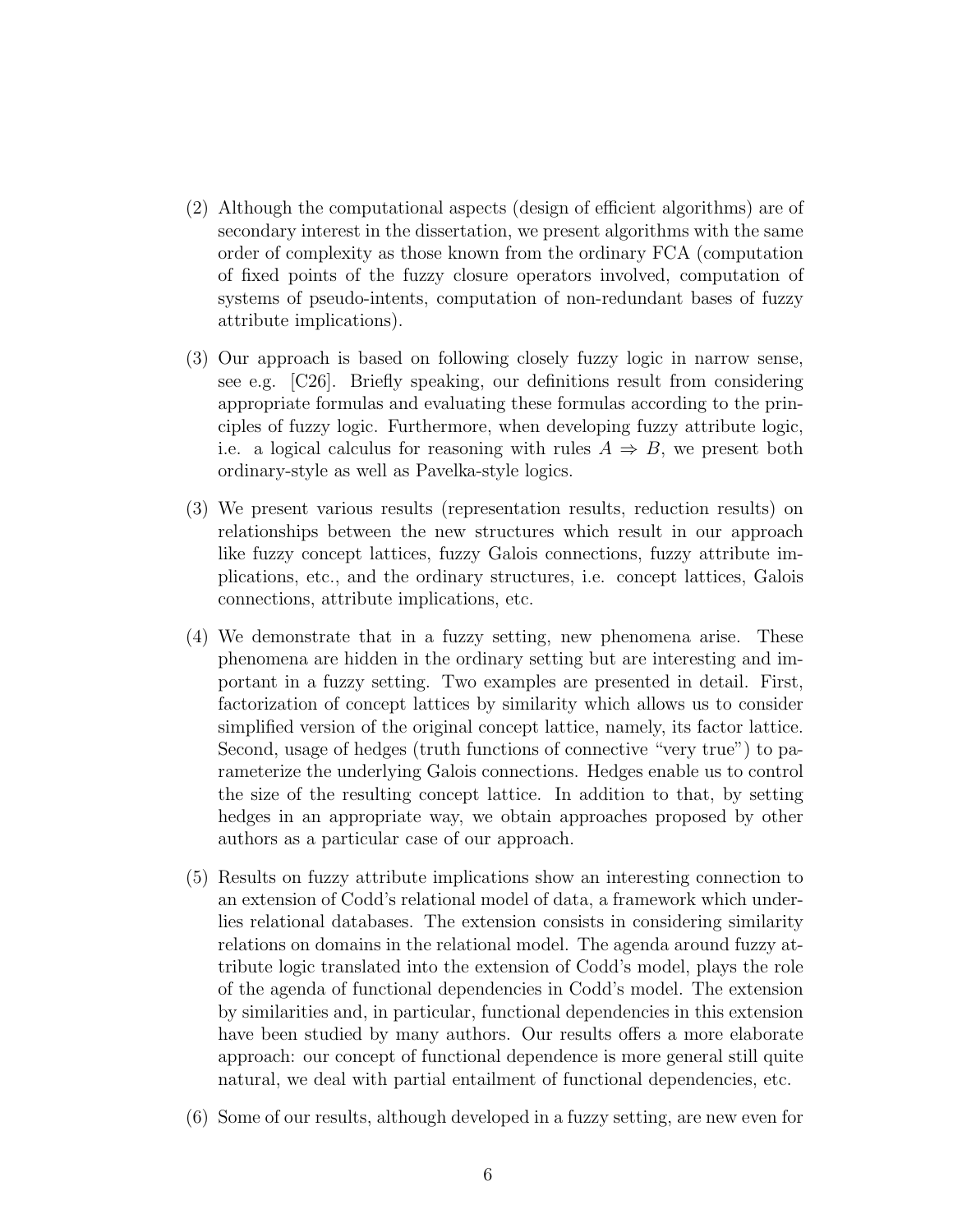the ordinary setting. The method of reducing the size of concept lattices by closure operators is an example.

- (7) FCA, in a sense, develops formally a theory of concepts proposed within so-called Port-Royal logic [C3] which was very influential and is still popular. The dissertation shows that Port-Royal theory of concepts, proposed originally informally in natural language and very probably bearing only bivalent (i.e. crisp) concepts in mind, may naturally be interpreted as a theory of fuzzy (graded) concepts.
- (8) We outline some promising directions for future research. In addition to a further development of FCA in a fuzzy setting itself, we present two new promising directions and our preliminary results. First, relational factor analysis (the term was coined by us and is thus to be considered tentative). Second, the above mentioned extension of Codd's relational model of data.
- (9) The dissertation presents a sound and comprehensive study of an area on the borderline of mathematics and computer science. As such, it can serve as an example of a proper development of a non-trivial area from the point of view of fuzzy approach.

### 1.3 Preliminaries

In what follows, we briefly outline basics of FCA and basics of fuzzy sets and fuzzy logic including references where one can find details. We proceed in a dry style, presenting just definitions, selected results, and short comments.

Formal concept analysis and related structures Let  $\langle X, Y, I \rangle$  be a data table with crisp attributes, i.e. X and Y are finite sets (of objects and attributes) and  $I \subseteq X \times Y$  is a binary relation between X and Y, see Section 1.2.  $\langle X, Y, I \rangle$ is also called a formal context in FCA. Introduce operators  $\uparrow$ :  $2^X \rightarrow 2^Y$  and  $\overline{X}$  :  $2^Y \rightarrow 2^X$  by putting for each  $A \subseteq X$  and  $B \subseteq Y$ 

$$
A^{\uparrow} = \{ y \in Y \mid \text{for each } x \in A : \langle x, y \rangle \in I \},
$$
  

$$
B^{\downarrow} = \{ x \in X \mid \text{for each } y \in B : \langle x, y \rangle \in I \}.
$$

A formal concept in  $\langle X, Y, I \rangle$  is a pair  $\langle A, B \rangle$  of  $A \subseteq X$  and  $B \subseteq Y$  such that  $A^{\uparrow} = B$  and  $B^{\downarrow} = A$ . Put  $\mathcal{B}(X, Y, I) = \{ \langle A, B \rangle | A^{\uparrow} = B, B^{\downarrow} = A \}$ , i.e.,  $\mathcal{B}(X, Y, I)$  is the set of all formal concepts in  $\langle X, Y, I \rangle$ . Introduce a partial order  $\leq$  on  $\mathcal{B}(X, Y, I)$  by  $\langle A_1, B_1 \rangle \leq \langle A_2, B_2 \rangle$  iff  $A_1 \subseteq A_2$  (iff  $B_2 \subseteq B_1$ ). The set  $\mathcal{B}(X, Y, I)$  equipped by  $\leq$  is called a concept lattice of  $\langle X, Y, I \rangle$ .

Note that  $A^{\uparrow}$  is the set of all attributes shared by all objects from A; similarly for  $B^{\downarrow}$ . Therefore,  $\langle A, B \rangle$  is a formal concept iff A is the set of all objects sharing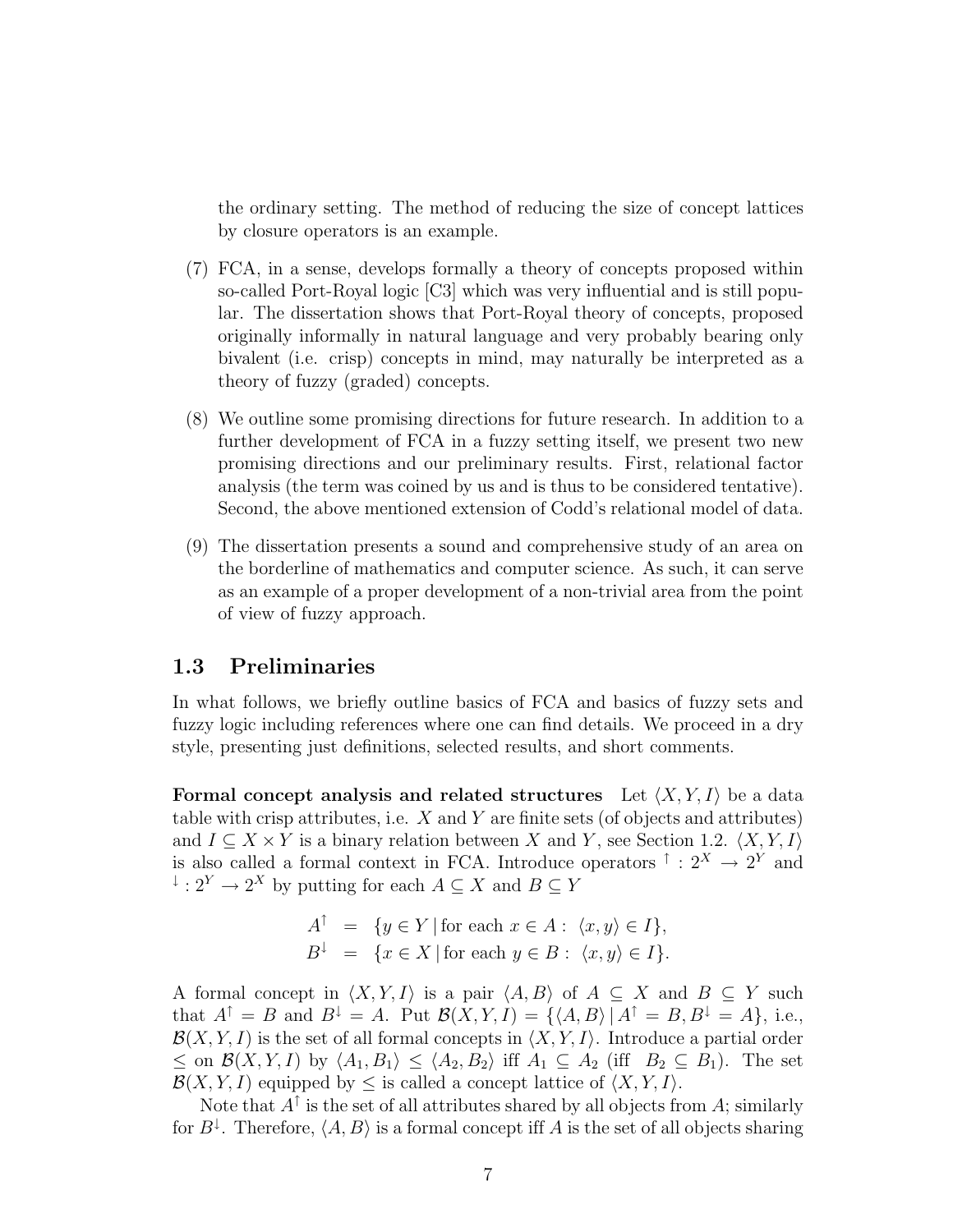all attributes from  $B$  and, *vice versa*,  $B$  is the set of all attributes shared by all objects from A. A and B are called an extent and an intent of  $\langle A, B \rangle$ ; an extent (intent) is thought of as a collection of objects (attributes) to which the concept  $\langle A, B \rangle$  applies.  $\langle A_1, B_1 \rangle \leq \langle A_2, B_2 \rangle$  means that  $\langle A_2, B_2 \rangle$  is more general than  $\langle A_1, B_1 \rangle$  since it applies to more objects (or, equivalently, applies to fewer attributes);  $\leq$  therefore models the subconcept-superconcept hierarchy. Alternatively, formal concepts can be defined as maximal rectangles in table  $\langle X, Y, I \rangle$  which are full of  $\times$ 's. The following assertion is called the Main theorem of concept lattices.

**Theorem 1** ([C47]) (1)  $\mathcal{B}(X, Y, I)$  equipped with  $\leq a$  complete lattice with infima and suprema given by

$$
\bigwedge_{j\in J}\langle A_j,B_j\rangle=\langle\bigcap_{j\in J}A_j,(\bigcup_{j\in J}B_j)^{\downarrow\uparrow}\rangle,\ \ \bigvee_{j\in J}\langle A_j,B_j\rangle=\langle(\bigcup_{j\in J}A_j)^{\uparrow\downarrow},\bigcap_{j\in J}B_j\rangle.
$$

(2) Moreover, an arbitrary complete lattice  $V = \langle V, \leq \rangle$  is isomorphic to  $\mathcal{B}(X, Y, I)$  iff there are mappings  $\gamma : X \to V$ ,  $\mu : Y \to V$  such that

(i)  $\gamma(X)$  is  $\bigvee$ -dense in V,  $\mu(Y)$  is  $\bigwedge$ -dense in V; (ii)  $\gamma(x) \leq \mu(y)$  iff  $\langle x, y \rangle \in I$ .

A subset K of a complete lattice V is called infimally (supremally) dense if each element of  $V$  is a infimum (supremum) of some elements of  $K$ .

Let  $\langle U, \leq \rangle$  and  $\langle V, \leq \rangle$  be complete lattices. A closure operator in  $\langle U, \leq \rangle$ is a mapping  $C: U \to U$  for which  $u \leq C(u), u \leq v$  implies  $C(u) \leq C(v)$ ,  $C(C(u)) = C(u)$ , for each  $u, v \in U$ . A Galois connection between  $\langle U, \leq \rangle$  and  $\langle V, \leq \rangle$  is a pair of mappings  $\uparrow$  and  $\downarrow$  for which  $u_1 \leq u_2$  implies  $u_2^{\uparrow} \leq u_1^{\uparrow}$  $\frac{1}{1}$ ,  $v_1 \leq v_2$ implies  $v_2^{\downarrow} \leq v_1^{\downarrow}$  $u_1^{\downarrow}$ ,  $u \leq u^{\uparrow \downarrow}$ ,  $v \leq v^{\downarrow \uparrow}$ , for each  $u, u_i \in U$  and  $v, v_i \in V$ .

For further details we refer to [C17] and also to [C13].

Fuzzy sets and fuzzy logic We use complete residuated lattices as our structures of truth degrees. A complete residuated lattice is an algebra  $L =$  $\langle L, \wedge, \vee, \otimes, \to, 0, 1 \rangle$  such that  $\langle L, \wedge, \vee, 0, 1 \rangle$  is a complete lattice with 0 and 1 being the least and greatest element of L, respectively;  $\langle L, \otimes, 1 \rangle$  is a commutative monoid (i.e.  $\otimes$  is commutative, associative, and  $a \otimes 1 = 1 \otimes a = a$  for each  $a \in L$ ; ⊗ and  $\rightarrow$  satisfy  $a \otimes b \leq c$  iff  $a \leq b \rightarrow c$  (adjointness property) for each  $a, b, c \in L$ . Moreover, we use the following concept of a (truth-stressing) hedge (cf.  $[C26], [C27]$ ). A hedge on a complete residuated lattice **L** is a mapping \* : L → L satisfying 1<sup>\*</sup> = 1,  $a^* \le a$ ,  $(a \to b)^* \le a^* \to b^*$ ,  $a^{**} = a^*$ , for each  $a, b \in L$ . A biresiduum on **L** is a derived operation  $\leftrightarrow$  defined by  $a \leftrightarrow b = (a \rightarrow b) \land (b \rightarrow a).$ 

Elements a of L are called truth degrees.  $\otimes$  and  $\rightarrow$  are (truth functions of) "fuzzy conjunction" and "fuzzy implication"; hedge <sup>∗</sup> is a (truth function of)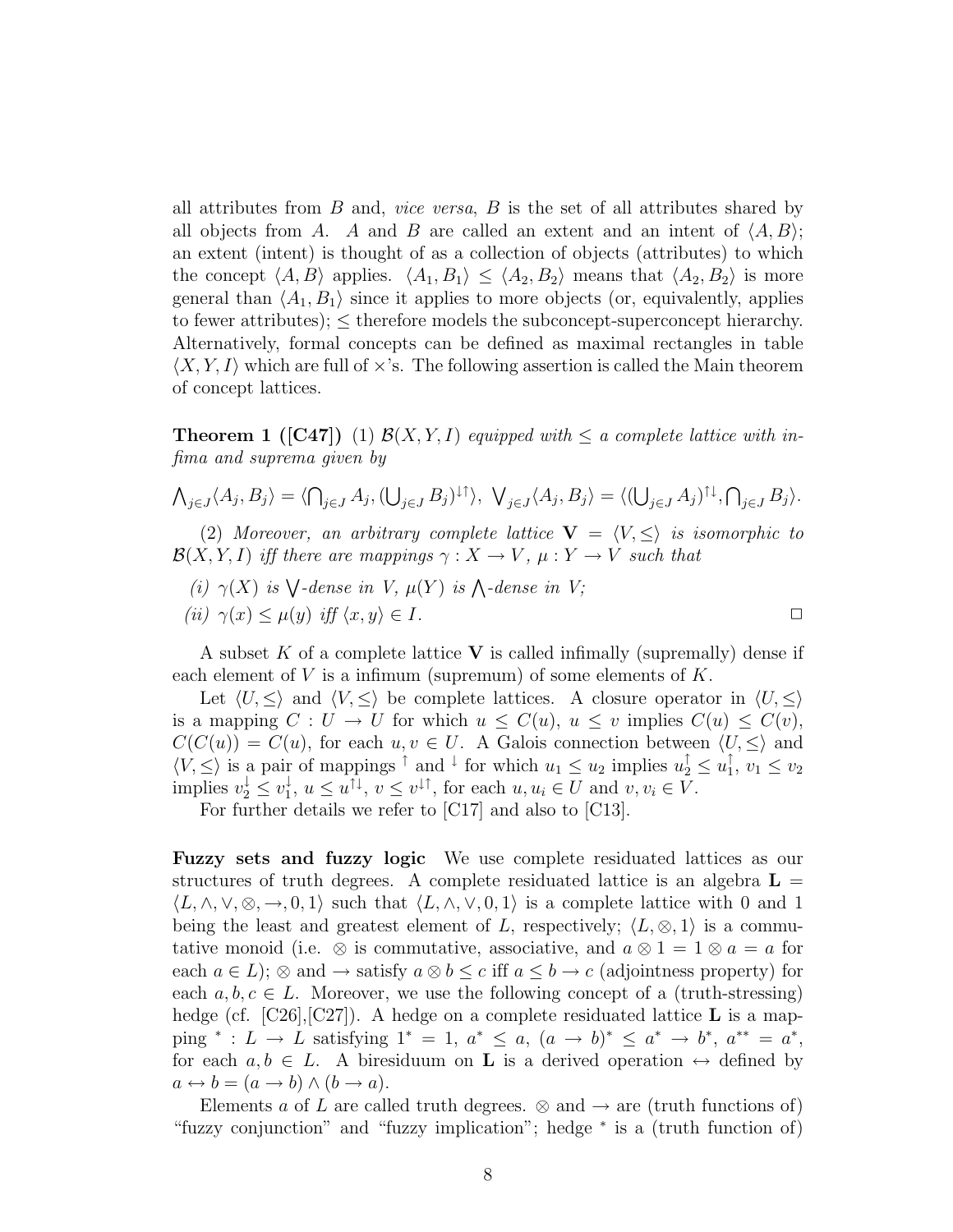logical connective "very true";  $\leftrightarrow$  is a (truth function of) "fuzzy equivalence". A common choice of **L** is a structure with  $L = [0, 1]$  (real unit interval),  $\wedge$  and ∨ being minimum and maximum, ⊗ being a left-continuous t-norm with the corresponding  $\rightarrow$ . Three most important pairs of adjoint operations on the unit interval are: Lukasiewicz:  $a \otimes b = \max(a + b - 1, 0), a \rightarrow b = \min(1 - a + b, 1);$ Gödel (minimum):  $a \otimes b = \min(a, b)$ ,  $a \rightarrow b = 1$  if  $a \leq b$  and  $a \rightarrow b = b$  if  $a > b$ ; Goguen (product):  $a \otimes b = a \cdot b$ ,  $a \rightarrow b = 1$  if  $a \leq b$  and  $a \rightarrow b = b/a$  if  $a > b$ . Other examples are finite chains, e.g.  $L = \{a_0 = 0, a_1, \ldots, a_n = 1\} \subseteq [0, 1]$  $(a_0 < \cdots < a_n)$  with ⊗ and → given by  $a_k \otimes a_l = a_{\max(k+l-n,0)}$  and  $a_k \to a_l =$  $a_{\min(n-k+l,n)}$  (finite Lukasiewicz chain), or ⊗ and → being the restrictions of the above Gödel operations on  $[0, 1]$  to L. A special case is a two-element Boolean algebra which we will denote by 2.

An **L**-set (fuzzy set) A in a universe U is a mapping  $A: U \to L$ ,  $A(u)$  being interpreted as "the degree to which u belongs to A". If  $U = \{u_1, \ldots, u_n\}$  then A can be denoted by  $A = \{a_1/u_1, \ldots, a_n/u_n\}$  meaning that  $A(u_i)$  equals  $a_i$ ; we write  $\{u, {}^{0.5}/v\}$  instead of  $\{1/u, {}^{0.5}/v, {}^{0}/w\}$ , etc.  $\mathbf{L}^{U}$  (or  $L^{U}$ ) denotes the collection of all **L**-sets in  $U$ ; basic operations with **L**-sets are defined componentwise. An **L**-set  $A \in \mathbf{L}^U$  is called crisp if  $A(u) \in \{0,1\}$  for each  $u \in U$ . Crisp **L**-sets can be identified with ordinary sets. For a crisp A, we also write  $u \in A$  for  $A(u) = 1$  and  $u \notin A$  for  $A(u) = 0$ . An **L**-set  $A \in L^U$  is called empty (denoted by  $\emptyset$ ) if  $A(u) = 0$  for each  $u \in U$ . For  $a \in L$  and  $A \in L^U$ , an ordinary set  ${}^{\alpha}A = \{u \in U \mid A(u) \geq a\}$  is called an a-cut of A. Given  $A, B \in L^U$ , we define a degree  $S(A, B)$  to which A is contained in B and a degree  $A \approx B$  to which A is equal to  $B$  by

$$
S(A, B) = \bigwedge_{u \in U} (A(u) \to B(u)), \qquad A \approx B = \bigwedge_{u \in U} (A(u) \leftrightarrow B(u)).
$$

In particular, we write  $A \subseteq B$  iff  $S(A, B) = 1$ . A binary **L**-relation  $\approx$  on U is called an **L**-equivalence if for any  $u, v, w \in U$  we have  $u \approx u = 1$  (reflexivity),  $u \approx v = v \approx u$  (symmetry),  $(u \approx v) \otimes (v \approx w) \leq (u \approx w)$  (transitivity); An **L**-equality is an **L**-equivalence satisfying  $u = v$  whenever  $u \approx v = 1$ .

Throughout this thesis, we use the following convention. If we want to emphasize the structure L of truth degrees, we say "L-set", "L-Galois connection", etc., instead of "fuzzy set", "fuzzy Galois connection", etc., which we use if  $\bf{L}$  is not important or clear from context.

For further details we refer to [C1], [C24], [C26], [C31], [C38].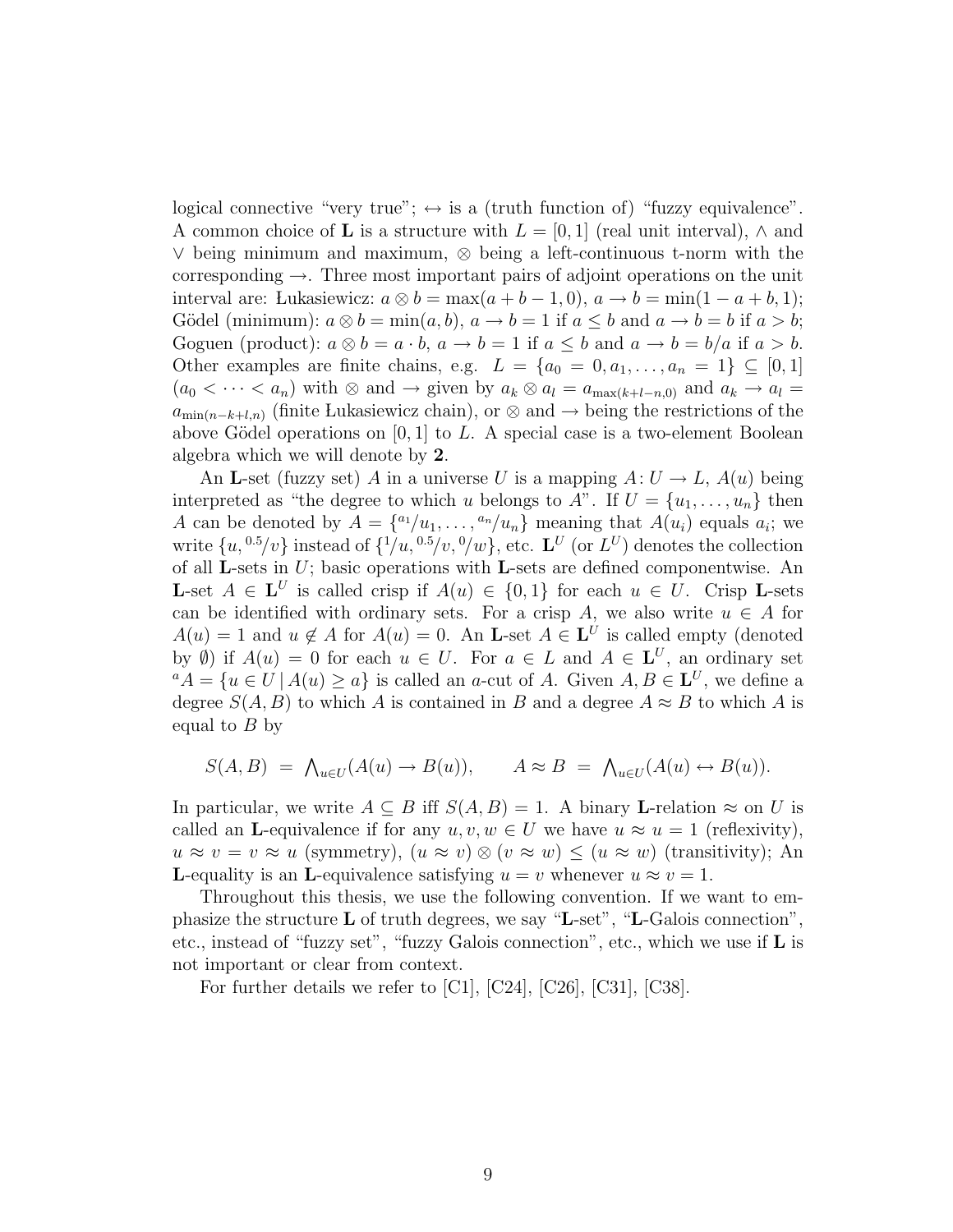## 2 Concept lattices and related structures

#### 2.1 Concept lattices

Let **L** be a complete residuated lattice (our structure of truth degrees). If we say "a fuzzy set", "a fuzzy relation" and the like, we always mean a fuzzy set (fuzzy relation) with truth degrees taken from the support  $L$  of  $L$ .

Data tables with fuzzy attributes A data table with fuzzy attributes, is a triplet  $\langle X, Y, I \rangle$  where X and Y are sets, and  $I : X \times Y \to L$  is a binary fuzzy relation between  $X$  and  $Y$  which takes values in the support  $L$  of  $L$ .  $X$ and Y are usually assumed to be finite; elements of X and Y are called objects and attributes, respectively. A degree  $I(x, y) \in L$  is interpreted as a degree to which object  $x \in X$  has attribute  $y \in Y$ . The notion of a data table with fuzzy attributes is our formal counterpart to tables like the one in Fig. 1.2 (right) with an obvious correspondence: objects  $x \in X$  and attributes  $y \in Y$  correspond to table rows and columns, respectively;  $I(x, y)$  is the table entry at the row corresponding to x and the column corresponding to y (the ordering of rows and columns does not play any role in our considerations).

Arrow operators, formal concepts, and concept lattices Each table  $\langle X, Y, I \rangle$  with fuzzy attributes induces a pair of operators  $\hat{P}: L^X \to L^Y$  and  $\mathcal{L}^Y \to \mathbf{L}^X$  defined by

$$
A^{\uparrow}(y) = \bigwedge_{x \in X} (A(x) \to I(x, y)), \quad B^{\downarrow}(x) = \bigwedge_{y \in Y} (B(y) \to I(x, y)), \tag{1}
$$

for each  $A \in \mathbf{L}^X$  and  $B \in \mathbf{L}^Y$ , and  $x \in X$  and  $y \in Y$ . A formal (fuzzy) concept of  $\langle X, Y, I \rangle$  is a pair  $\langle A, B \rangle$  of fuzzy sets  $A \in L^X$  and  $B \in L^Y$  satisfying  $A^{\dagger} = B$ and  $B^{\Downarrow} = A$ . Put

$$
\mathcal{B}(X,Y,I) = \{ \langle A,B \rangle \in \mathbf{L}^X \times \mathbf{L}^Y | A^{\uparrow\uparrow} = B, B^{\downarrow\downarrow} = A \},
$$
 (2)

$$
Ext(X, Y, I) = \{ A \in \mathbf{L}^X \mid \langle A, B \rangle \in \mathcal{B}(X, Y, I) \text{ for some } B \},
$$
 (3)

$$
Int(X, Y, I) = \{ B \in \mathbf{L}^Y \mid \langle A, B \rangle \in \mathcal{B}(X, Y, I) \text{ for some } A \}. \tag{4}
$$

That is,  $\mathcal{B}(X, Y, I)$  is the set of all formal concepts in  $\langle X, Y, I \rangle$ . Introduce a partial order  $\leq$  on  $\mathcal{B}(X, Y, I)$  by

$$
\langle A_1, B_1 \rangle \le \langle A_2, B_2 \rangle \quad \text{iff} \quad A_1 \subseteq A_2 \text{ (iff } B_2 \subseteq B_1). \tag{5}
$$

The set  $\mathcal{B}(X, Y, I)$  equipped by  $\leq$  is called a (fuzzy) concept lattice of  $\langle X, Y, I \rangle$ .

**Remark 1** (1) Using basic principles of fuzzy logic, one can see that  $A^{\dagger}(y)$  is a truth degree of "for each object x: if x belongs to A then x has attribute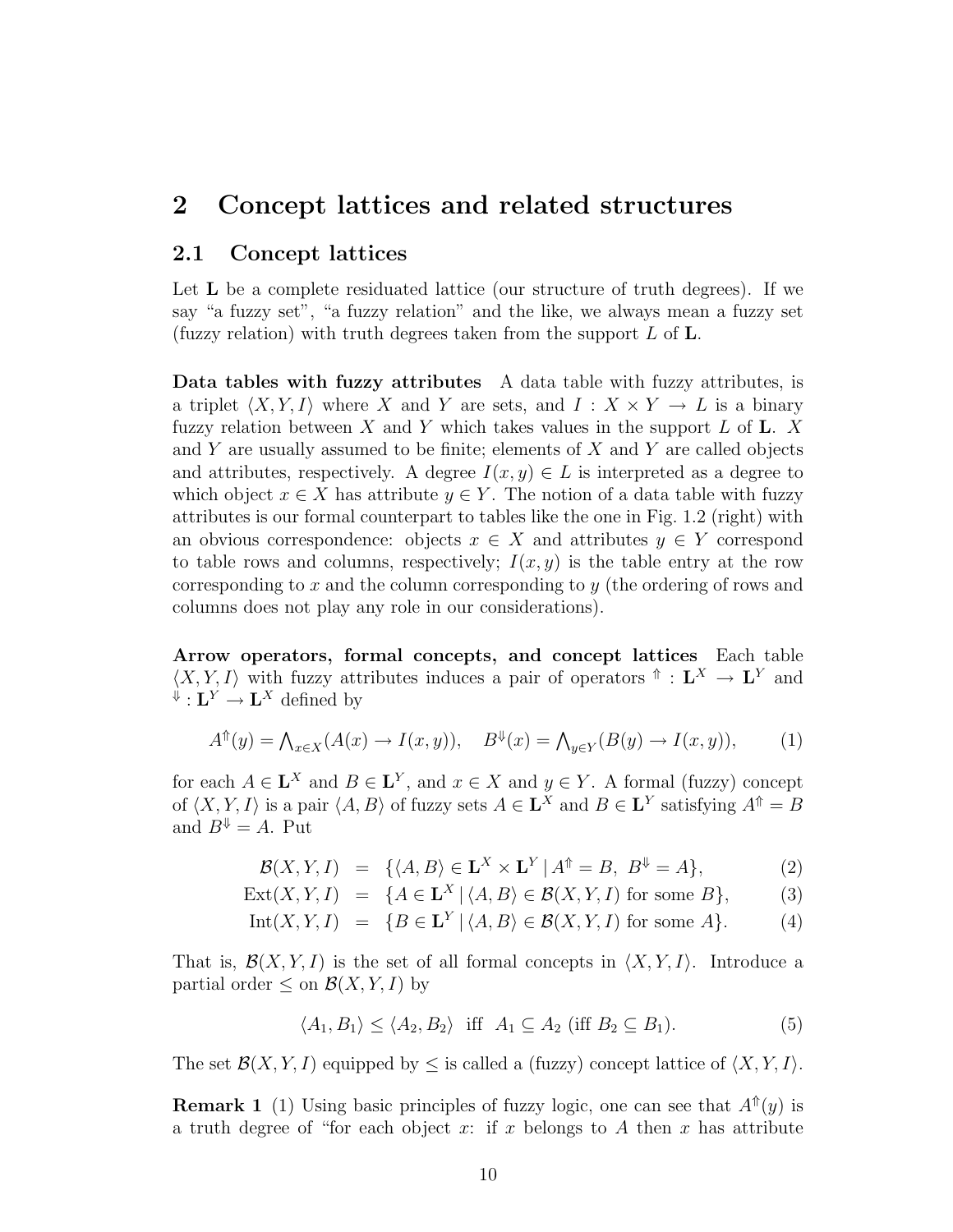y". Therefore,  $A^{\uparrow}$  is a fuzzy set of all attributes shared by all objects from A. Analogously,  $B^{\psi}$  is a fuzzy set of all objects sharing all attributes from B.

(2) Therefore,  $\langle A, B \rangle$  is a formal concept iff A is the fuzzy set of all objects sharing all attributes from  $B$  and,  $B$  is the fuzzy set of all attributes shared by all objects from A. Elements of  $Ext(X, Y, I)$  are called extents; elements of  $Int(X, Y, I)$  are called intents.

(3) An intuitive interpretation and terminology comes from Port-Royal approach to concepts [C3]. Under Port-Royal, a concept is understood as consisting of a collection  $A$  of objects to which it applies and a collection  $B$  of attributes to which it applies. Example: extent of concept DOG consists of all dogs, intent of DOG consists of all attributes common to dogs ("barks", "has a tail", etc.). Note that from the point of view of fuzzy approach it is quite natural that extents and intents of concepts are fuzzy sets. Namely, this allows to capture vaguely delineated concepts like LARGE DOG.

(4) Partial order  $\leq$  is interpreted as a subconcept-superconcept hierarchy. Namely,  $\langle A_1, B_1 \rangle \leq \langle A_2, B_2 \rangle$  means that  $\langle A_2, B_2 \rangle$  is more general than  $\langle A_1, B_1 \rangle$ since it applies to a larger collection of objects (or, equivalently, applies to a smaller collection of attributes). The structure of concept lattices will be investigated later. Among others, we will see that  $\mathcal{B}(X, Y, I)$  equipped with  $\leq$  is indeed a complete lattice.

(5) Later on, we will study modifications of  $\uparrow$  and  $\downarrow$ . Nevertheless, we start with  $\uparrow$  and  $\downarrow$  since, as we will see later, they play the role of basic arrow operators.

(6) One can see that for  $\mathbf{L} = 2$  (two-element Boolean algebra), the above notions coincide with the corresponding notions from ordinary FCA (provided we identify crisp fuzzy sets/relations with ordinary sets/relations).

(7) Historical remark: The first approach to concept lattices is [C8]. However, the authors did not use residuated implication and, as a result, did not go too far in their study. Note that later [C10], they proposed to use implications including residuated ones. Another study of FCA in a fuzzy setting is presented in Pollandt's [C42]. This study uses residuated implication and the arrow operators are defined as in (1). The author of the dissertation started to study FCA in a fuzzy setting around 1997, at that time unaware of [C42]. Prior to getting learning about  $\lvert C42 \rvert$ , there is some small overlap in the results of  $\lvert C42 \rvert$ and the author's results. In general, the author's results go farther than those of [C42]. We will comment on this later on. There are several other definitions of the arrow operators which can be found in the literature. We will provide a brief comparison later.

Alternatively, formal concepts can be defined as maximal rectangles contained in  $\langle X, Y, I \rangle$ . Call a rectangle any pair  $\langle A, B \rangle \in \mathbf{L}^{X} \times \mathbf{L}^{Y}$ . Put  $\langle A_1, B_1 \rangle \sqsubseteq$  $\langle A_2, B_2 \rangle$  iff for each  $x \in X$  and  $y \in Y$  we have  $A_1(x) \leq A_2(x)$  and  $B_1(y) \leq B_2(y)$  $(\langle A_1, B_1 \rangle)$  is a subrectangle of  $\langle A_2, B_2 \rangle$ . We say that  $\langle A, B \rangle$  is contained in I iff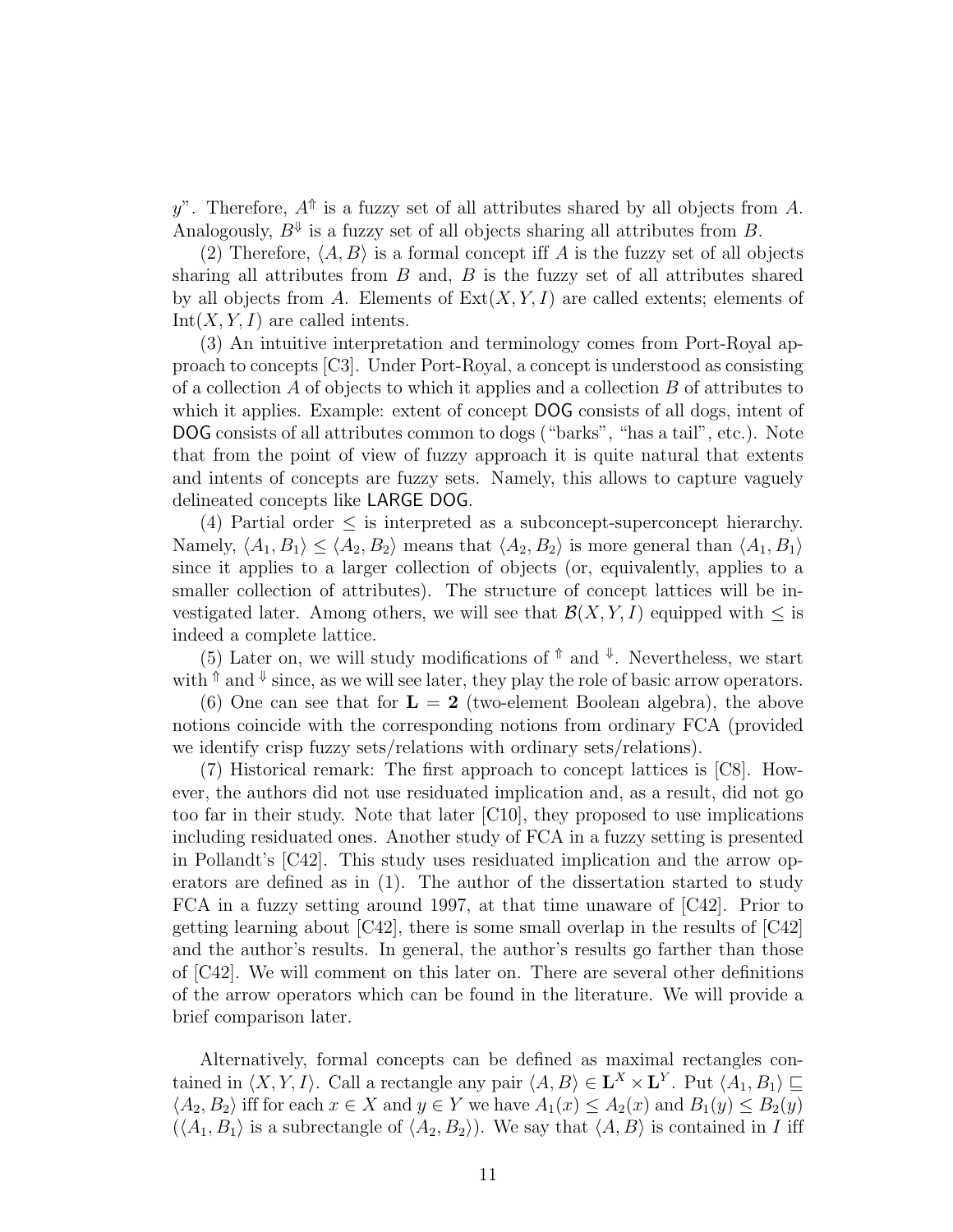for each  $x \in X$  and  $y \in Y$  we have  $A(x) \otimes B(y) \leq I(x, y)$ . Then we have

**Theorem 2** ([B5])  $\langle A, B \rangle$  is a formal concept of  $\langle X, Y, I \rangle$  iff  $\langle A, B \rangle$  is maximal  $(w.r.t. \sqsubset)$  rectangle contained in I.

Remark 2 Theorem 2 provides a useful way of looking at formal concepts. In crisp case (table contains  $\times$ 's and blanks), Theorem 2 says that formal concepts are maximal rectangles in the table which are full of  $\times$ 's.

#### 2.2 Fuzzy Galois connections and closure operators

We now turn to selected results on Galois connections and closure operators in a fuzzy setting which are the basic structures related to the arrow operators  $\uparrow$ and  $\mathbb{I}$ . These results are taken from [A1], [A3], [A5], [A6], to which we refer for details (further results, comments, examples, etc.).

#### Fuzzy Galois connections

Throughout this section, K denotes a  $\leq$ -filter in **L**, i.e.  $K \subseteq L$  satisfies that if  $a \in K$  and  $a \leq b$  then  $b \in K$ . Sometimes, K is assumed to be a filter in **L**, i.e. a  $\leq$ -filter satisfying  $a \otimes b \in K$  whenever  $a, b \in K$ . An  $\mathbf{L}_K$ -Galois connection between non-empty sets X and Y is a pair  $\langle \hat{\phi}, \hat{\psi} \rangle$  of mappings  $\hat{\phi}: \mathbf{L}^X \to \mathbf{L}^Y$ ,  $\mathcal{L}^Y \to \mathbf{L}^X$ , satisfying

$$
S(A_1, A_2) \leq S(A_2^{\uparrow\uparrow}, A_1^{\uparrow\uparrow}) \quad \text{whenever } S(A_1, A_2) \in K,
$$
 (6)

$$
S(B_1, B_2) \leq S(B_2^{\Downarrow}, B_1^{\Downarrow}) \quad \text{whenever } S(B_1, B_2) \in K,
$$
 (7)

$$
A \subseteq A^{\uparrow \Downarrow}, \tag{8}
$$

$$
B \ \subseteq \ B^{\Downarrow \Uparrow}, \tag{9}
$$

for every  $A, A_1, A_2 \in \mathbf{L}^X, B, B_1, B_2 \in \mathbf{L}^Y$ .

**Remark 3** (1) We usually omit the term "between X nd Y" and say just  $L_K$ -Galois connection. For  $\mathbf{L} = 2$  (ordinary case), we obtain the usual notion of a Galois connection between sets.

 $(2)$  K controls the meaning of the antitony conditions  $(6)$  and  $(7)$ . Two important cases are  $K = L$  and  $K = \{1\}$ . For instance, (6) becomes " $S(A_1, A_2) \leq$  $S(A_2^{\Uparrow})$  $\hat{A}_1^{\uparrow}, A_1^{\uparrow\uparrow}$  or  $K = L$ , and it becomes "if  $A_1 \subseteq A_2$  then  $A_2^{\uparrow\uparrow} \subseteq A_1^{\uparrow\uparrow}$  $_{1}^{\mathbb{I}}$ " for  $K = \{1\}$ . Clearly, for  $K_1 \subseteq K_2$ , each  $\mathbf{L}_{K_2}$ -Galois connection is also an  $\mathbf{L}_{K_1}$ -Galois connection.

(3) (6)–(9) can be simplified [A3]:  $\langle \,^{\uparrow}, \,^{\downarrow} \rangle$  is an  $L_K$ -Galois connection iff  $S(A, B) \in K$  or  $S(B, A) \in K$  implies  $S(A, B^{\Downarrow}) = S(B, A^{\Uparrow})$ .

(4)  $L_K$ -Galois connections obey several useful properties which we omit here due to lack of space.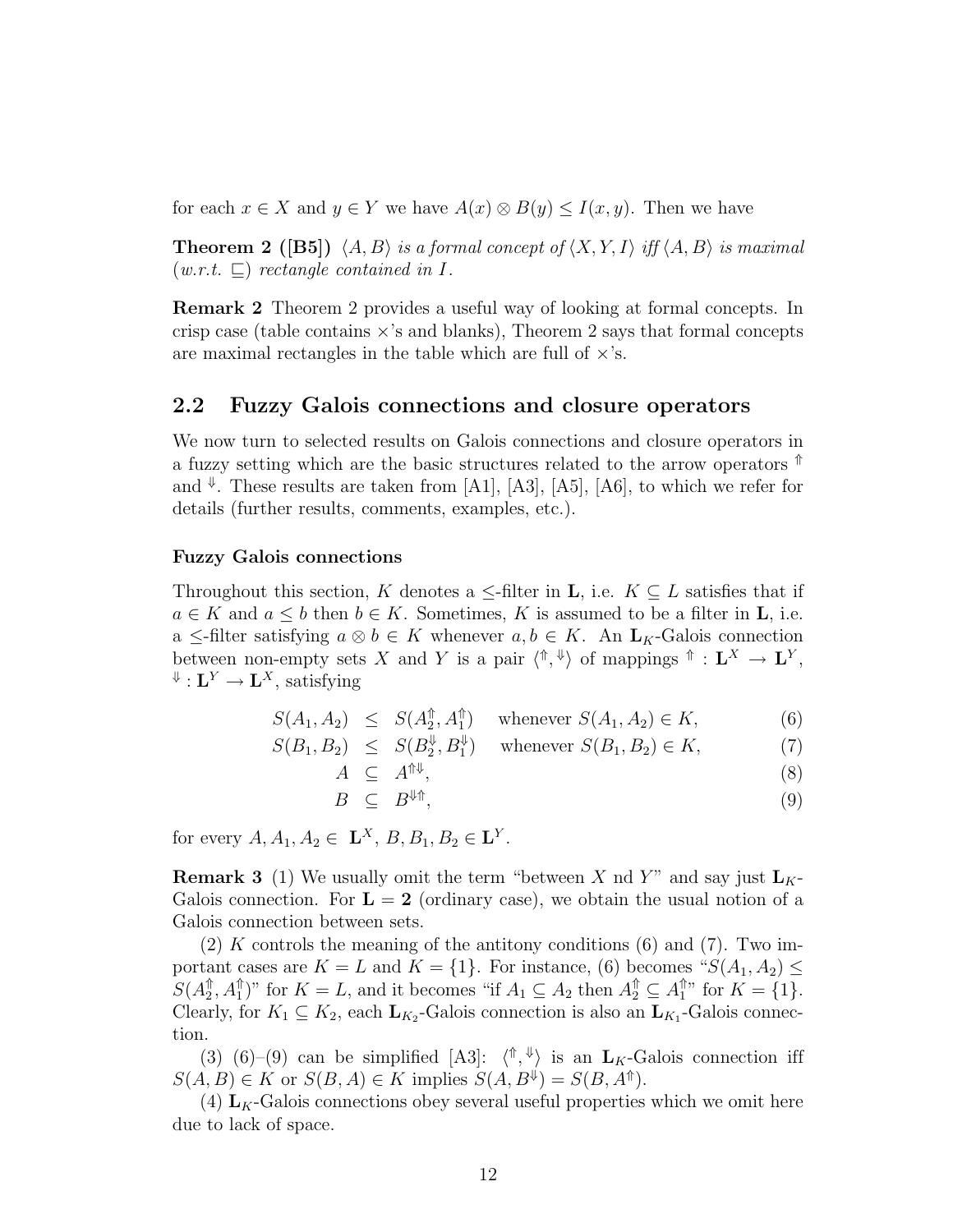Axiomatic characterization of arrow operators The arrow operators defined by (1) can be characterized axiomatically. Namely, they turn out to be just  $L<sub>L</sub>$ -Galois connections:

**Theorem 3 ([A1])** For a binary **L**-relation I between X and Y denote by  $\langle \hat{H}^I, \hat{H}^J \rangle$  the mappings defined by (1). For an  $\mathbf{L}_L$ -Galois connection  $\langle \hat{H}, \hat{H} \rangle$  between X and Y denote  $I_{\langle \Uparrow,\Downarrow\rangle}$  a binary **L**-relation between X and Y defined by

$$
I_{\langle \hat{\tau}, \hat{\tau} \rangle}(x, y) = \{^1/x\}^{\hat{\tau}}(y) = \{^1/y\}^{\hat{\tau}}(x).
$$

Then  $\langle \hat{H}^I, \hat{H}^I \rangle$  is an  $\mathbf{L}_L$ -Galois connection and  $I \mapsto \langle \hat{H}^I, \hat{H}^I \rangle$  and  $\langle \hat{H}, \hat{H} \rangle \mapsto I_{\langle \hat{H}, \hat{H} \rangle}$ define a bijective correspondence between binary **L**-relations and  $L<sub>L</sub>$ -Galois connections between X and Y.

Remark 4 Theorem 3 generalizes a classical result by Ore [C39].

Representation by ordinary Galois connections: case 1 A natural question regarding the relationship of ordinary and fuzzy concept lattices is the following: Isn't there some simple relationship between the arrow operators  $\mathbb{M}$  and  $\mathbb{I}$  induced by a fuzzy relation I on the one hand, and the ordinary arrow operators  $\mathbb{A}^{a_I}$  and  $\mathbb{A}^{a_I}$  induced by *a*-cuts <sup>*a*</sup>*I* of *I*? For instance, isn't it the case that  $\alpha(A^{\uparrow\uparrow}I) = ({}^aA)^{\uparrow\uparrow a}I$ , i.e. that  $A^{\uparrow\uparrow I}$  can be computed cut-by-cut using  ${}^{\uparrow\uparrow a}I$ 's? If yes, this would imply some simple relationships between  $\mathcal{B}(X, Y, I)$  and  $\mathcal{B}(X, Y, {}^a I)$ . It turns out that the answer to the above question is negative. Nevertheless, there is a relationship between fuzzy Galois connections and ordinary Galois connections which we present here. It consists in establishing a bijective correspondence between  $L<sub>L</sub>$ -Galois connections and particular systems of ordinary Galois connections.

A system  $\{\langle \hat{a}, \hat{b}^a \rangle \mid a \in L\}$  of ordinary Galois connections between X and Y is called **L**-nested if (1) for each  $a, b \in L$ ,  $a \leq b$ ,  $A \subseteq X$ ,  $B \subseteq Y$ , we have  $A^{\Uparrow a} \supseteq A^{\Uparrow b}$ ,  $B^{\Downarrow a} \supseteq B^{\Downarrow b}$ , (2) for each  $x \in X$ ,  $y \in Y$ , the set  $\{a \in L \mid y \in \{x\}^{\Uparrow a}\}\$ has a greatest element. The we have:

**Theorem 4** ([A1], [B1]) For an  $\mathbf{L}_L$ -Galois connection  $\langle \hat{\mathbf{n}}, \hat{\mathbf{\psi}} \rangle$  denote  $\mathcal{C}_{\langle \hat{\mathbf{n}}, \hat{\mathbf{\psi}} \rangle}$  =  $\{ \langle \mathbb{T}^a, \mathbb{T}^a \rangle \mid a \in L \}$  where  $\mathbb{T}^a : 2^X \to 2^Y$  and  $\mathbb{T}^a : 2^Y \to 2^X$  are defined by  $A^{\Uparrow a} = {}^a(A^{\Uparrow})$  and  $B^{\Downarrow a} = {}^a(B^{\Downarrow})$  for  $A \in 2^X$ ,  $B \in 2^Y$ . For an **L**-nested system  $\mathcal{C} = \{ \langle \mathbb{A}^a, \mathbb{A}^a \rangle \mid a \in L \}$  of ordinary Galois connections denote  $\langle \mathbb{A}^c, \mathbb{A}^c \rangle$  the pair of  $\mathbb{A}^c : L^X \to L^Y$  and  $\mathbb{A}^c : L^Y \to L^X$  defined for  $A \in L^X$ ,  $B \in L^Y$  by

$$
A^{\Uparrow c}(y) = \bigvee \{a \mid y \in \bigcap_{b \in L} ({}^b A)^{\Uparrow a \otimes b} \}, \quad B^{\Downarrow c}(x) = \bigvee \{a \mid x \in \bigcap_{b \in L} ({}^b B)^{\Uparrow a \otimes b} \}.
$$

Then

(1)  $\mathcal{C}_{\langle \Uparrow,\Downarrow \rangle}$  is a nested system of **L**-Galois connections,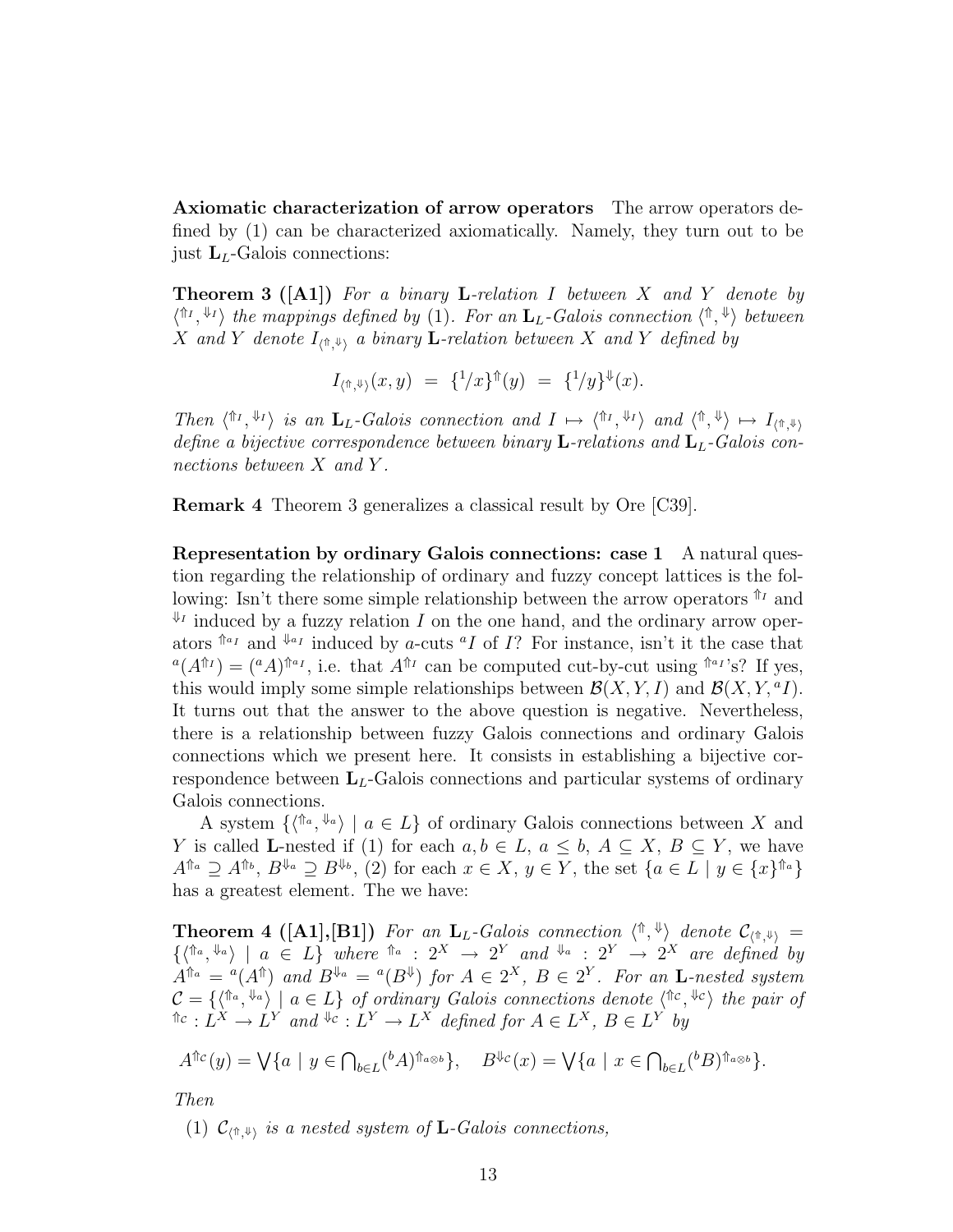- (2)  $\langle \text{Re}, \text{Re} \rangle$  is an **L**-Galois connection,
- (3)  $\langle \hat{\theta}, \hat{\psi} \rangle \mapsto C_{\langle \hat{\theta}, \hat{\psi} \rangle}$  and  $\mathcal{C} \mapsto \langle \hat{\theta}^c, \hat{\psi}^c \rangle$  define bijective correspondence between  $\mathbf{L}_L$ Galois connections and L-nested systems of ordinary Galois connections.

Remark 5 (1) Note that Theorem 4 can be obtained as a consequence of results on cut-like semantics for fuzzy logic as presented in [B1]. A particular (and trivial) case of the cut-like semantics is a result on representation of fuzzy sets by their a-cuts.

(2) Theorem 4 can be used to get insight to some approaches to FCA in a fuzzy setting which are based on decomposing  $\langle X, Y, I \rangle$  into the cuts  $\langle X, Y, {}^a I \rangle$ , see [B23].

Representation by ordinary Galois connections: case 2 We now present another representation of fuzzy Galois connections by ordinary Galois connections. It consists in establishing a bijective correspondence between  $L_{\{1\}}$ -Galois connections between X and Y and particular ordinary Galois connections between  $X \times L$  and  $Y \times L$ . This representation is useful for establishing a relationship between fuzzy and ordinary concept lattices.

For  $A \in L^U$  let  $|A| \subseteq U \times L$  be defined by  $|A| = \{\langle u, a \rangle | a \leq A(u)\}.$  Thus, |A| is the "area below the membership function A" in  $U \times L$ . For  $A \subseteq U \times L$ let  $[A] \in L^U$  be defined by  $[A](u) = \bigvee \{a \mid \langle u, a \rangle \in A\}$ . Thus,  $[A]$  is a fuzzy set in U resulting as an "upper envelope of  $A$ ". Call an ordinary Galois connection  $\langle \wedge, \vee \rangle$  between  $X \times L$  and  $Y \times L$  is called commutative w.r.t.  $|\Gamma|$  if for each  $A \subseteq X \times L$ ,  $B \subseteq Y \times L$  we have

$$
\lfloor [A] \rfloor^{\wedge} = \lfloor [A^{\wedge}] \rfloor \quad \text{and} \quad \lfloor [B] \rfloor^{\vee} = \lfloor [B^{\vee}] \rfloor. \tag{10}
$$

For a pair  $\langle \wedge, \vee \rangle$  of mappings  $\wedge : X \times L \to Y \times L$ ,  $\vee : Y \times L \to X \times L$ introduce a pair of mappings  $^{\Uparrow\langle\wedge,\vee\rangle}: L^X \to L^Y, \sqrt[\Downarrow\langle\wedge,\vee\rangle}: L^Y \to L^X$  by

$$
A^{\uparrow\uparrow\langle\wedge,\vee\rangle} = \lceil [A]^\wedge \rceil \quad \text{and} \quad B^{\Downarrow\langle\wedge,\vee\rangle} = \lceil [B]^\vee \rceil \tag{11}
$$

for  $A \in L^X$ ,  $B \in L^Y$ . For a pair  $\langle \uparrow, \downarrow \rangle$  of mappings  $\uparrow : L^X \to L^Y$ ,  $\uparrow : L^Y \to L^X$ define a pair of mappings  $\sqrt[n]{(n,\psi)} : X \times L \to Y \times L$ ,  $\sqrt[n]{(n,\psi)} : Y \times L \to X \times L$  by

$$
A^{\wedge_{\langle \uparrow, \Downarrow \rangle}} = \lfloor [A]^{\Uparrow} \rfloor \quad \text{ and } \quad B^{\vee_{\langle \uparrow, \Downarrow \rangle}} = \lfloor [B]^{\Downarrow} \rfloor \tag{12}
$$

for  $A \subseteq X \times L$ ,  $B \subseteq Y \times L$ . Then we have:

**Theorem 5** ([A4]) Let  $\langle \hat{\uparrow}, \hat{\uparrow} \rangle$  be an  $\mathbf{L}_{\{1\}}$ -Galois connection between X and Y and  $\langle \wedge, \vee \rangle$  be a ordinary Galois connection between  $X \times L$  and  $Y \times L$  which is commutative w.r.t.  $\lfloor \lceil \cdot \rceil \rfloor$ . Then

(1)  $\langle^{\wedge_{\langle \hat{\Pi}, \Psi \rangle}},^{\vee_{\langle \hat{\Pi}, \Psi \rangle}} \rangle$  is an ordinary Galois connection between  $X \times L$  and  $Y \times L$ which is commutative w.r.t.  $\lfloor \lceil \cdot \rceil \rfloor$ ;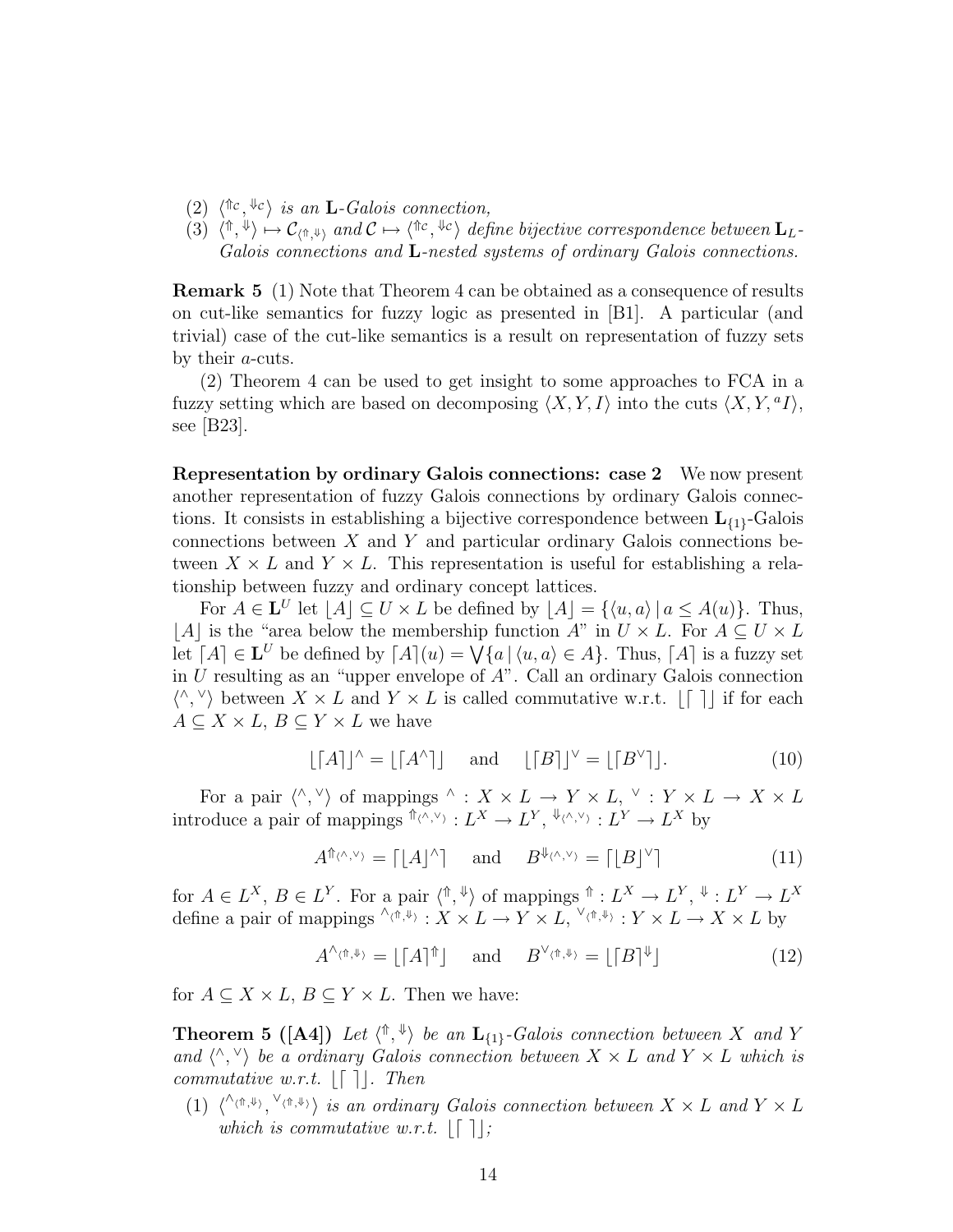- (2)  $\langle \hat{\mathbb{R}} \langle \hat{\mathbb{R}} \rangle$ ,  $\langle \hat{\mathbb{R}} \langle \hat{\mathbb{R}} \rangle$  is an  $\mathbf{L}_{\{1\}}$ -Galois connection between X and Y;
- (3) Sending  $\langle \uparrow, \downarrow \rangle$  to  $\langle \wedge \langle \uparrow, \downarrow \rangle$ ,  $\vee \langle \uparrow, \downarrow \rangle$  and  $\langle \wedge, \vee \rangle$  to  $\langle \uparrow \langle \wedge, \vee \rangle$ ,  $\downarrow \langle \wedge, \vee \rangle$  defines a bijective correspondence between  $\mathbf{L}_{\{1\}}$ -Galois connections between X and Y and commutative Galois connections between  $X \times L$  and  $Y \times L$ .

This observation has some important consequences for the relationship between fuzzy concept lattices and ordinary concept lattices. We now present selected results. Under the above notation, denote  $\mathcal{B}(X, Y, \langle \hat{\mathbb{I}}, \hat{\mathbb{I}} \rangle) = \{ \langle A, B \rangle \in$  $\mathbf{L}^X \times \mathbf{L}^Y | A^{\dagger} = B, B^{\dagger} = A \}$  and  $\mathcal{B}(X \times L, Y \times L, \langle \wedge, \vee \rangle) = \{ \langle A, B \rangle \in 2^{X \times L} \times$  $2^{Y \times L}$   $A^{\wedge} = B, B^{\vee} = A$ , i.e. the sets of fixpoints of the respective Galois connections. Note that if  $\langle \hat{\phi}, \hat{\psi} \rangle$  are the arrow operators induced by  $\langle X, Y, I \rangle$ , then  $\mathcal{B}(X, Y, \langle \mathbf{a}, \mathbf{b} \rangle)$  is just the **L**-concept lattice  $\mathcal{B}(X, Y, I)$ . Then, using

**Lemma 1** ([A4]) For any  $\mathbf{L}_K$ -Galois connection  $\langle \hat{\mathbf{h}}, \hat{\mathbf{w}} \rangle$ , if  $\langle \hat{\mathbf{h}}, \hat{\mathbf{v}} \rangle = \langle \hat{\mathbf{h}} \langle \hat{\mathbf{h}}, \hat{\mathbf{w}} \rangle$ ,  $\langle \hat{\mathbf{h}}, \hat{\mathbf{w}} \rangle$ as in Theorem 5, then  $\mathcal{B}(X, Y, \langle \mathbf{a}, \mathbf{b} \rangle)$  and  $\mathcal{B}(X \times L, Y \times L, \langle \mathbf{a}, \mathbf{b} \rangle)$  are isomorphic lattices. Moreover,  $\mathcal{B}(X \times L, Y \times L, \langle \wedge, \vee \rangle) = \mathcal{B}(X \times L, Y \times L, I^{\times})$  where  $I^{\times} \subseteq (X \times L) \times (Y \times L)$  is defined by  $\langle \langle x, a \rangle, \langle y, b \rangle \rangle \in I^{\times}$  iff  $b \leq \{ a/x \}^{\hat{\pi}}(y)$ .

one can prove

**Theorem 6 ([A4])** Any **L**-concept lattice  $\mathcal{B}(X, Y, I)$  is isomorphic to the ordinary concept lattice  $\mathcal{B}(X \times L, Y \times L, I^{\times})$  where  $\langle\langle x, a \rangle, \langle y, b \rangle\rangle \in I^{\times}$  iff  $a \otimes b \leq$  $I(x, y)$ . An isomorphism is given by sending  $\langle A, B \rangle \in \mathcal{B}(X, Y, I)$  to  $\langle |A|, |B| \rangle \in \mathcal{B}(X \times L, Y \times L, I^{\times}).$ 

An almost direct consequence of Lemma 1 and Theorem 6 we get a theorem characterizing the lattice of fixed points of  $L_{\{1\}}$ -Galois connections [A4] (Theorem 3.4) a particular case of which is the following theorem.

**Theorem 7** ([A4]) Let  $\langle X, Y, I \rangle$  be a data table with fuzzy attributes. (1) Then  $\mathcal{B}(X, Y, I)$  is a complete lattice w.r.t.  $\leq$  where the suprema and infima are given by

$$
\bigwedge_{j\in J}\langle A_j,B_j\rangle=\langle \bigcap_{j\in J}A_j,(\bigcup_{j\in J}B_j)^{\Downarrow\uparrow}\rangle,\bigvee_{j\in J}\langle A_j,B_j\rangle=\langle (\bigcup_{j\in J}A_j)^{\Uparrow\Downarrow},\bigcap_{j\in J}B_j\rangle.
$$

(2) Moreover, an arbitrary complete lattice  $\mathbf{V} = \langle V, \leq \rangle$  is isomorphic to  $\mathcal{B}(X, Y, I)$ iff there are mappings  $\gamma: X \times L \to V$ ,  $\mu: Y \times L \to V$  such that

- (i)  $\gamma(X, L)$  is supremally dense in V,  $\mu(Y, L)$  is infimally dense in V;
- (ii)  $\gamma(x, a) \leq \mu(y, b)$  iff  $a \otimes b \leq I(x, y)$ .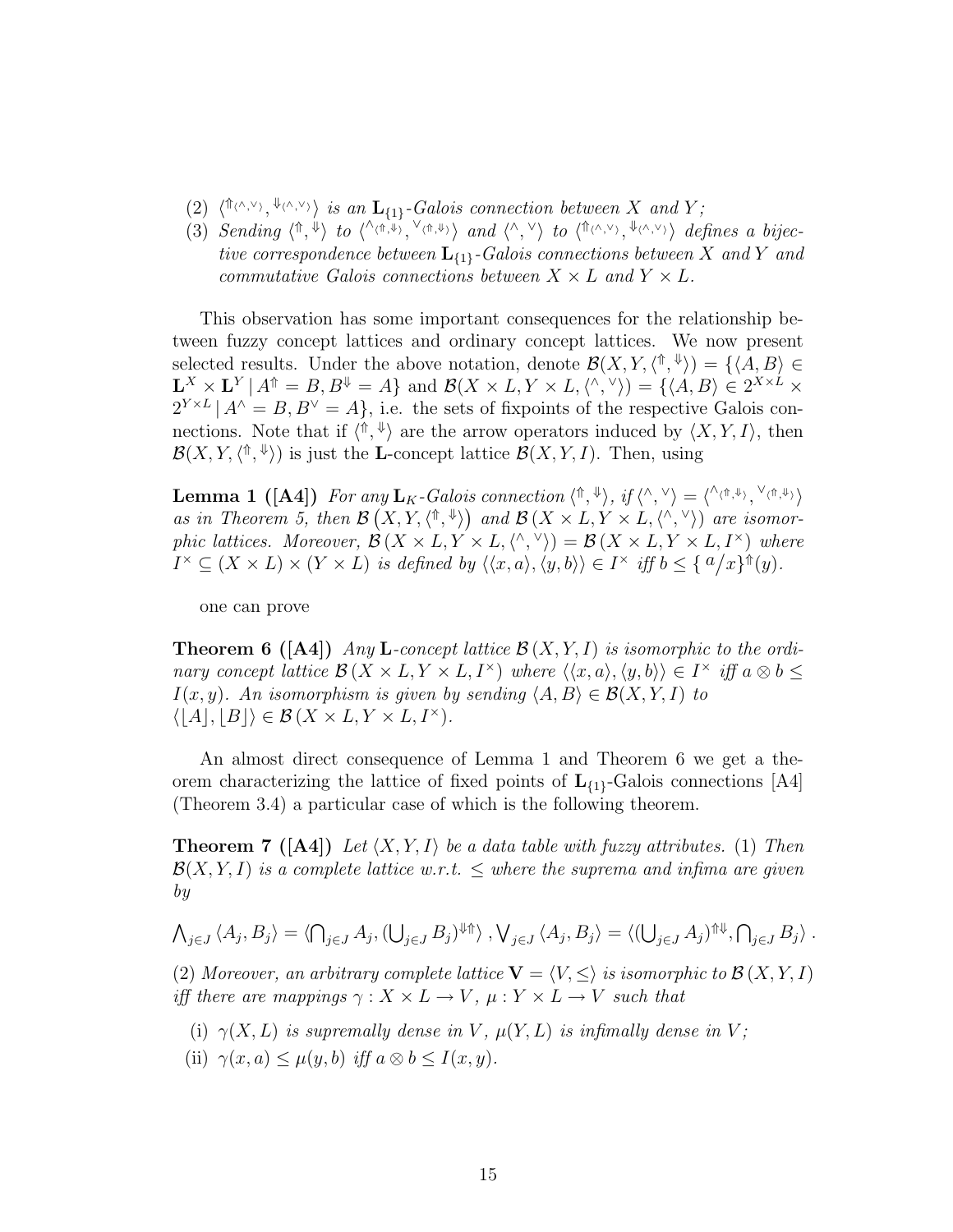Note that Theorem 6 is a "reduction theorem" which, in principle, enables us to reduce several problems concerning fuzzy concept lattices (e.g., computing a fuzzy concept lattice) to the corresponding problems of ordinary concept lattices. We will go back to this issue later on. Theorem 7 plays a role of a Main theorem for concept lattices in a fuzzy setting. Note that Theorem 1, i.e. the Main theorem for ordinary concept lattices, is a particular case of Theorem 7. As we will see in Section 2.3, Theorem 7 is a version of the main theorem for concept lattices which concerns crisp order on  $\mathcal{B}(X, Y, I)$ . The other version, concerning fuzzy order on  $\mathcal{B}(X, Y, I)$ , will be presented in Section 2.3 where we will also see an alternative way to prove Theorem 7 (directly, not via reduction to the ordinary case).

#### Fuzzy closure operators

Fuzzy closure operators are important structures widely studied in fuzzy set theory, see e.g. [B1], [C21]. They are closely related to FCA in a fuzzy setting, but play a role in other areas as well, analogously as in case of ordinary closure operators. Let K be a filter in **L** (in some cases,  $\leq$ -filter suffices). An  $\mathbf{L}_K$ -closure operator in a non-empty set X is a mapping  $C: L^X \to L^X$  satisfying

$$
A \subseteq \mathcal{C}(A), \tag{13}
$$

$$
S(A_1, A_2) \leq S(C(A_1), C(A_2)) \quad \text{whenever } S(A_1, A_2) \in K,
$$
 (14)

$$
C(A) = C(C(A)) \tag{15}
$$

for every  $A, A_1, A_2 \in L^X$ .

**Remark 6** As in case of  $L_K$ -Galois connections, K influences the meaning of the monotony condition (14). Two important cases are  $K = L$  and  $K = \{1\}$ for which (14) becomes " $S(A_1, A_2) \leq S(C(A_1), C(A_2))$ " and "if  $A_1 \subseteq A_2$  then  $C(A_1) \subseteq C(A_2)$ ". Note that most of the literature on fuzzy closure operators deals with  $K = \{1\}$  only.

Results of the dissertation related to fuzzy closure operators are contained mainly in [A3], [A5], [A6]. In what follows, we present selected results of these papers.

The first result concerns a characterization of systems of fixpoints of  $L_K$ closure operators. Recall that it is well known from an ordinary case that a system S of subsets of X is a system of fixpoints of some closure operator on X iff it is closed under arbitrary intersections. In our setting we have

**Theorem 8** ([A3]) A system  $S \subseteq L^X$  is a system of fixpoints of some  $L_K$ closure operator C in X, i.e.  $S = \{A \in \mathbf{L}^X | A = C(A)\}$ , iff for each  $a \in K$  and  $A \in \mathcal{S}$  we have  $a \to A \in \mathcal{S}$  and for any  $A_i \in \mathcal{S}$   $(i \in I)$  we have  $\bigcap_{i \in I} A_i \in \mathcal{S}$ .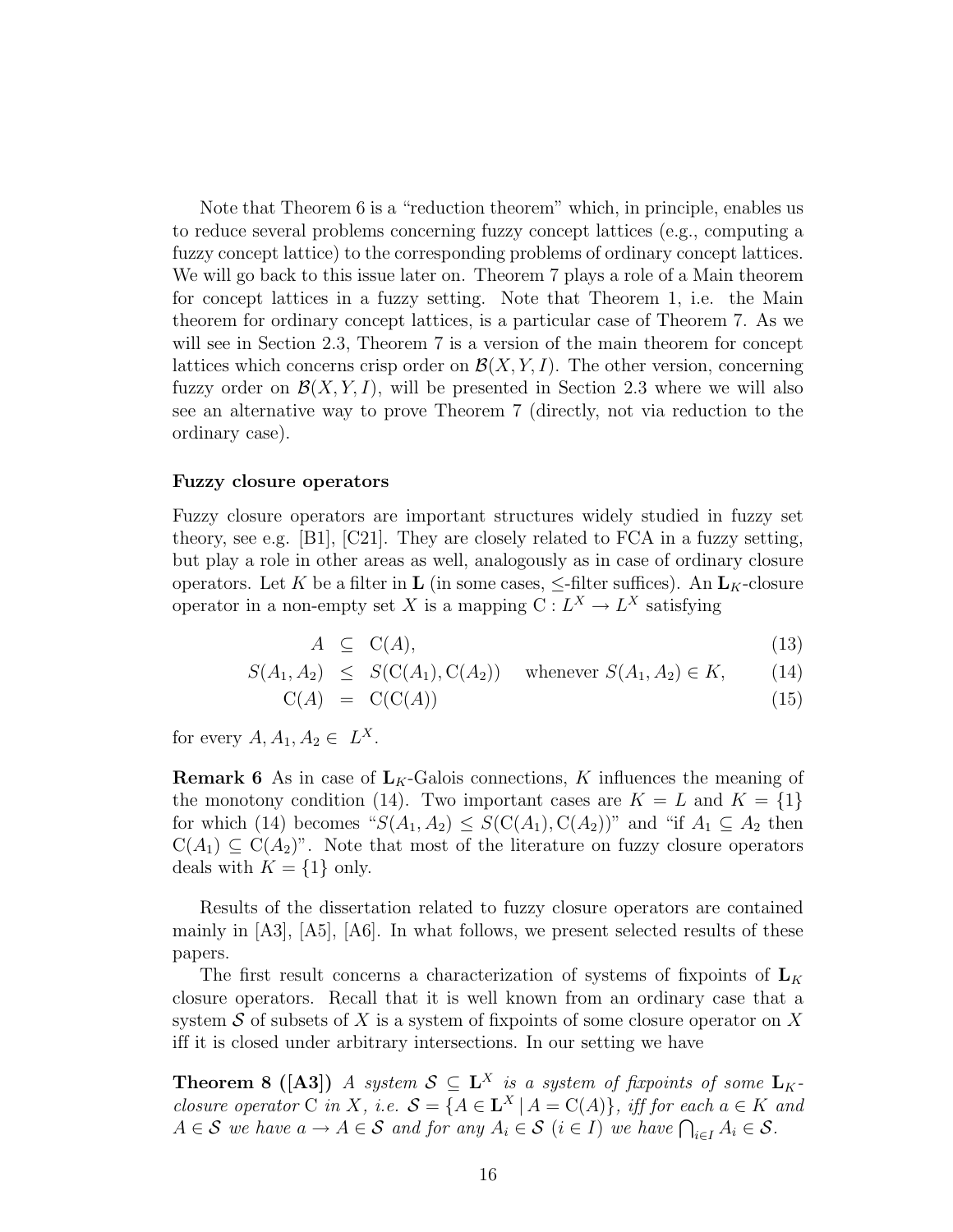**Remark 7** (1) Note that  $a \to A$  (a-shift of A) is defined by  $(a \to A)(x) = a \to \infty$  $A(x)$ . That is, systems of fixpoints are just systems closed under a-shifts for  $a \in K$  and closed under arbitrary intersections.

(2) [A3] contains further characterizations of systems of fixpoints of fuzzy closure operators and describes explicitly the operators bijective mappings between  $L_K$ -closure operators and systems of their fixpoints. For interior operators, the corresponding results are in [A10] (note that due to lack of the law of double negation, we cannot get these results dually from the results on closure operators as in the ordinary case).

(3) [A5] contains further results on  $L_K$ -closure operators, namely: fuzzy closure operators induced by binary fuzzy relations; representation of  $L_{\{1\}}$ -closure operators in X by ordinary closure operators in  $X \times L$ ; operators of consequence and some furhter results.

Fuzzy closure operators induced by similarity An important case of fuzzy closure operators studied in literature comes from the formula

$$
C_{\approx}(A)(y) = \bigvee_{y \in X} (A(x) \otimes (x \approx y))
$$

where  $\approx$  is an **L**-equivalence on X (called also similarity in fuzzy set literature), see Section 1.3.  $C_{\approx}$  is a mapping of  $\mathbf{L}^X$  into itself.  $C_{\approx}(A)$  is usually called an extensional hull of A. Fuzzy sets A which are closed under  $C_{\approx}$  are sometimes called compatible with  $\approx$  (alternative characteziration:  $A(x) \otimes (x \approx y) \leq A(y)$ ). It turns out that  $C_{\approx}$  is a particular fuzzy closure operator (fuzzy closure operator induced by similarity) the characterization of which is given by the following theorem:

**Theorem 9 ([A6])** (1) Let  $\approx$  be an **L**-equivalence on X. Then  $C_{\approx}$  is an  $L_L$ closure operator on X satisfying, moreover,

$$
C_{\approx}(\bigcup_{i \in I} A_i) = \bigcup_{i \in I} C_{\approx}(A_i), \tag{16}
$$

$$
C_{\approx}(\{^a/x\}) = a \otimes C_{\approx}(\{^a/x\}), \tag{17}
$$

$$
C_{\approx}(\{1/x\})(y) = C_{\approx}(\{1/y\})(x), \tag{18}
$$

for any  $A_i \in \mathbf{L}^X$   $(i \in I)$ ,  $x, y \in X$ ,  $a \in L$ .

(2) Let C be an  $L_L$ -closure operator on X satisfying (16)–(18). Then putting  $x \approx_C y = C({1/x})(y)$ ,  $\approx_C$  is an **L**-equivalence on X.

(3) The mappings sending  $\approx$  to  $C_{\approx}$  and C to  $\approx_C$  provide a bijection between **L**-equivalences and  $L<sub>L</sub>$ -closure operators in X satisfying (16)–(18).

Remark 8 [A6] contains some further results: characterization of systems of fixpoints of of fuzzy closure operators  $C_{\approx}$  (they are just systems S of fixpoints of  $L<sub>L</sub>$ -closure operators which are, moreover, closed under arbitrary unions and satisfy  $A \to a \in \mathcal{S}$  a  $a \otimes A \in \mathcal{S}$  for any  $a \in L$  and  $A \in \mathcal{S}$ ; results on relationship of similarity-based closure and metric closure.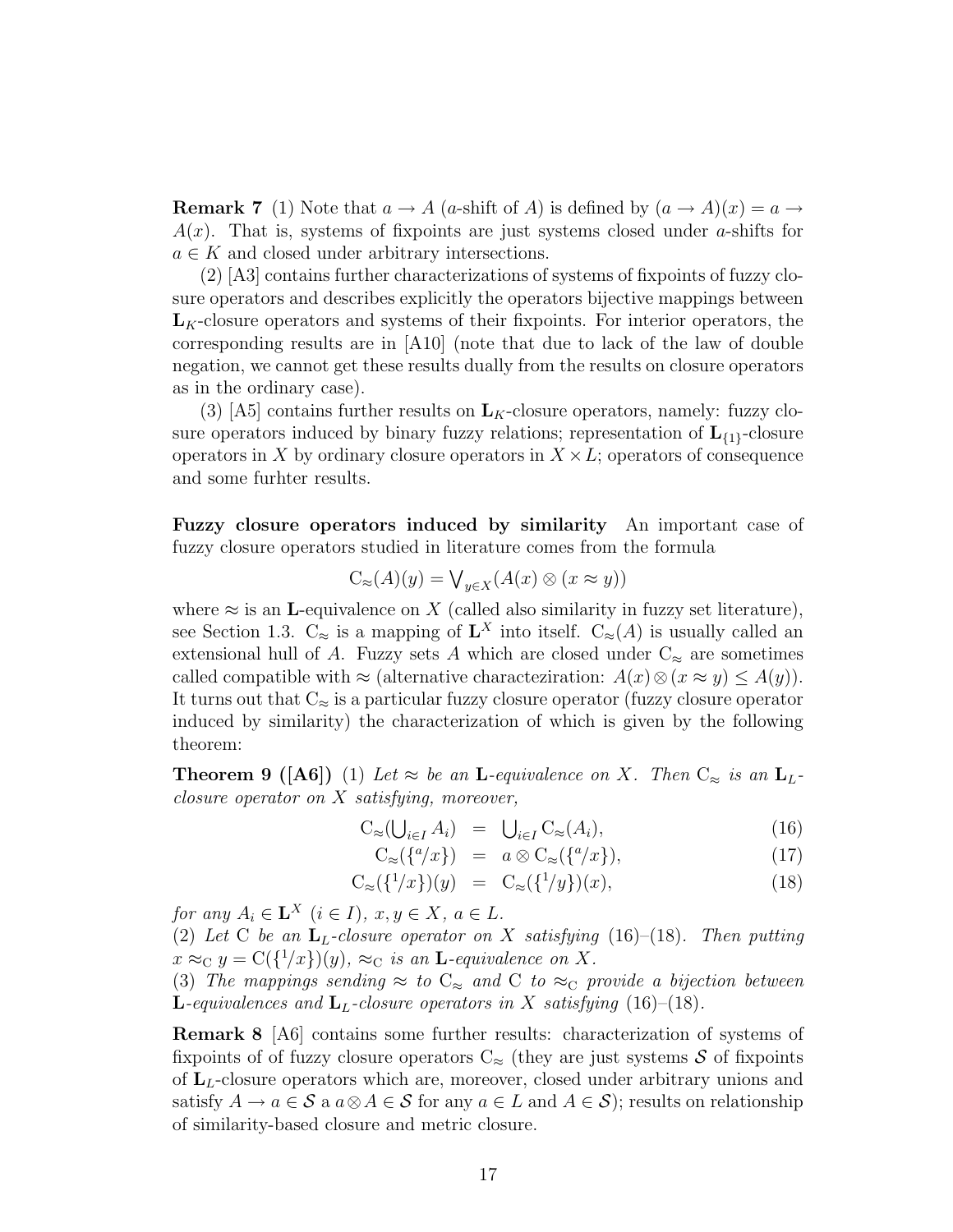Fuzzy closure operators and Galois connections In this section, we present selected results on relationships between fuzzy closure operators and fuzzy Galois connections. We have seen that the arrow operators  $\uparrow$  and  $\downarrow$  induced by a table with fuzzy attributes form an  $L<sub>L</sub>$ -Galois connection. The following result is an excerpt of results from [A3] which describe a bijective correspondence between  $L_K$ -Galois connections and pairs of  $L_K$ -closure operators with dually isomorphic systems of fixpoints.

**Theorem 10** ([A3]) Let  $\langle \uparrow, \downarrow \rangle$  be an  $\mathbf{L}_L$ -Galois connection between X and Y, C be an  $L<sub>L</sub>$ -closure operator on X. Then

- (1)  $C_{\langle \hat{\uparrow}, \downarrow \rangle} : \mathbf{L}^X \to \mathbf{L}^X$  defined by  $C_{\langle \hat{\uparrow}, \downarrow \rangle}(A) = A^{\hat{\uparrow} \downarrow}$  is an  $\mathbf{L}_L$ -closure operator on  $X;$
- (2) for  $Y = \{A \in \mathbf{L}^X | A = C(A)\}$ , operators  $\text{Re}$  and  $\text{Re}$  defined by

$$
A^{\text{ftc}}(A') = S(A, A'), \quad B^{\text{ftc}}(x) = \bigwedge_{A \in Y} B(A) \to A(x)
$$

form an  $L_L$ -Galois connection between X and Y;

$$
(3) \ C = C_{\langle ^{\Uparrow}C, ^{\Downarrow}C \rangle}.
$$

Therefore, given  $\langle X, Y, I \rangle$ , both  $\mathbb{N} \mathbb{N}$  and  $\mathbb{N} \mathbb{N}$  are  $L_L$ -closure operators.

Computing a concept lattice Since (easy to see)

$$
\mathcal{B}(X,Y,I) = \{ \langle A, A^{\uparrow} \rangle \, | \, A \in \text{Ext}(X,Y,I) \} \text{ and } \text{Ext}(X,Y,I) = \text{fix}(\uparrow \Downarrow),
$$

where fix( $\mathbb{P}^{\downarrow}$ ) is the set of all fixpoints of  $\mathbb{P}^{\downarrow}$ , in order to compute  $\mathcal{B}(X, Y, I)$ , it is sufficient if we are able to compute  $fix(C)$  for a given fuzzy closure operator C. Computing systems of fixpoints of fuzzy closure operators appears several times in FCA (we will see some cases later). For this purpose, we now briefly present and algorithm which is an extension of Ganter's NextClosure algorithm [C17] to our setting, for details see [A8]. The algorithm outputs all fixed points of C in a lexicographic order defined below.

Suppose  $X = \{1, 2, ..., n\}; L = \{0 = a_1 < a_2 < \cdots < a_k = 1\}$  (the assumption that L is linearly ordered is in fact not essential). For  $i, r \in \{1, \ldots, n\}$ ,  $j, s \in \{1, \ldots, k\}$  we put

$$
(i, j) \leq (r, s)
$$
 iff  $i < r$  or  $i = r, a_j \geq a_s$ .

For  $A \in \mathbf{L}^{X}$ ,  $(i, j) \in X \times \{1, \ldots, k\}$ , put

$$
A \oplus (i, j) := \mathcal{C}((A \cap \{1, 2, \dots, i-1\}) \cup \{a_j/i\}).
$$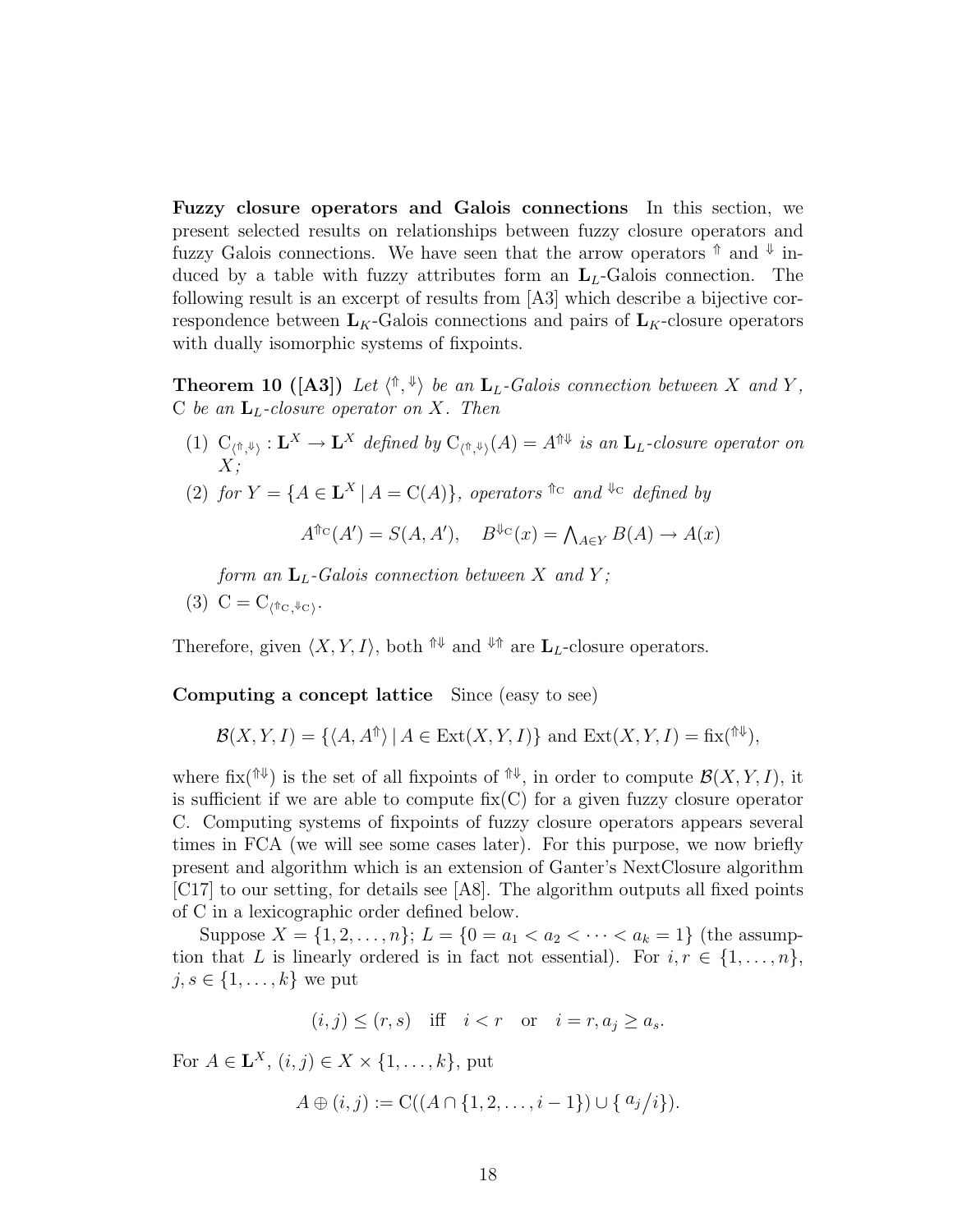Furthermore, for  $A, B \in \mathbf{L}^X$ , define

 $A <_{(i,j)} B$  iff  $A \cap \{1, \ldots, i-1\} = B \cap \{1, \ldots, i-1\}$  and  $A(i) < B(i) = a_j$ ,  $A < B$  iff  $A <_{(i,j)} B$  for some  $(i, j)$ .

 $\lt$  is a lexicographic order on  $\mathbf{L}^X$  and we have:

**Theorem 11 ([A8])** The least fixed point  $A^+$  which is greater (w.r.t.  $\langle$ ) than a given  $A \in \mathbf{L}^X$  is given by

$$
A^+ = A \oplus (i, j)
$$

where  $(i, j)$  is the greatest one with  $A \leq_{(i,j)} A \oplus (i, j)$ .

The algorithm for computing fix( $\mathbb{N}$ ) starts with C( $\emptyset$ ) (the least fixpoint of C) and using Theorem 11 generates all other fixpoints up to  $X$  in a lexicographic order  $\lt$ , see [A8]. Note that due to Theorem 6,  $\mathcal{B}(X, Y, I)$  can, in principle, be computed using algorithms for ordinary concept lattices.

#### 2.3 Main theorem on concept lattices

From certain point of view, Theorem 7 is not satisfactory. It concerns an ordinary partial order  $\leq$  on  $\mathcal{B}(X, Y, I)$ , while  $\mathcal{B}(X, Y, I)$  can naturally be considered as equipped with a fuzzy partial order  $\preceq$  and a fuzzy equality  $\approx$  defined by

$$
(\langle A_1, B_1 \rangle \preceq \langle A_2, B_2 \rangle) = \bigwedge_{x \in X} (A_1(x) \to A_2(x)) = \bigwedge_{y \in Y} (B_2(y) \to B_1(y)),
$$
  

$$
(\langle A_1, B_1 \rangle \approx \langle A_2, B_2 \rangle) = \bigwedge_{x \in X} (A_1(x) \leftrightarrow A_2(x)) = \bigwedge_{y \in Y} (B_1(y) \leftrightarrow B_2(y)).
$$
 (19)

Moreover, in the ordinary case,  $\mathcal{B}(X, Y, I)$  equipped with  $\leq$  is isomorphic to  $\mathcal{B}(\mathcal{B}(X, Y, I), \mathcal{B}(X, Y, I), \leq)$  and if  $\langle V, \leq \rangle$  is a partially ordered set then  $\mathcal{B}(V, V, \leq)$ ) is the Dedekind-MacNeille completion of  $\langle V, \leq \rangle$  [C17]. Therefore, it is interesting to ask whether we can have analogous results and notions (like that of a complete lattice) in a fuzzy setting as well. This problem was studied in [A7]. Without going into details, we now summarize the main results.

An L-ordered set is a pair  $\langle V, \approx \rangle \preceq$  where  $\approx$  is an L-equality on V (see Section 1.3) and  $\preceq$  is an **L**-order on  $\langle V, \approx \rangle$ , i.e.  $\preceq$  is reflexive, transitive (see Section 1.3), and satisfies  $(u \le v) \wedge (v \le u) \le (u \approx v)$  (antisymmetry). Then, one can introduce the notions of infimum, supremum, infimal and supremal density, etc., in an L-ordered set and obtain the following theorem which, from the above point of view is "the proper" version of the Main theorem of concept lattices in a fuzzy setting:

**Theorem 12** ([A7]) (1)  $\langle \langle \mathcal{B}(X, Y, I), \approx \rangle, \preceq \rangle$  is completely lattice **L**-ordered set in which infima and suprema are described as in [A7].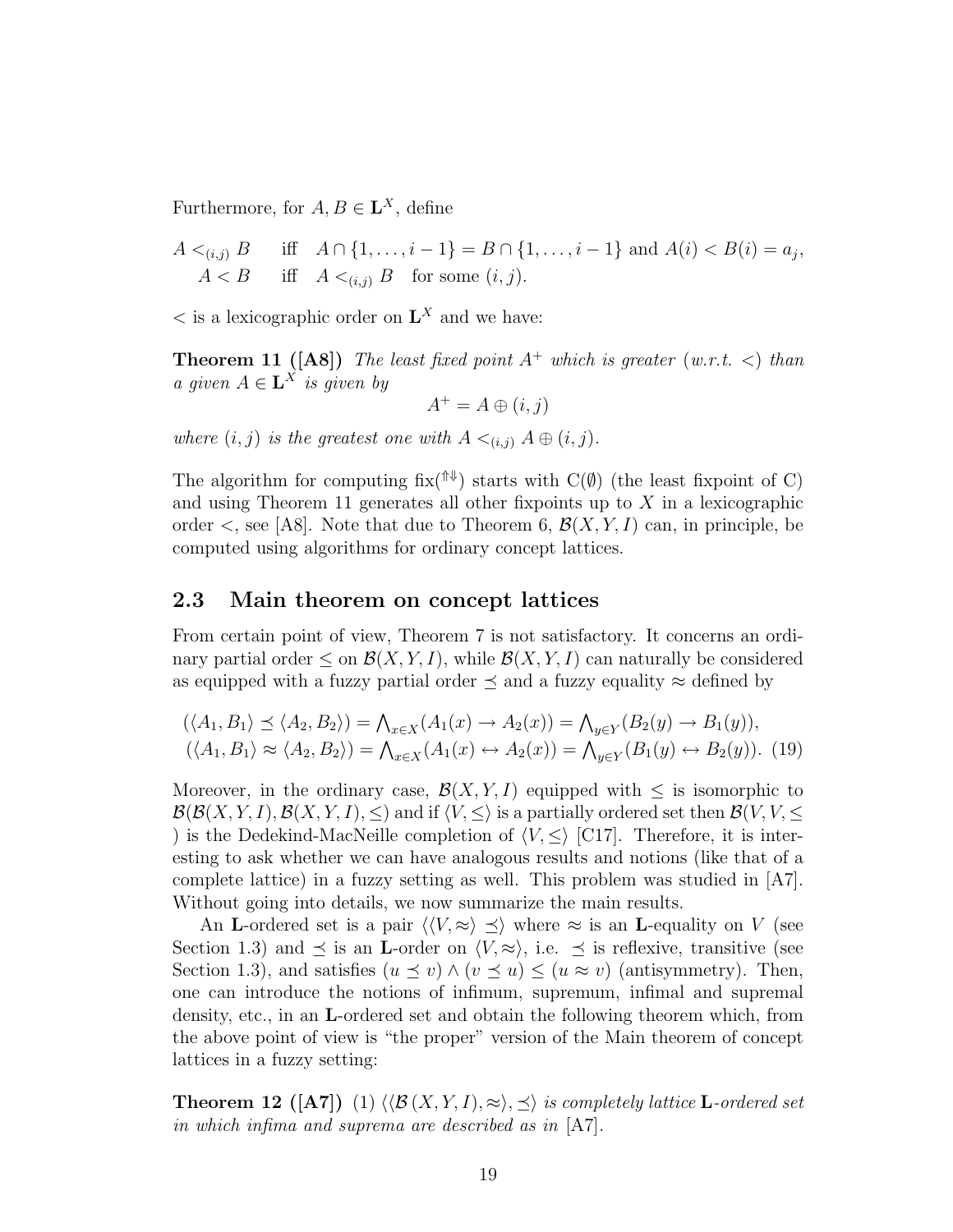(2) Moreover, a completely lattice **L**-ordered set  $V = \langle V, \approx \rangle, \preceq \rangle$  is isomorphic to  $\langle \mathcal{B}(X, Y, I), \approx \rangle$ ,  $\preceq$  iff there are mappings  $\gamma : X \times L \to V$ ,  $\mu : Y \times L \to$ V, such that  $\gamma(X \times L)$  is supremally dense in  $V$ ,  $\mu(Y \times L)$  is infimally dense in  $\mathbf{V}, \text{ and } ((a \otimes b) \rightarrow I(x, y)) = (\gamma(x, a) \preceq \mu(y, b)) \text{ for all } x \in X, y \in Y, a, b \in L.$ In particular, **V** is isomorphic to  $\mathcal{B}(V, V, \preceq)$ .

Remark 9 (1) The ordinary Main theorem of concept lattices is a particular case of Theorem 12 for  $\mathbf{L} = 2$ . Moreover, inspecting the proof of Theorem 12 gives us a direct proof of Theorem 7.

(2) If  $\langle V, \approx \rangle, \subseteq \rangle$  is an L-ordered set,  $\langle \langle \mathcal{B}(V, V, \subseteq), \approx \rangle, \preceq \rangle$  behaves the same way as the Dedekind-MacNeille completion in the ordinary case, see [A7].

(3) An interesting property was shown in [B11]: a complete lattice L-order  $\preceq$  is uniquely given by its 1-cut <sup>1</sup> $\preceq$ .

#### 2.4 Factorization by similarity

Factor lattice by similarity In [A2], we investigated similarity relations in concept lattices and in FCA. For illustration, we now focus on factorization by similarity. Fuzzy equivalence  $\approx$  defined by (19) can be interpreted as a similarity on  $\mathcal{B}(X, Y, I)$ . Since  $\mathcal{B}(X, Y, I)$  might be large, it is natural to ask whether one can "put sufficiently similar formal concepts together" and consider a simplified version of  $\mathcal{B}(X, Y, I)$  in which one identifies the "sufficiently similar" formal concepts. These ideas, studied in [A2] and then in [A10], lead to a construction of a factor lattice  $\mathcal{B}(X, Y, I)/^a \approx$  of  $\mathcal{B}(X, Y, I)$  which is driven by a parameter  $a \in L$  supplied by a user. A brief description follows.

For a given parameter  $a \in L$  (similarity threshold, supplied by a user), consider the a-cut <sup> $a \approx$ </sup>. In general,  $a \approx$  is a tolerance (i.e., reflexive and symmetric) relation on  $\mathcal{B}(X, Y, I)$  containing pairs of formal concepts which are pairwise similar in degree at least a. Note that, in general, algebras can be factorized using congruence relations, i.e. compatible equivalences. Surprisingly, Czédli [C14] and later Wille [C17] showed that in case of complete lattices, factorization is possible even with compatible tolerance relations. As can be shown,  $\alpha \approx$  is compatible with infima and suprema in  $\mathcal{B}(X, Y, I)$  [A2] and, thus, we can define a factor lattice  $\mathcal{B}(X,Y,I)/^a \approx$ :

- (1) elements of  $\mathcal{B}(X, Y, I)/^a \approx$  are blocks of  $^a \approx$ , i.e. maximal sets  $B \subseteq \mathcal{B}(X, Y, I)$ of concepts s. t. any two concepts from  $B$  are similar in degree at least  $a$ ;
- (2) each block B is, in fact, an interval in  $\mathcal{B}(X, Y, I)$ , i.e.  $B = [c_1, c_2] = \{d \in$  $\mathcal{B}(X, Y, I) | c_1 \leq d \leq c_2$  for some  $c_1, c_2 \in \mathcal{B}(X, Y, I);$
- (3) putting  $[c_1, c_2] \preceq [d_1, d_2]$  iff  $c_1 \leq d_1$  (iff  $c_2 \leq d_2$ ) we get:

**Theorem 13 ([A2])**  $\mathcal{B}(X, Y, I)/^a \approx$  equipped with  $\preceq$  is a complete lattice, the so-called factor lattice of  $\mathcal{B}(X, Y, I)$  by similarity  $\approx$  and threshold a.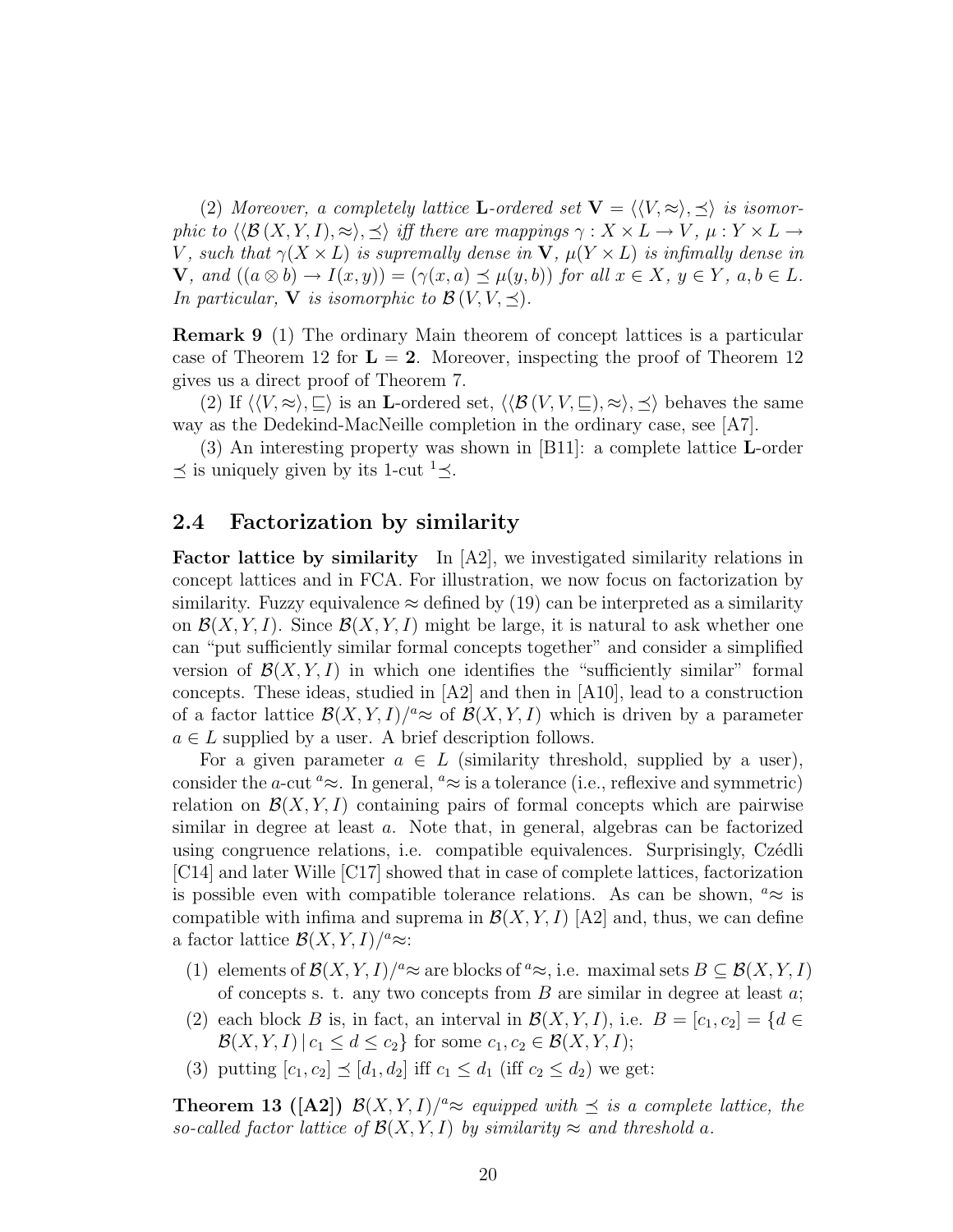Elements of  $\mathcal{B}(X, Y, I)/^a \approx$  can be seen as similarity-based granules of formal concepts from  $\mathcal{B}(X, Y, I)$ .  $\mathcal{B}(X, Y, I)/^a \approx$  thus provides a granular view on (the possibly large)  $\mathcal{B}(X, Y, I)$ . If <sup>a</sup> $\approx$  is transitive then it is a congruence relation on  $\mathcal{B}(X, Y, I)$  and  $\mathcal{B}(X, Y, I)/^a \approx$  is the usual factor lattice modulo a congruence.

**Fast factorization by similarity** In order to compute  $\mathcal{B}(X, Y, I)/^a \approx$  using its definition one has (1) to compute the whole concept lattice  $\mathcal{B}(X, Y, I)$  and then (2) to compute <sup>a</sup>≈-blocks on  $\mathcal{B}(X, Y, I)$ , which can be quite demanding. A question is if  $\mathcal{B}(X, Y, I)/^a \approx$  can be computed directly from  $\langle X, Y, I \rangle$  and a, i.e. without computing the possibly large  $\mathcal{B}(X, Y, I)$ . A positive answer was presented in [A10]. A brief description follows.

The method is based on the fact that each element of  $\mathcal{B}(X, Y, I)/^a \approx \infty$  is in fact an interval in  $\mathcal{B}(X, Y, I)/^a \approx$ , i.e. is of the form  $[\langle C, D \rangle, \langle A, B \rangle]$ . Furthermore, it can be shown that  $\langle C, D \rangle$  is uniquely given by  $\langle A, B \rangle$  and, since  $B = A^{\dagger}$ , by A. In order to generate  $\mathcal{B}(X, Y, I)/^a \approx$ , it is thus enough if we know how to generate the set

$$
ESB(a) = \{ A \in \mathbf{L}^X \mid \langle A, B \rangle \in \mathcal{B}(X, Y, I) \text{ and } [\dots, \langle A, B \rangle] \in \mathcal{B}(X, Y, I) / \alpha \approx \}
$$

of all extents of suprema of <sup>a</sup>≈-blocks. It turns out that  $ESB(a)$  is just the set of fixpoints of a suitable fuzzy closure operator:

**Theorem 14 ([A10])** For any  $\langle X, Y, I \rangle$  and a threshold  $a \in L$ , a mapping  $C_a$ sending a fuzzy set A in X to a fuzzy set  $a \to (a \otimes A)^{\wedge \Downarrow}$  in X is a fuzzy closure operator in X for which  $fix(C_a) = ESB(a)$ .

Computing  $fix(C_a)$  can be accomplished using the above algorithm. As demonstrated in [A10], the procedure just described leads to a significant speedup compared to the "naive" method consisting in computing first  $\mathcal{B}(X, Y, I)$ and then computing the  $a \approx$ -blocks.

### 2.5 Concept lattices with hedges

**The approach** In [B19], we studied so-called crisply generated fuzzy concepts and related concept lattices, i.e. formal fuzzy concepts  $\langle A, B \rangle \in \mathcal{B}(X, Y, I)$ such that  $A = D^{\psi}$  and  $B = D^{\psi}$  for some crisp set  $D \subseteq Y$  of attributes. Crisply generated concepts can be identified with crisp sets of attributes and are usually considered as "the natural" concepts by users. In addition, the number of crisply generated concepts is usually significantly smaller than the number of all formal concepts, which is another advantage. Later on [A11], we introduced a parameterized approach to fuzzy concept lattices using so-called hedges, see Section 1.3. The resulting concept lattices play an interesting role. A brief description follows.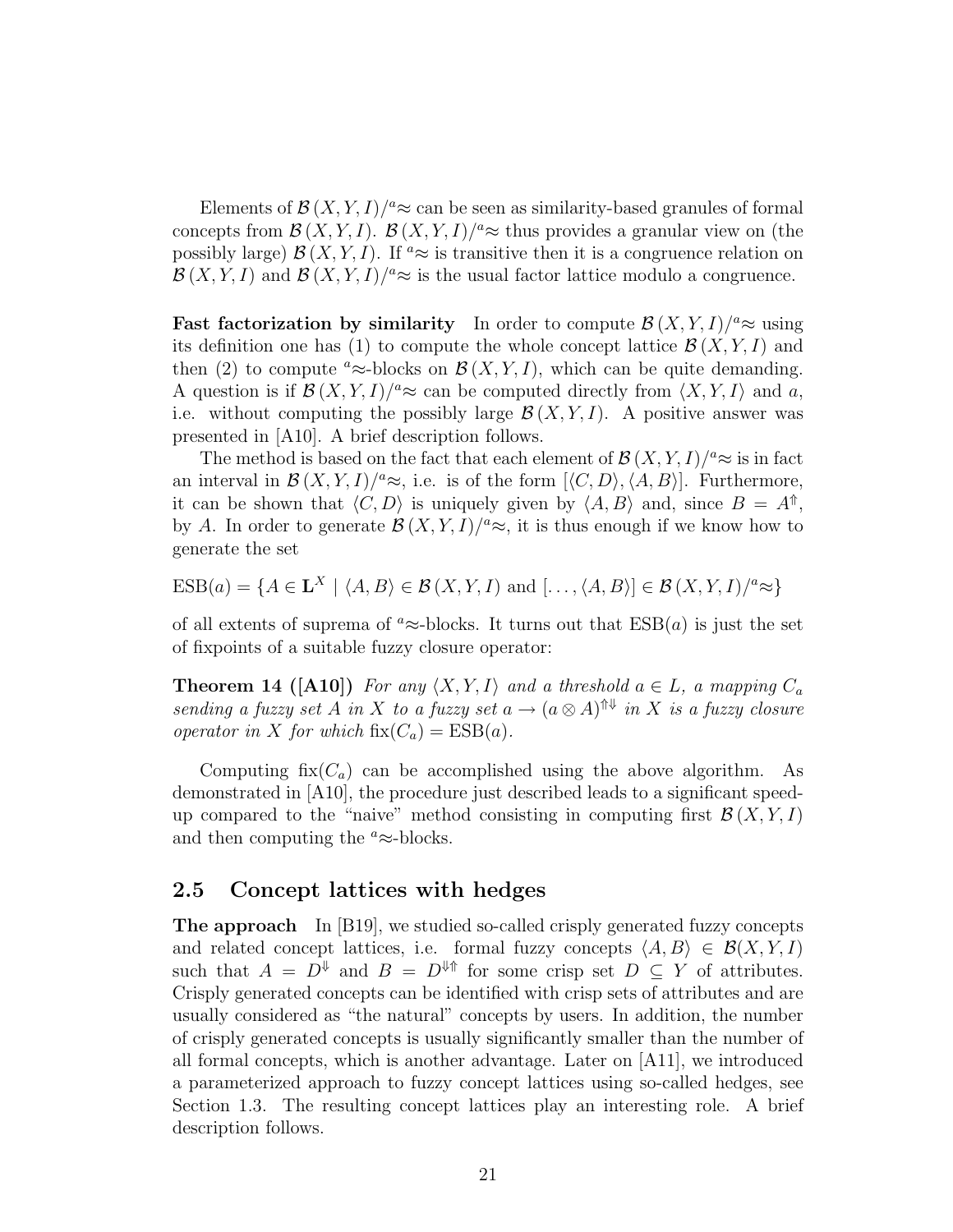Let  $*_X$  and  $*_Y$  be hedges. Consider the following modification of arrow operators induced by  $\langle X, Y, I \rangle$ :

$$
A^{\dagger}(y) = \bigwedge_{x \in X} \big( A(x)^{*x} \to I(x, y) \big), \quad B^{\downarrow}(x) = \bigwedge_{y \in Y} \big( B(y)^{*y} \to I(x, y) \big).
$$

Hedges  $*_X$  and  $*_Y$  play the role of parameters. Note that the verbal description of  $\uparrow$  and  $\downarrow$  is almost the same as that of  $\uparrow$  and  $\downarrow$ . For instance,  $A^{\uparrow}(y)$  is a truth degree of "for each  $x \in X$ : if it is very true that x belongs to A then x has attribute y", etc. For  $\mathbf{L} = 2$  (crisp case), both  $\langle \hat{\mathbf{r}}, \hat{\mathbf{v}} \rangle$  and  $\langle \hat{\mathbf{r}}, \hat{\mathbf{v}} \rangle$  coincide with the ordinary operators. Hence, with hedges, the meaning remains the same and we deal with a sound generalization of the ordinary case. A fuzzy concept lattice with hedges is then the set

$$
\mathcal{B}(X^{*X}, Y^{*Y}, I) = \{ \langle A, B \rangle \in \mathbf{L}^{X} \times \mathbf{L}^{Y} | A^{\uparrow} = B, B^{\downarrow} = A \}.
$$

 $\mathcal{B}(X^{*_{X}}, Y^{*_{Y}}, I)$ , equipped with a partial order  $\leq$  defined by (5) is a complete lattice. The following is the Main theorem for concept lattices with hedges  $(fix(*) = \{a \in L \mid a^* = a\}$  denotes the fixpoints of \*):

**Theorem 15 ([A11])** (1)  $\mathcal{B}(X^{*_{X}}, Y^{*_{Y}}, I)$  is under  $\leq a$  complete lattice where the infima and suprema are given by

$$
\bigwedge_{j\in J}\langle A_j, B_j\rangle = \langle (\bigcap_{j\in J}A_j)^{\uparrow\downarrow}, (\bigcup_{j\in J}B_j^{*Y})^{\downarrow\uparrow}\rangle, \quad \bigvee_{j\in J}\langle A_j, B_j\rangle = \langle (\bigcup_{j\in J}A_j^{*X})^{\uparrow\downarrow}, (\bigcap_{j\in J}B_j)^{\downarrow\uparrow}\rangle.
$$

(2) Moreover, an arbitrary complete lattice  $\mathbf{K} = \langle K, \leq \rangle$  is isomorphic to  $\mathcal{B}(X^{*_{X}}, Y^{*_{Y}}, I)$  iff there are mappings  $\gamma: X \times \text{fix}(*_{X}) \to K$ ,  $\mu: Y \times \text{fix}(*_{Y}) \to K$ such that

(i)  $\gamma(X \times \text{fix}(*_X))$  is  $\bigvee$ -dense in K,  $\mu(Y \times \text{fix}(*_Y))$  is  $\bigwedge$ -dense in V; (ii)  $\gamma(x, a) \leq \mu(y, b)$  iff  $a \otimes b \leq I(x, y)$ .

Further results The following are selected results on concept lattices with hedges:

- (1) Mutual relationships of concept lattices with hedges for different choices of hedges (stronger hedges lead to smaller concept lattices), [A11], [B25].
- (2) Galois connections closure operators for the case with hedges; they play a similar role as fuzzy Galois connections and closure operators in the basic approach without hedges, see [A14], [A14].
- (3) Reduction theorem analogous to Theorem 6, see [A11].
- (4)  $\mathcal{B}(X^{*_{X}}, Y, I)$  (case in which  $*_{Y}$  is identity) plays an important role for attribute implications, see Section 3.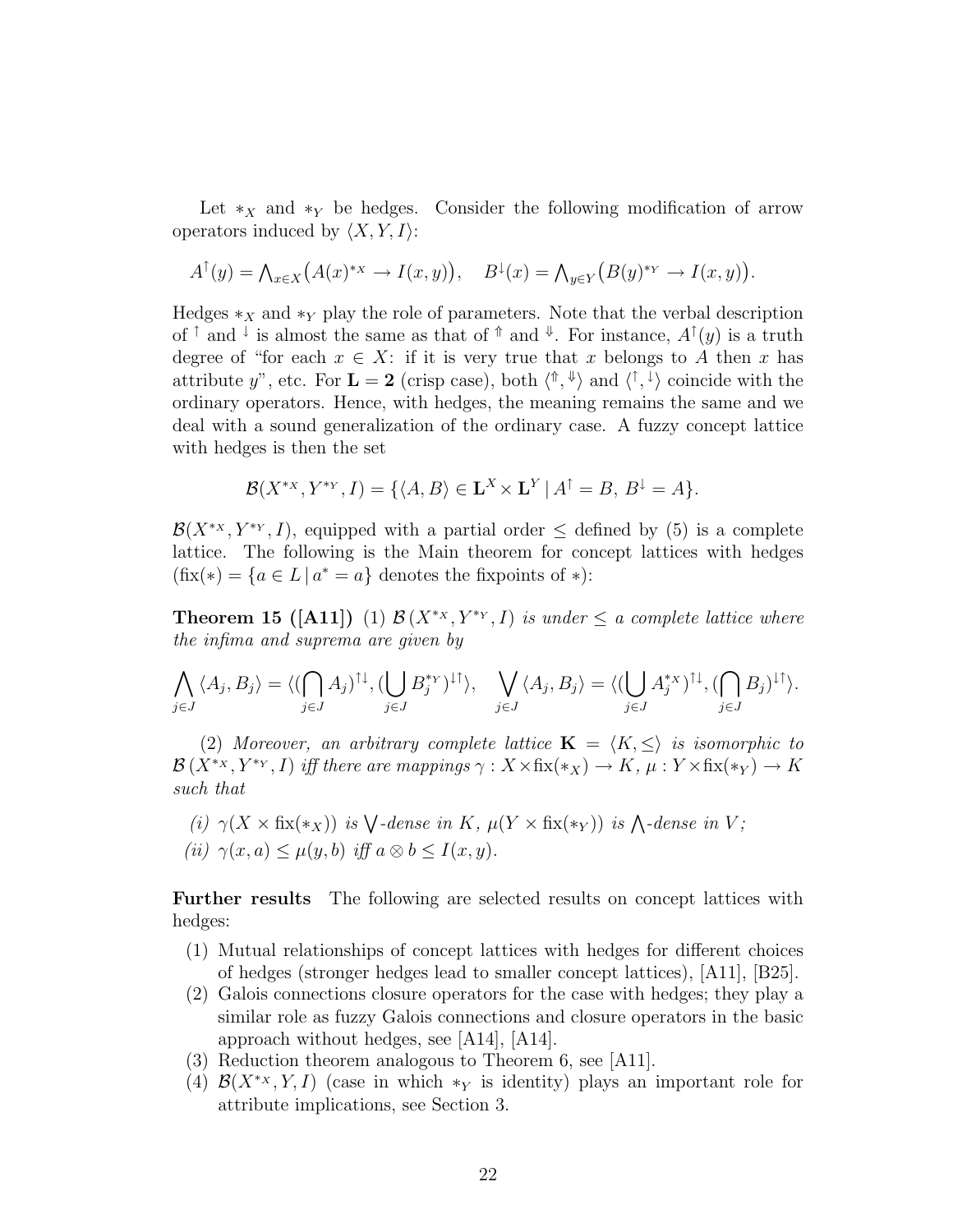Other approaches to concept lattices Concept lattices with hedges provide a common generalization for several approaches to FCA in a fuzzy setting which appeared in the literature (see [B23] for details on comparison):

- (1) If both  $*_X$  and  $*_Y$  are identities,  $\mathcal{B}(X^{*X}, Y^{*Y}, I)$  is just the fuzzy concept lattice (without hedges), see (2).
- (2) If both  $*_X$  and  $*_Y$  are globalizations,  $\mathcal{B}(X^{*_X}, Y^{*_Y}, I)$  is isomorphic (and almost equal) to the ordinary concept lattice  $\mathcal{B}(X, Y, \mathbf{1}_I)$ .
- (3) If  $*_X$  is identity and  $*_Y$  is globalization,  $\mathcal{B}(X^{*X}, Y^{*Y}, I)$  coincides with the crisply generated fuzzy concept lattice [B19]. In addition,  $\mathcal{B}(X^{*_{X}}, Y^{*_{Y}}, I)$ is isomorphic (and almost identical) to a what is called a fuzzy concept lattice in [C48]. If  $*_X$  is globalization and  $*_Y$  is identity,  $\mathcal{B}(X^{*_X}, Y^{*_Y}, I)$ is isomorphic (and almost identical) to a "one-sided fuzzy concept lattice" of [C32].
- (4) Recently introduced fuzzy concept lattices with thresholds [C16] are, again, isomorphic to concept lattices with hedges, see [B26].

### 2.6 Constrained concept lattices

In its basic setting, FCA (both in ordinary and fuzzy setting) works with a table  $\langle X, Y, I \rangle$  is the only input data. It is, however, often the case that a user has some additional information along with the input  $\langle X, Y, I \rangle$ . For instance, the additional information  $\mathcal C$  may concern the importance of attributes.  $\mathcal C$  can then be used as a constraint in such a way that only those formal concepts which satisfy the constraint  $\mathcal C$  are considered relevant. That is, instead of the whole  $\mathcal{B}(X, Y, I)$ , we are interested in

 $\mathcal{B}_{\mathcal{C}}(X, Y, I) = \{ \langle A, B \rangle \in \mathcal{B}(X, Y, I) | \langle A, B \rangle \text{ satisfies constraint } C \}.$ 

In [B12], [B17], [B18], we studied some particular cases of constraints. It turned out that several seemingly different constraints are particular cases "constraints by (fuzzy) closure operators" which were introduced in [A20]. We now briefly describe the idea and some examples of these constraints. Note that the idea of constrained concept lattices provides a new method not only in a fuzzy setting but also in the ordinary setting. In our approach, a constraint is represented by a fuzzy closure operator C in the set Y of attributes (or, dually, in X). Given C, a constrained concept lattice is defined by

$$
\mathcal{B}_C(X, Y, I) = \{ \langle A, B \rangle \in \mathcal{B}(X, Y, I) \, | \, B = C(B) \}.
$$

That is, a formal concept  $\langle A, B \rangle$  satisfies a user's constraint (is interesting) iff B is a fixed point of C. Constrained lattices are, indeed, complete lattices: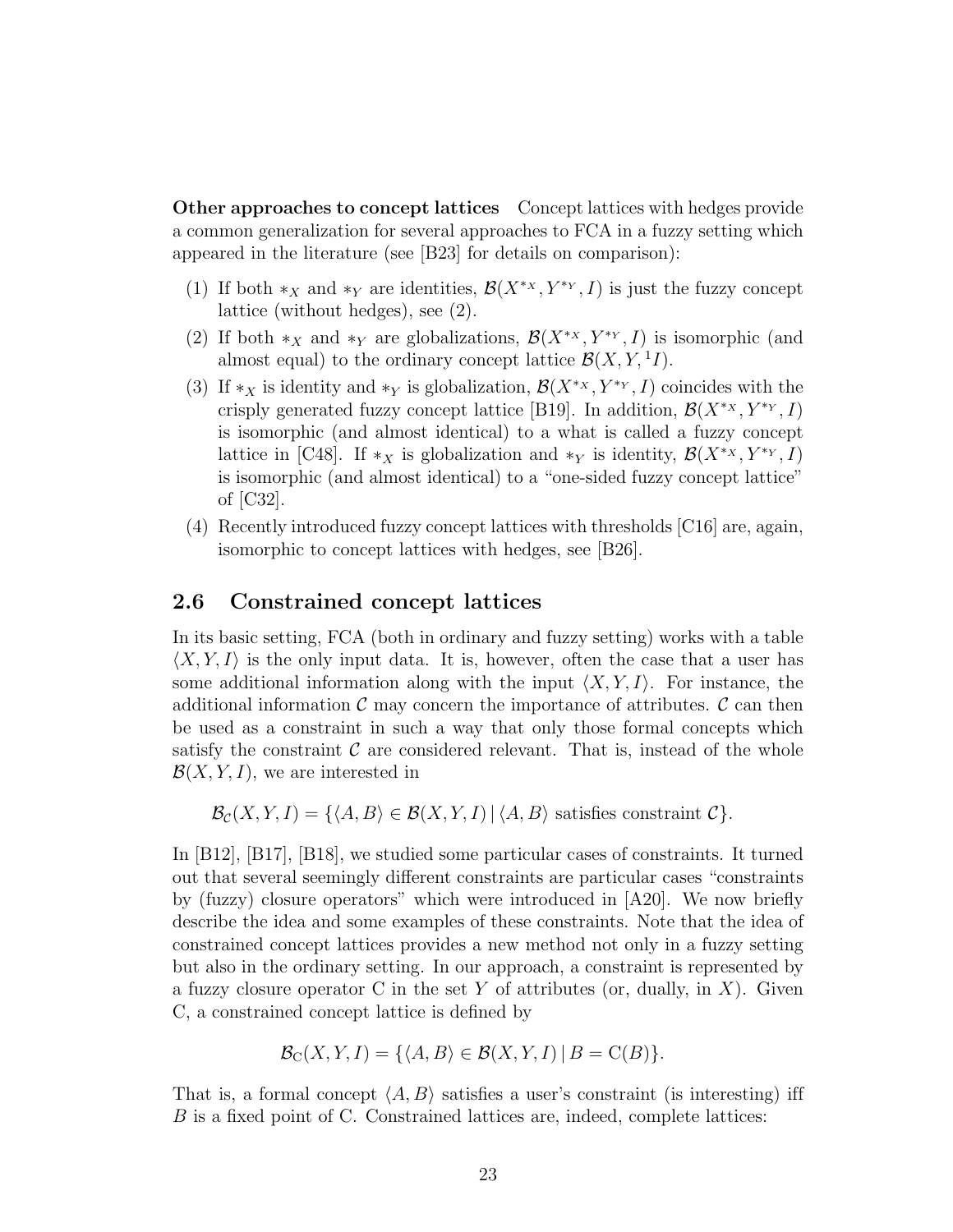**Theorem 16 ([A20])** Then  $\mathcal{B}_C(X, Y, I)$  equipped with  $\leq$  defined by (5) is a complete lattice which is a  $\bigvee$ -sublattice of  $\mathcal{B}(X, Y, I)$ .

Furthermore, the following gives a way to compute  $\mathcal{B}_{\mathcal{C}}(X, Y, I)$  for finite **L**: For any  $B \in \mathbf{L}^{Y}$  define fuzzy sets  $B_i$  and  $\mathcal{C}(B)$  by

$$
B_i = \begin{cases} B & \text{if } i = 0, \\ C(B_{i-1} \text{ and } j \text{ if } i \ge 1. \end{cases} \qquad C(B) = \bigcup_{i=1}^{\infty} B_i. \qquad (20)
$$

**Theorem 17 ([A20])** C is a fuzzy closure operator such that  $fix(\mathcal{C}) = \{B \in$  $\mathbf{L}^Y | \langle B^\Downarrow, B \rangle \in \mathcal{B}_\mathrm{C}(X, Y, I) \}.$ 

Therefore,  $\mathcal{B}_{\text{C}}(X, Y, I)$  can easily be restored from the fixpoints fix(C) of C and the fixpoints of  $\mathcal C$  can be computed by the algorithm presented above.

We now present selected examples of constraining fuzzy closure operators. The operators will be represented by their sets of fixpoints.

- (1) INCL(Z) where  $Z \in L^Y$ : fix(INCL(Z)) = { $B \in L^Y | Z \subseteq B$ }, i.e.  $B$  is considered interesting iff  $B$  contains a prescribed collection  $Z$  of attributes.
- (2) CARDLEQ(n) where  $n \in \mathbb{N}$ : fix(CARDLEQ(n)) = { $B \in \mathbf{L}^{Y} | |B| \le$  $n\} \cup \{Y\},\$

where  $|\cdots|$  is a suitably defined cardinality. Thus, B is considered interesting iff B contains at most n attributes (or  $B = Y$ ).

- (3) SUPP(*n*) where  $n \in \mathbb{N}$ : fix(SUPP(*n*)) = { $B \in \mathbf{L}^Y \mid |B^{\Downarrow}| \ge n$  }  $\cup$  { $Y$ }, where  $|\cdots|$  is a suitably defined cardinality. Thus, B is considered interesting iff the support of  $B$  (in terms of mining association rules, i.e. the number of elements sharing all attributes from  $B$ ) is at least n. It is interesting to note that in crisp case  $(\mathbf{L} = 2)$ ,  $\langle A, B \rangle \in \mathcal{B}_{\text{SUPP}(n)}(X, Y, I)$ iff B is a so-called closed frequent itemset. Closed frequent itemsets are used for mining non-redundant associaton rules, see e.g. [C49].
- (4) FACTOR(*a*) where  $a \in L$ : [FACTOR(*a*)](*A*) =  $a \rightarrow (a \otimes A)^{\uparrow\downarrow}$ . This shows that factorization by similarity described in Section 2.4 can be considered a particular case of constraining by fuzzy closure operators. Namely,  $\mathcal{B}_{\text{FACTOR}(a)}(X, Y, I)$  is isomorphic to the factor lattice  $\mathcal{B}(X, Y, I)/^a \approx$ .

Further examples (e.g. further constraints concerning presence/absence of attributes, constraints imposed by required attribute dependencies, "conjunctions" of constraints) can be found in [A20] and also in [B27].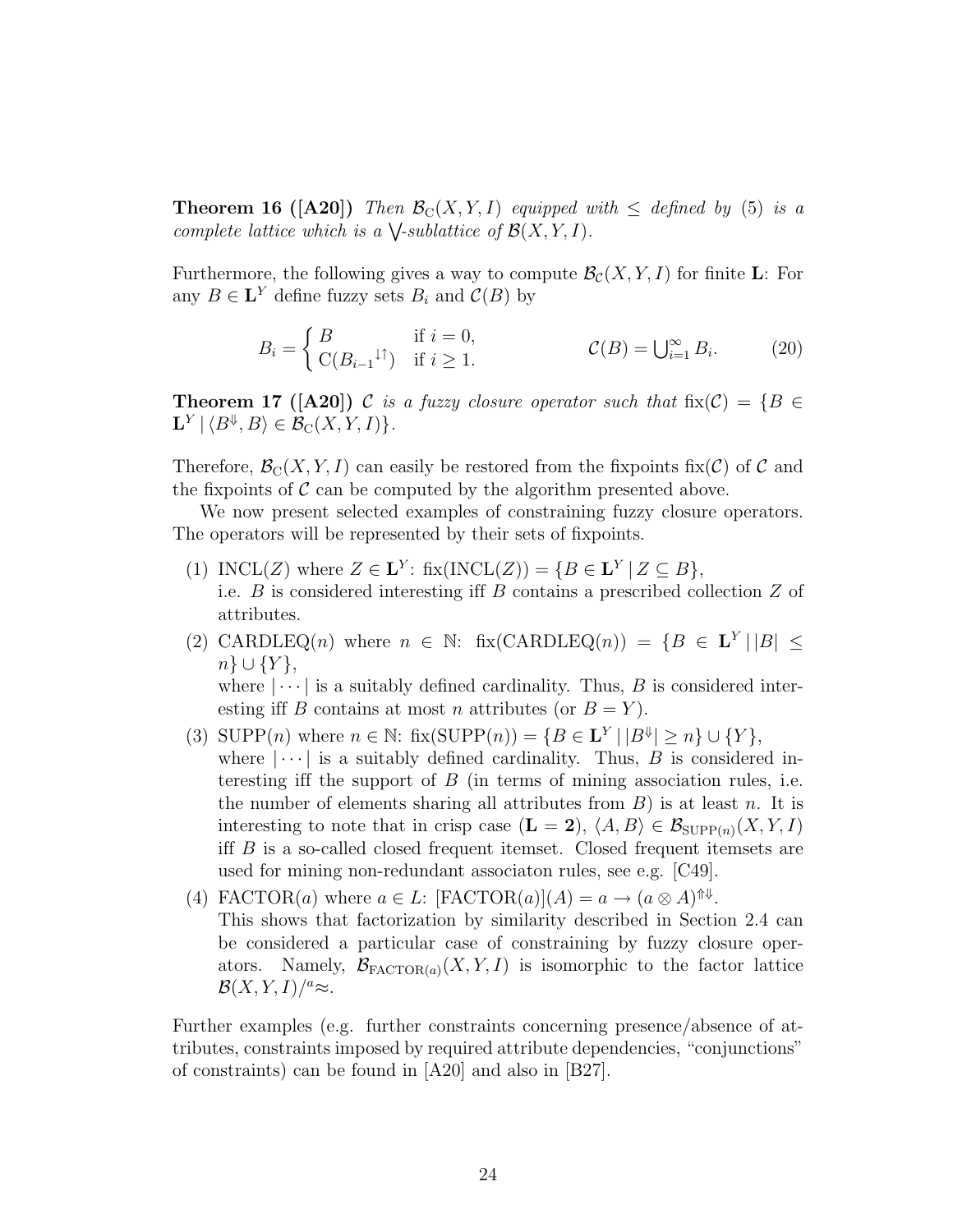## 3 Attribute implications

Attribute implications (AIs) are formulas/expressions  $A \Rightarrow B$  describing particular attribute dependencies. In addition to FCA, AIs are known in several other areas. In data mining, AIs are called association rules, see e.g. [C50] but also [C28]. In relational databases, AIs are called functional dependencies, see e.g. [C37]. In this part of the thesis we present selected results of the dissertation which concern attribute implications in a fuzzy setting. Section 3.1 provides basic notions. Section 3.2 deals with semantic issues like semantic consequence, non-redundant bases, etc. Section 3.3 presents two kinds of logics for reasoning with attribute dependencies with their completeness theorems. Section 3.4 deals with computational aspects. In Section 3.5, we provide a database semantics for AIs and deal with functional dependencies in a fuzzy setting.

#### 3.1 Attribute implications, validity, theories and models

**Fuzzy attribute implications** Suppose Y is a finite set (of attributes). A fuzzy attribute implication over Y (FAI) is an expression  $A \Rightarrow B$ , where  $A, B \in$  $\mathbf{L}^{Y}$  (A and B are fuzzy sets of attributes). FAIs are our basic formulas. We want to interpret them in data tables  $\langle X, Y, I \rangle$  with fuzzy attributes. The intended meaning of  $A \Rightarrow B$  being true in  $\langle X, Y, I \rangle$  is, basically: "for each row  $x \in X$ : if x has all attributes from A then X has all attributes from  $B$ ". We proceed in a general way using a hedge ∗ (see later for comments).

**Validity** Let thus  $M \in \mathbf{L}^X$  be a fuzzy set of attributes (e.g. of some object, i.e. a row in  $\langle X, Y, I \rangle$ . Define a degree  $||A \Rightarrow B||_M$  to which  $A \Rightarrow B$  is true in  $M<sub>by</sub>$ 

$$
||A \Rightarrow B||_M = S(A, M)^* \to S(B, M), \tag{21}
$$

where  $S(\cdots)$  is a degree of subsethood, see Section 1.3. For a system M of **L**-sets in Y, define a degree  $||A \Rightarrow B||_{\mathcal{M}}$  to which  $A \Rightarrow B$  is true in (each M from)  $\mathcal M$  by

$$
||A \Rightarrow B||_{\mathcal{M}} = \bigwedge_{M \in \mathcal{M}} ||A \Rightarrow B||_{M}.
$$
 (22)

Finally, a data table  $\langle X, Y, I \rangle$  with fuzzy attributes, define a degree  $||A \Rightarrow$  $B||_{\langle X, Y, I \rangle}$  to which  $A \Rightarrow B$  is true in  $\langle X, Y, I \rangle$  by

$$
||A \Rightarrow B||_{\langle X, Y, I \rangle} = ||A \Rightarrow B||_{\{I_x \mid x \in X\}}, \tag{23}
$$

where  $I_x \in \mathbf{L}^Y$  is defined by  $I_x(y) = I(x, y)$ , i.e.  $I_x$  is a fuzzy set of attributes of object  $x$  (row corresponding to  $x$  in the table).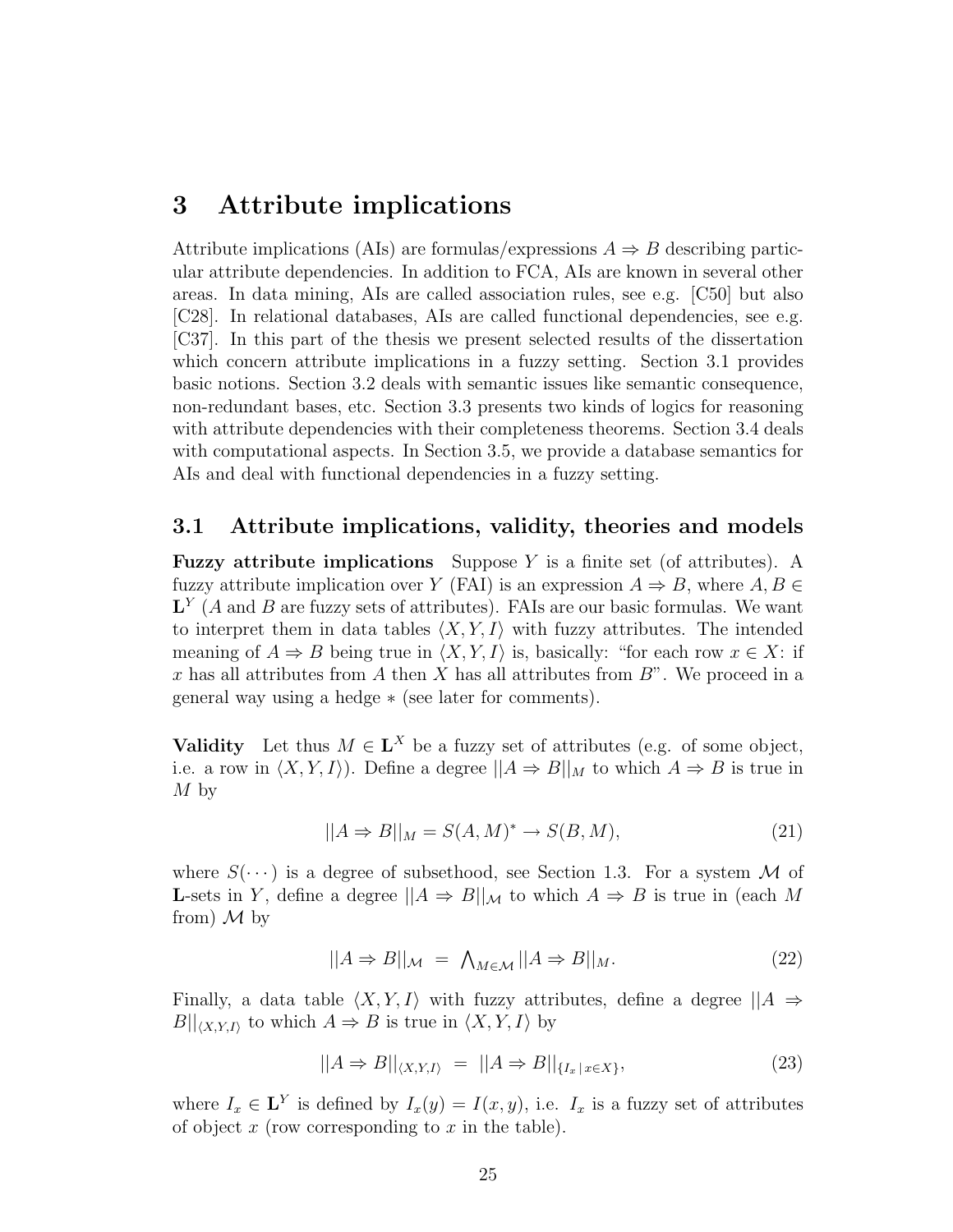**Remark 10** (1) Since  $*$  is a truth function of "very true", if M is a fuzzy set of attributes of object x,  $||A \Rightarrow B||_M$  is a truth degree of "if it is very true that x has all attributes from A then x has all attributes from  $B$ ". Therefore, the above definitions give us the desired interpretation of FAIs.

(2) In fact, ∗ controls the semantics of FAIs. Two boundary cases of ∗ give us basic different ways to the meaning of FAIs: For ∗ being identity and globalization,  $||A \Rightarrow B||_M = 1$   $(A \Rightarrow B$  is fully true) means

$$
S(A, M) \le S(B, M), \qquad \text{and} \quad \text{``if } A \subseteq M \text{ then } B \subseteq M'',
$$

respectively.

(3) For  $\mathbf{L} = 2$ , FAIs coincide with ordinary AIs and the above semantics coincides with the ordinary one.

(4) Degrees  $A(y)$  and  $B(y)$  can be seen as thresholds. This is best seen when  $*$  is globalization. Then,  $||A \Rightarrow B||_{\langle X, Y, I \rangle} = 1$  means that "for each object"  $x \in X$ : if for each attribute  $y \in Y$ , x has y to degree greater than or equal to (a threshold)  $A(y)$ , then for each  $y \in Y$ , x has y to degree at least  $B(y)$ ". In general,  $||A \Rightarrow B||_{\langle X, Y, I \rangle}$  is a truth degree of the latter proposition. That is, having  $A$  and  $B$  fuzzy sets allows a rich expressibility of relationships between attributes.

**Theories and models** Each fuzzy set T of FAIs will be called a theory. A degree  $T(A \Rightarrow B)$  is interpreted as a degree to which  $A \Rightarrow B$  is prescribed (justified) by T (see also [C21], [C26], [C38]). As a particular case, sets of FAIs are theories. For a theory T of FAIs, a set  $Mod(T)$  of all models of T is defined by

$$
Mod(T) = \{ M \in \mathbf{L}^{Y} \mid \text{for each } A, B \in \mathbf{L}^{Y} : T(A \Rightarrow B) \le ||A \Rightarrow B||_{M} \}.
$$

That is, M is a model of T, i.e.  $M \in Mod(T)$ , means that for each  $A \Rightarrow B$ , a degree to which  $A \Rightarrow B$  holds in M is higher than or at least equal to a degree  $T(A \Rightarrow B)$  prescribed by T. Models of theories T have an interesting property. Note first that an  $L^*$ -system is a system of fixpoints of an  $L^*$ -closure operator, i.e. an operator C satisfying (13), (15), and  $S(A, B)^* \leq S(C(A), C(B))$ .

**Theorem 18** ([A19]) A system  $S \subseteq L^Y$  is system of all models of some theory T iff  $S$  is an  $L^*$ -closure system.

Further results on models of FAIs can be found in [A19].

Relationship to concept lattices with hedges In the ordinary case, several issues in AIs are related to concept lattices. In our setting, FAIs correspond to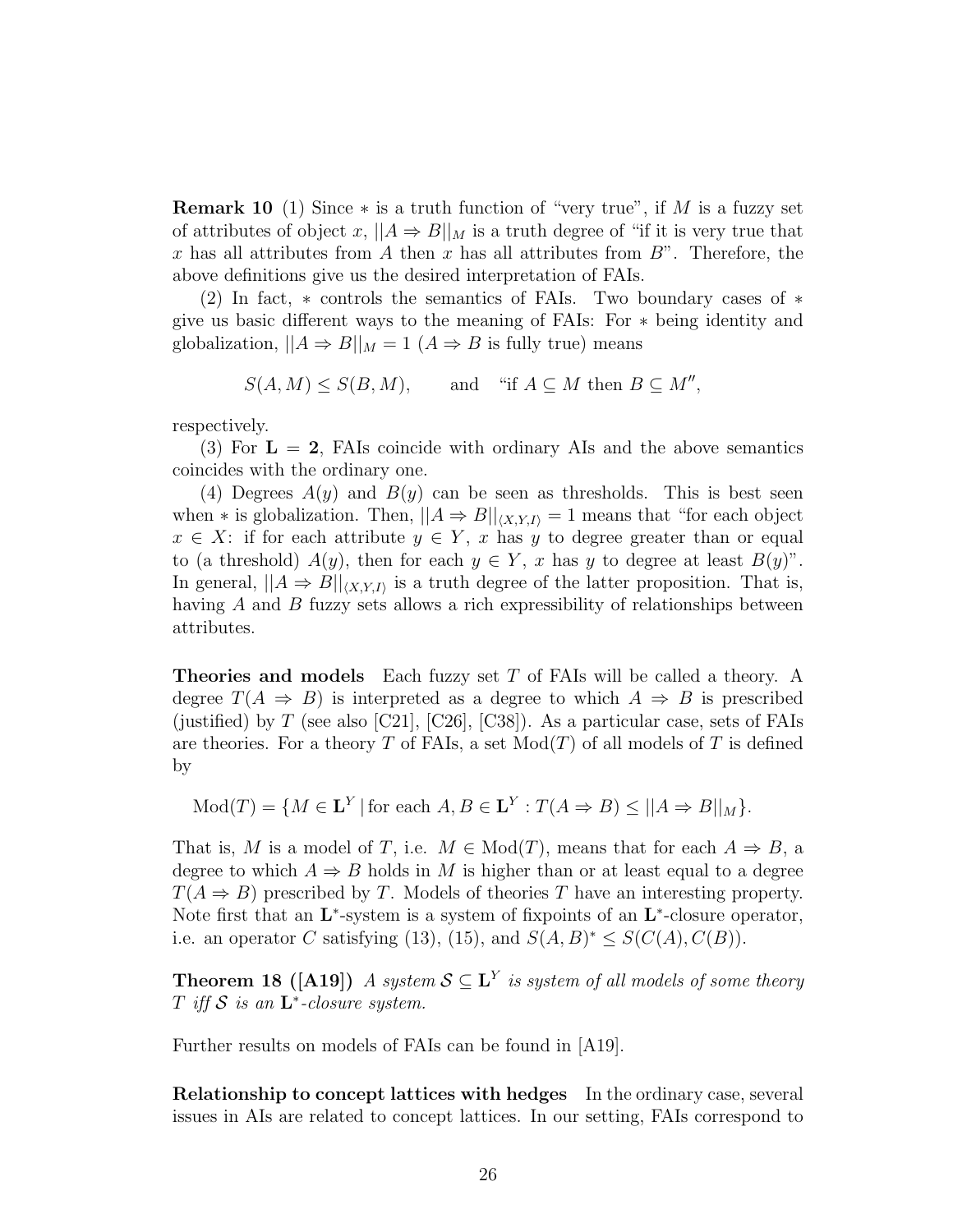particular concept lattice with hedges. Namely, consider arrow operators, cf. Section 2.5, defined by

$$
A^{\dagger}(y) = \bigwedge_{x \in X} \big( A(x)^{*} \to I(x, y) \big), \quad B^{\downarrow}(x) = \bigwedge_{y \in Y} \big( B(y) \to I(x, y) \big),
$$

the corresponding concept lattice  $\mathcal{B}(X^*,Y,I)$ , and the corresponding set

$$
Int(X^*,Y,I) = \{ B \mid \langle B^\downarrow, B \rangle \in \mathcal{B}(X^*,Y,I) \}
$$

of intents. The following is an excerpt of a theorem from [A12] illustrating some basic relationships (we will see more relationships later).

**Theorem 19 ([A12])** For a data table  $\langle X, Y, I \rangle$  with fuzzy attributes,

$$
||A \Rightarrow B||_{\langle X, Y, I \rangle} = ||A \Rightarrow B||_{\text{Int}(X^*, Y, I)} = S(B, A^{\downarrow \uparrow}).
$$

#### 3.2 Semantic entailment and non-redundant bases

We now turn our attention to the notions of semantic entailment, completeness in data tables, non-redundant basis, etc.

Entailment and completeness in data A degree  $||A \Rightarrow B||_T$  to which  $A \Rightarrow B$  semantically follows from a fuzzy set T of FAIs is defined by

$$
||A \Rightarrow B||_T = ||A \Rightarrow B||_{\text{Mod}(T)},\tag{24}
$$

i.e.,  $||A \Rightarrow B||_T$  can be seen as a degree to which  $A \Rightarrow B$  is true in each model of T. From now on in this section, we will assume that  $T$  is an ordinary set of fuzzy attribute implications. A set  $T$  of attribute implications is called complete  $(in \langle X, Y, I \rangle)$  if

$$
||A \Rightarrow B||_T = ||A \Rightarrow B||_{\langle X, Y, I \rangle}
$$

for each FAI  $A \Rightarrow B$ , i.e., a degree to which  $A \Rightarrow B$  is true in  $\langle X, Y, I \rangle$  equals the degree to which  $A \Rightarrow B$  follows from T. If T is complete and no proper subset of T is complete, then T is called a non-redundant basis (of  $\langle X, Y, I \rangle$ ).

The following observation is interesting. Call T 1-complete in  $\langle X, Y, I \rangle$  provided  $||A \Rightarrow B||_T = 1$  iff  $||A \Rightarrow B||_{\langle X, Y, I \rangle} = 1$  for each  $A \Rightarrow B$ . Clearly, if T is complete then it is also 1-complete. Surprisingly, we have also

**Theorem 20** ([B20]) T is 1-complete in  $\langle X, Y, I \rangle$  if T is complete in  $\langle X, Y, I \rangle$ .

The following assertion shows that the models of a complete set of fuzzy attribute implications are exactly the intents of the corresponding concept lattice.

**Theorem 21** ([A9]) T is complete in  $\langle X, Y, I \rangle$  iff  $Mod(T) = Int(X^*, Y, I)$ .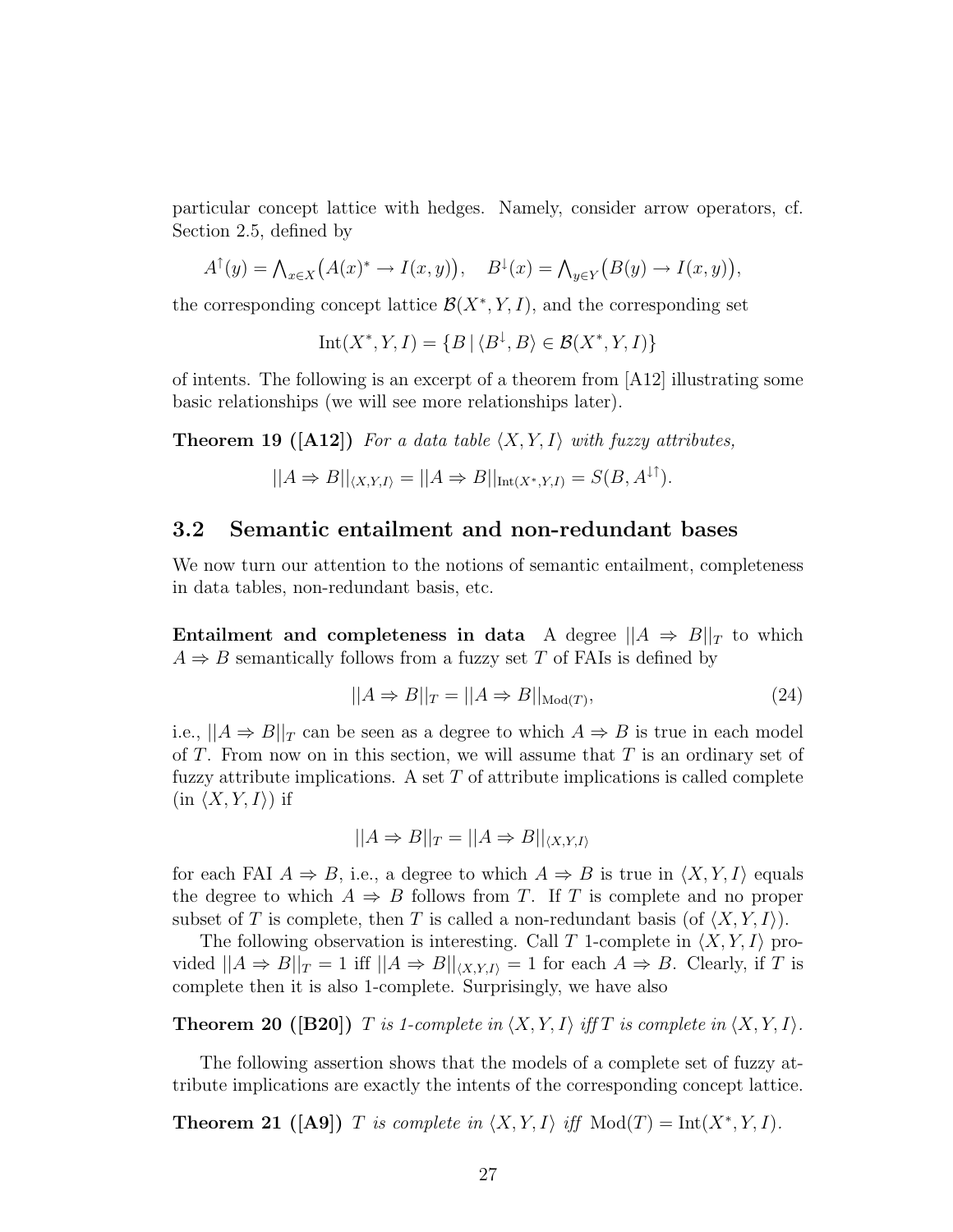Guigues-Duquenne bases We now focus on the so-called Guigues-Duquenne basis, i.e. a non-redundant basis based on the notion of a pseudo-intent which was introduced in the ordinary setting by Guigues and Duquenne  $\lfloor C17 \rfloor$ ,  $\lfloor C25 \rfloor$ . As we will see, the situation is somewhat different from what we know from the ordinary case. We start by the notion of a system of pseudo-intents.

Given  $\langle X, Y, I \rangle$ ,  $\mathcal{P} \subseteq \mathbf{L}^Y$  (system of fuzzy sets of attributes) is called a system of pseudo-intents of  $\langle X, Y, I \rangle$  if for each  $P \in L^Y$  we have:

 $P \in \mathcal{P}$  iff  $P \neq P^{\downarrow\uparrow}$  and  $||Q \Rightarrow Q^{\downarrow\uparrow}||_P = 1$  for each  $Q \in \mathcal{P}$  with  $Q \neq P$ . It is easily seen that if ∗ is globalization, the above condition simplifies to

 $P \in \mathcal{P}$  iff  $P \neq P^{\downarrow\uparrow}$  and  $Q^{\downarrow\uparrow} \subseteq P$  for each  $Q \in \mathcal{P}$  with  $Q \subset P$ .

In addition, in case of finite L, for each data table with finite set of attributes there is exactly one system of pseudo-intents which can be described recursively the same way as in the ordinary case [C17], [C25]:

**Theorem 22** ([A13]) Let L be finite,  $*$  be globalization. For each  $\langle X, Y, I \rangle$ there is a unique system of pseudo-intents  $P$  of  $\langle X, Y, I \rangle$  and  $\mathcal{P} = \{P \in \mathbf{L}^Y \mid P \neq P^{\downarrow \uparrow} \text{ and } Q^{\downarrow \uparrow} \subseteq P \text{ holds for each } Q \in \mathcal{P} \text{ such that } Q \subset P\}.$ 

Neither the uniqueness of  $P$  nor the existence of  $P$  can be guaranteed in general, see [A13]. For  $\mathbf{L} = 2$ , the system of pseudointents described by Theorem 22 coincides with the ordinary one. The next theorem shows the role of systems of pseudointents.

**Theorem 23 ([A13])** Let P be a system of pseudointents of  $\langle X, Y, I \rangle$ . Then  $T = \{P \Rightarrow P^{\downarrow\uparrow} | P \in \mathcal{P}\}\$ is a non-redundant basis of  $\langle X, Y, I \rangle$  (so-called Guigues-Duquenne basis).

Non-redundancy of  $T$  does not ensure that  $T$  is minimal in terms of its size. The following theorem shows a generalization of a well-known result saying that Guigues-Duquenne basis is minimal in terms of its size.

**Theorem 24 ([A13])** Let L be finite,  $*$  be globalization, T be the Guigues-Duquenne basis of  $\langle X, Y, I \rangle$ . If T' is complete in  $\langle X, Y, I \rangle$  then  $|T| \leq |T'|$ .

For hedges other than globalization we can have several systems of pseudointents. The systems of pseudointents may have different numbers of elements, see [A13].

Remark 11 (1) The first study on FAIs is S. Pollandt's [C42]. Pollandt uses the same notion of a FAI, i.e.  $A \Rightarrow B$  where A, B are fuzzy sets, and obtains several results. Pollandt's notion of validity is a special case of ours, namely the one for <sup>∗</sup> being identity. On the other hand, the notion of a pseudo-intent in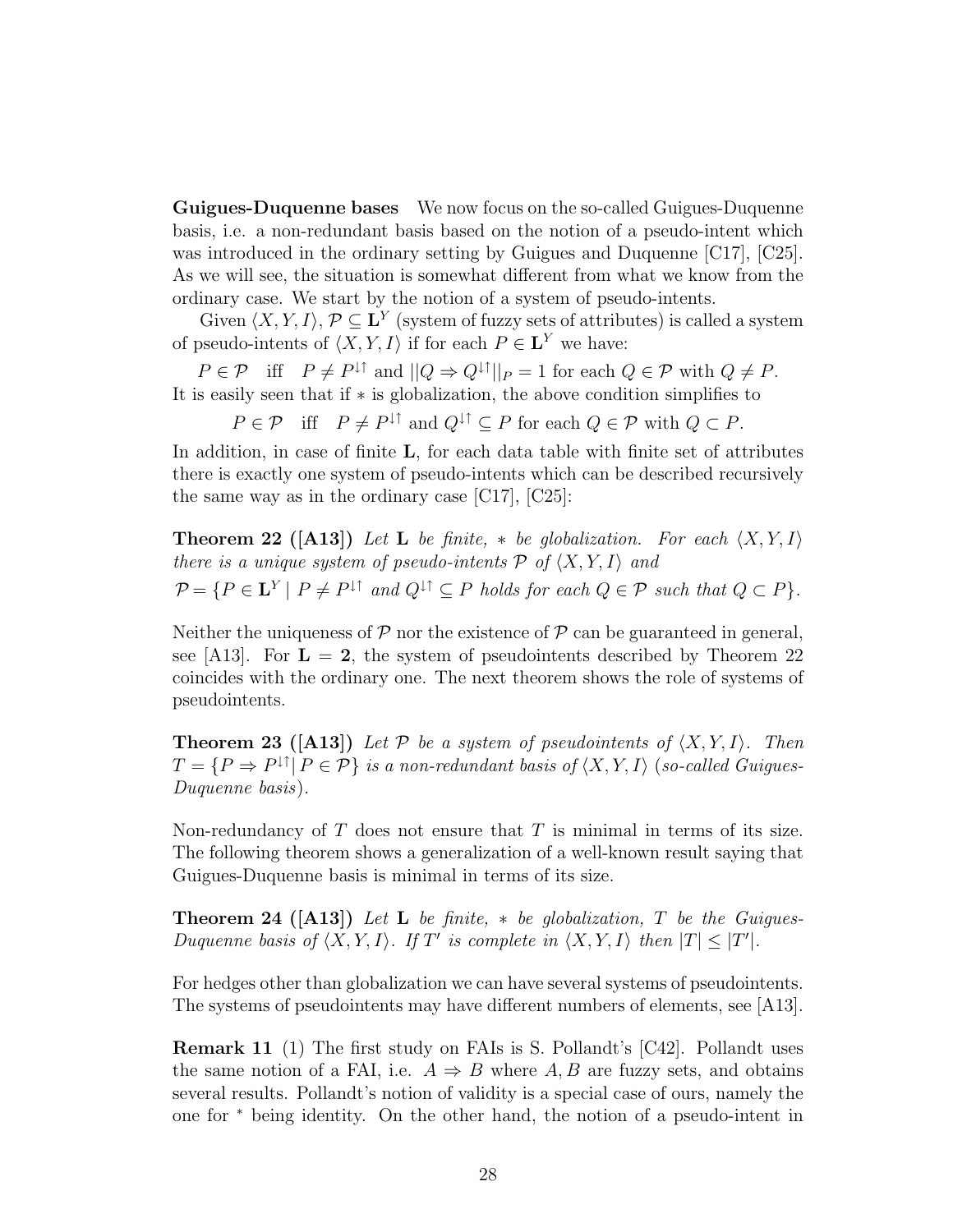[C42] corresponds to <sup>∗</sup> being globalization. That is why Pollandt did not get a proper generalization of results leading to Guigues-Duquenne basis.

(2) [B22] and [A12] contain some reduction theorems concerning relationships of FAIs in  $\langle X, Y, I \rangle$  vs. ordinary AIs in some tables with binary attributes obtained from  $\langle X, Y, I \rangle$ .

### 3.3 Fuzzy attribute logic

In this section we present two kinds of logics for reasoning with FAIs including their completeness theorems. The logics are inspired by so-called Armstong axioms [C2], well known from the theory of database systems [C37]. Throughout this section, we assume that  $L$  is a finite residuated lattice (for infinite case, see [B33]).

Ordinary-style fuzzy attribute logic The logic has the following deduction rules:

$$
\text{(Ax)} \ \overline{\mathop{\rm Aut}\nolimits}_{A\cup B\Rightarrow A}, \quad \text{(Cut)} \ \overline{\mathop{\rm Aut}\nolimits}_{A\cup C\Rightarrow D}, \quad \text{(Mul)} \ \overline{\mathop{\rm c}}^{\mathop{\rm A}\Rightarrow \mathop{\rm B}\nolimits}_{c^*\otimes A\Rightarrow c^*\otimes B},
$$

for each  $A, B, C, D \in L^Y$ , and  $c \in L$ . Note that the first system of rules was introduced in [B20]. The present one, introduced in [A15], has the following advantage: With  $A, B, C, D$  being ordinary sets,  $(Ax)$  and  $(Cut)$  are well-known deduction rules from the ordinary case for which it is known that they are complete (w.r.t. both database semantics an the semantics given by tables with binary attributes). (Mul) is a new rule in a fuzzy setting (rule of multiplication). Therefore, the above system results by taking ordinary rules (and replacing sets by fuzzy sets in these rules) and adding (Mul) as a single "fuzzy rule". It can be easily seen that if we take any system of rules which is complete in the ordinary case and replace ordinary sets by fuzzy sets in these rules, then adding (Mul), we get a system of deduction rules which is equivalent the the above rules  $(Ax)–(Mul).$ 

in a usual way, we can now introduce: a FAI  $A \Rightarrow B$  is provable from a set T of FAIs (denoted by  $T \vdash A \Rightarrow B$ ) iff there is a proof of  $A \Rightarrow B$ , i.e. a sequence  $\varphi_1, \ldots, \varphi_n$  of FAIs such that  $\varphi_n$  is  $A \Rightarrow B$  and for each  $\varphi_i$ , either  $\varphi_i \in T$  or  $\varphi_i$  is inferred (in one step) from some of the preceding formulas using some of deduction rules (Ax)–(Mul). Writing  $T \models A \Rightarrow B$  instead of  $||A \Rightarrow B||_T = 1$ (i.e.,  $A \Rightarrow B$  semantically follows from T in degree 1), we can get the ordinary completeness:

**Theorem 25 ([A15])** For any set T of FAIs and a FAI  $A \Rightarrow B$  we have  $T \models A \Rightarrow B$  iff  $T \vdash A \Rightarrow B$ .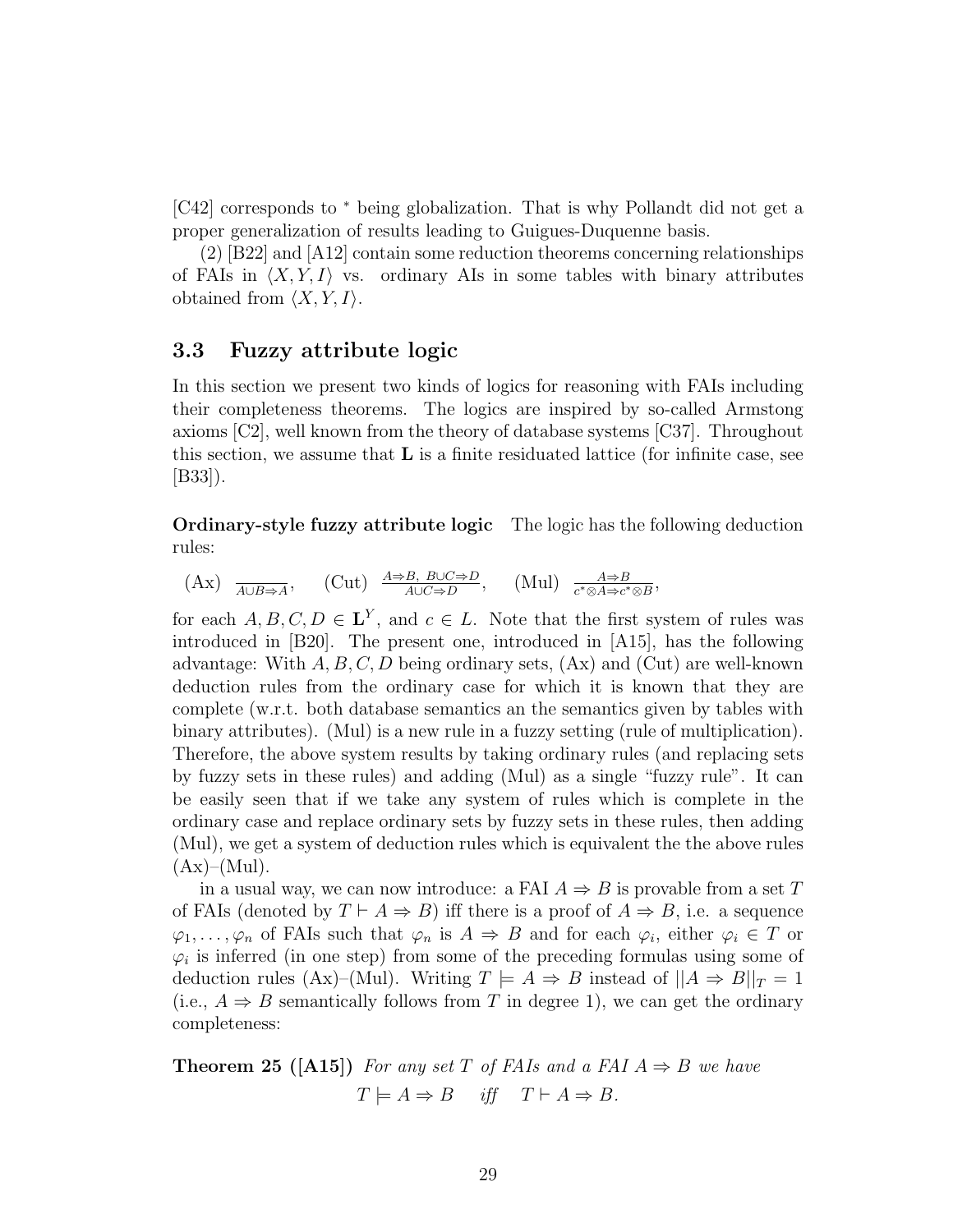Pavelka-style fuzzy attribute logic The above completeness theorem does not capture degrees of entailment. We now present a so-called Pavelka-style logic [C21], [C26], [C38], [C40], and refer to [A21] for details.

Our logic uses the following deduction rules:

$$
\begin{array}{lll}\n\text{(Ax)} & \frac{\langle A \Rightarrow B, a \rangle, \langle B \cup C \Rightarrow D, b \rangle}{\langle A \cup B \Rightarrow A, 1 \rangle}, \\
\text{(Mul)} & \frac{\langle A \Rightarrow B, a \rangle}{\langle c^* \otimes A \Rightarrow c^* \otimes B, a \rangle}, \\
\text{(Sh)} & \frac{\langle A \Rightarrow B, a \rangle}{\langle A \Rightarrow C, S(C, a \otimes B) \rangle}, \\
\end{array}
$$

for each  $A, B, C, D \in L^Y$ , and  $a, b, c \in L$ ;  $S(\cdot \cdot \cdot)$  denotes a subsethood degree, see Section 1.3. Note that, in fact, (Sh) is a parameterized rule; we have one rule  $(\mathrm{Sh}_{\mathbb{C}})$  for each C. Note that, e.g., (Cut) can be read as follows: having inferred a FAI  $A \Rightarrow B$  in degree (at least)  $a \in L$ , and a FAI  $B \cup C \Rightarrow D$  in degree at least b, we can infer  $A \cup C \Rightarrow D$  in degree  $a^* \otimes b$ . As usual in Pavelka-style logic, a proof of  $\langle A \Rightarrow B, a \rangle$  is a sequence of pairs  $\langle \varphi_1, a_1 \rangle, \ldots, \langle \varphi_n, a_n \rangle$  ( $\varphi_i$  a FAI,  $a_i \in L$ ) such that  $\langle A \Rightarrow B, a \rangle = \langle \varphi_n, a_n \rangle$  and for each  $i = 1, \ldots, n$  we have  $a_i = T(\varphi_i)$  or  $\langle \varphi_i, a_i \rangle$  is obtained by some rule  $(Ax)$ –(Sh) from some  $\langle \varphi_j, a_j \rangle$ 's  $(j < i)$ . A degree  $|A \Rightarrow B|_T$  of provability of a FAI  $A \Rightarrow B$  from T is defined by

 $|A \Rightarrow B|_T = \bigvee \{a \mid \ldots, \langle A \Rightarrow B, a \rangle \text{ is a proof from } T\}.$ 

Then we have the following Pavelka-style completeness:

**Theorem 26** ([A21]) For each fuzzy set T of FAIs and a FAI  $A \Rightarrow B$  we have  $||A \Rightarrow B||_T = |A \Rightarrow B|_T.$ 

Reducing Pavelka-style completeness to ordinary completeness It is interesting to note that due to some special properties, we can get Pavelka-style completeness using a "technical trick". Our approach is conceptually the same as the way Hájek proved completeness of Rational Pavelka logic in  $[C26]$ .

For a fuzzy set T of FAIs and for  $A \Rightarrow B$  we define a degree  $|A \Rightarrow B|_T \in L$ to which  $A \Rightarrow B$  is provable from T (there is a clash with the above definition but it will turn out that the definitions coincide) by

$$
|A \Rightarrow B|_T = \bigvee \{c \in L \mid c(T) \vdash A \Rightarrow c \otimes B\},\
$$

where  $c(T)$  is an ordinary set of FAIs defined by

$$
c(T) = \{ A \Rightarrow T(A \Rightarrow B) \otimes B \mid A, B \in \mathbf{L}^Y \text{ and } T(A \Rightarrow B) \otimes B \neq \emptyset \}.
$$

Then we have (a consequence of Theorem 25 and some further facts):

**Theorem 27** ([A15]) For each fuzzy set T of FAIs and a FAI  $A \Rightarrow B$  we have  $||A \Rightarrow B||_T = |A \Rightarrow B|_T.$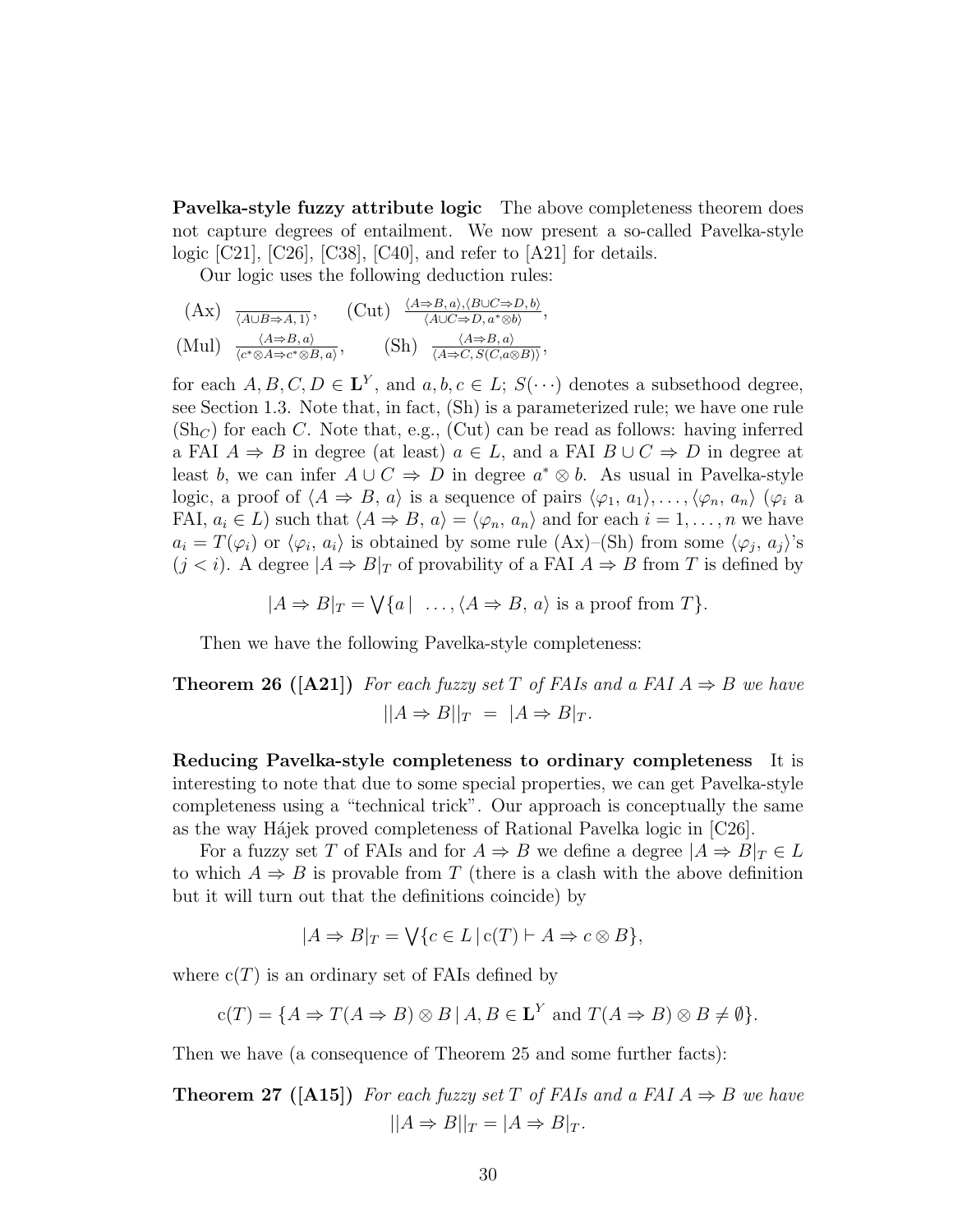#### 3.4 Computation of non-redundant bases

This section presents selected results related to computation of non-redundant bases. Throughout this section, we assume that L is finite.

\* being globalization If \* is globalization, there is a unique system  $\mathcal P$  of pseudointents for  $\langle X, Y, I \rangle$ , see Theorem 22. An algorithm for computing P, extending Ganter's algorithm for computing ordinary pseudointents [C17], can be obtained as follows [A9]: For  $Z \in L^Y$  put

$$
Z^{T^*} = Z \cup \bigcup \{ B \otimes S(A, Z)^* \mid A \Rightarrow B \in T \text{ and } A \neq Z \},
$$
  
\n
$$
Z^{T_0^*} = Z,
$$
  
\n
$$
Z^{T_n^*} = (Z^{T_{n-1}^*})^{T^*}, \text{ for } n \ge 1,
$$

and define an operator  $cl_{T^*}$  on **L**-sets in Y by

$$
cl_{T^*}(Z) = \bigcup_{n=0}^{\infty} Z^{T_n^*}.
$$

**Theorem 28 ([A9])**  $cl_{T^*}$  is a fuzzy closure operator, and

$$
\{cl_{T^*}(Z) \mid Z \in \mathbf{L}^Y\} = \mathcal{P} \cup \text{Int}(X^*, Y, I).
$$

Therefore, pseudo-intents can be obtained using Theorem 28 and the above algorithm for computing fixpoints of fuzzy closure operators.

Arbitrary <sup>\*</sup> If <sup>\*</sup> is an arbitrary hedge, systems of pseudo-intents for  $\langle X, Y, I \rangle$ can be computed using algorithms for generating maximal independent sets in graphs. Namely, systems of pseudo-intents can be identified with particular maximal independent sets, for details see [A18]: For  $\langle X, Y, I \rangle$  define a set V of fuzzy sets of attributes by

$$
V = \{ P \in \mathbf{L}^Y \mid P \neq P^{\downarrow \uparrow} \}. \tag{25}
$$

If  $V \neq \emptyset$ , define a binary relation E on V by

$$
E = \{ \langle P, Q \rangle \in V \mid P \neq Q \text{ and } ||Q \Rightarrow Q^{\downarrow\uparrow}||_P \neq 1 \}. \tag{26}
$$

Consider the graph  $G = \langle V, E \cup E^{-1} \rangle$ . For any  $Q \in V$  and  $P \subseteq V$  define the following subsets of V: Pred $(Q) = \{P \in V \mid \langle P, Q \rangle \in E\}$ , and Pred $(\mathcal{P})$  $\bigcup_{Q \in \mathcal{P}} \text{Pred}(Q).$ 

**Theorem 29** ([A18]) Let **L** be finite, \* be any hedge,  $\langle X, Y, I \rangle$  be a data table with fuzzy attributes,  $\mathcal{P} \subseteq \mathbf{L}^Y$ , V and E be defined by (25) and (26), respectively. Then the following statements are equivalent.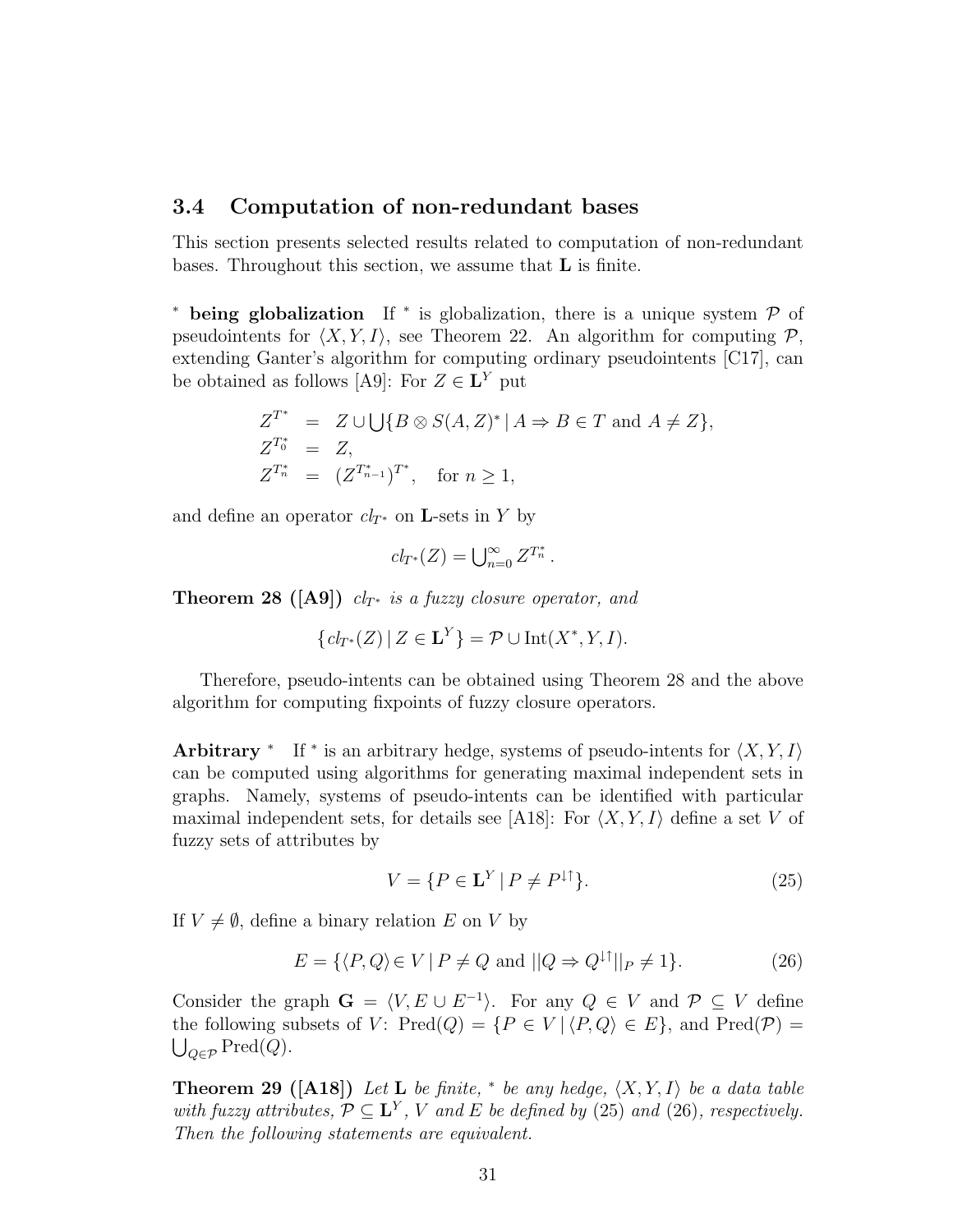- (i)  $P$  is a system of pseudo-intents;
- (ii)  $V P = \text{Pred}(\mathcal{P})$ ;
- (iii)  $\mathcal P$  is a maximal independent set in G such that  $V \mathcal P = \text{Pred}(\mathcal P)$ .

Theorem 29 gives a way to compute systems of pseudo-intents. One needs to find all maximal independent sets in G (algorithms exist for this problem, e.g. [C30]) and check which of them satisfy the additional condition  $V - P =$  $Pred(\mathcal{P})$ . Further details can be found in [A18].

Further way to get non-redundant bases [A19] contains another way to obtain non-redundant bases for general <sup>∗</sup> : First, one computes a set T of FAIs which is complete for a given  $\langle X, Y, I \rangle$  (in a way similar to computing pseudointents when  $*$  is globalization). Second, one removes FAIs from  $T$  until it becomes non-redundant. This is based on checking whether a FAI  $A \Rightarrow B$ follows in degree 1 from a set  $T$  of FAIs which can be done by checking whether B is contained in the least model M of  $T - \{A \Rightarrow B\}$  which contains A. M can be computed as a closure under a particular fuzzy closure operator, see [A19].

## 3.5 Functional dependencies in tables over domains with similarity relations

In this section, we briefly describe a "database interpretation" of FAIs. It turns out that this interpretation has the same notion of semantic entailment. As a result, the logics presented in Section 3.3 give us completeness theorem for the database interpretation. We refer to [A16] and [A17] for details. Following common usage, we also call a FAI  $A \Rightarrow B$  a (fuzzy) functional dependence (FFD) in this section.

A data table over domains with similarity relations is a tuple  $\mathcal{D} = \langle X, Y, \{\langle D_y, \approx_y \rangle | y \in Y\}, T \rangle$  where

- $X$  is a non-empty set (of objects, table items),
- $Y$  is a non-empty finite set (of attributes),
- for each  $y \in Y$ ,  $D_y$  is a non-empty set (of values of attribute y) and  $\approx_y$ is a binary fuzzy relation which is reflexive and symmetric (we call it a similarity),
- T is a mapping assigning to each  $x \in X$  and  $y \in Y$  a value  $T(x, y) \in D_y$ (value of attribute y on object x, denoted also  $x[y]$ ).

**Remark 12** Consider  $L = \{0, 1\}$  (ordinary case). If each  $\approx_y$  is an equality (i.e.  $a \approx_y b = 1$  iff  $a = b$ , then  $\mathcal{D}$  can be identified with what is called a relation on relation scheme Y with domains  $D_y$  ( $y \in Y$ ) [C37], i.e. one of the basic concepts of Codd's relational model of data.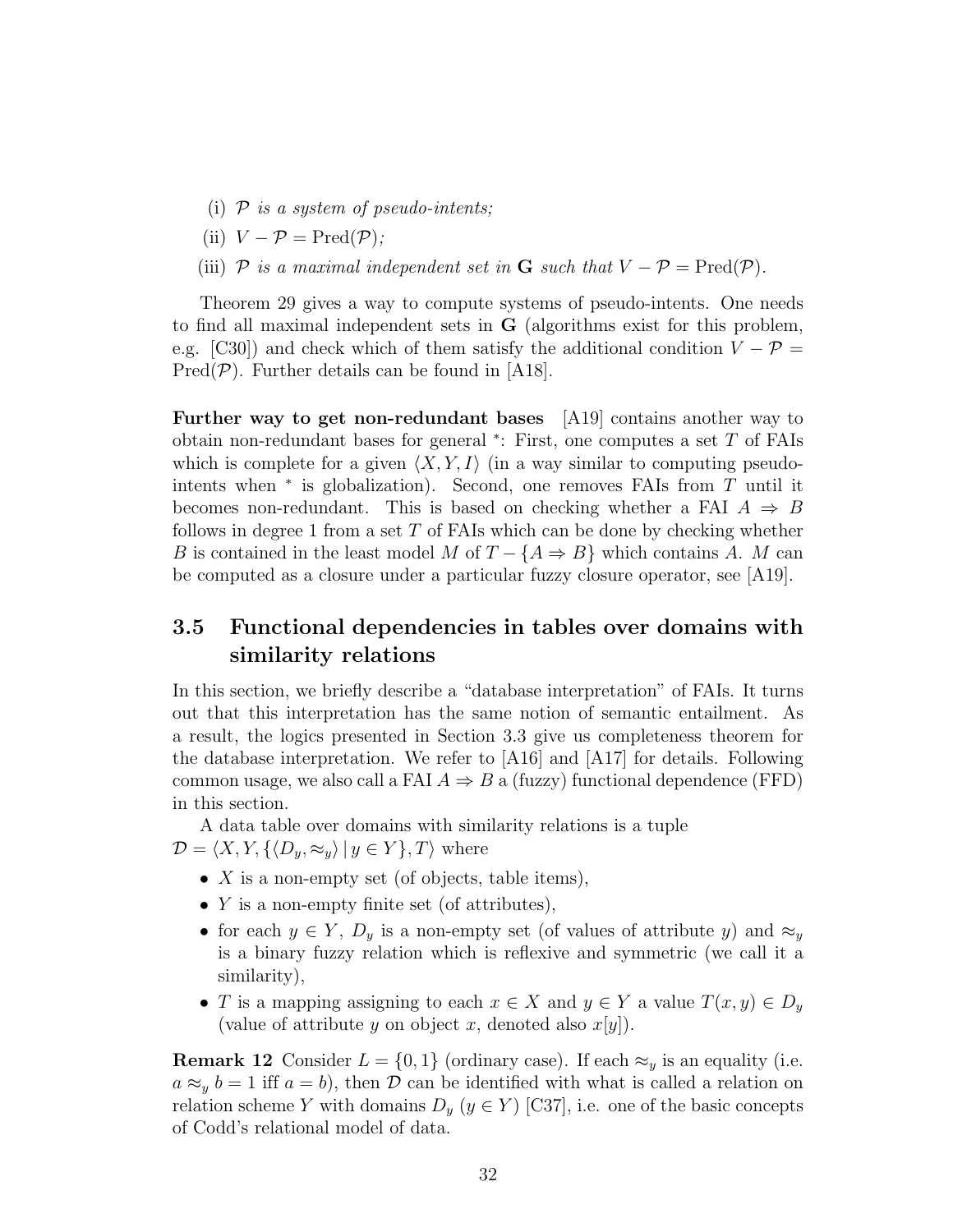D can be seen as a table with rows and columns corresponding to  $x \in X$  and  $y \in Y$ , respectively, and with table entries containing values  $T(x, y) \in D_y$ . Moreover, each domain  $D_y$  is equipped with an additional information about similarity of elements from  $D_y$ . We now introduce a condition for a functional dependence  $A \Rightarrow B$  to be true in  $D$  which says basically the following: "for any two objects  $x_1, x_2 \in X$ : if  $x_1$  and  $x_2$  have similar values on attributes from A then  $x_1$  and  $x_2$  have similar values on attributes from  $B$ ". Define first for a given  $\mathcal{D}$ , objects  $x_1, x_2 \in X$ , and a fuzzy set  $C \in \mathbf{L}^Y$  of attributes a degree  $x_1(C) \approx x_2(C)$  to which  $x_1$  and  $x_2$  have similar values on attributes from C (agree on attributes from  $C$ ) by

$$
x_1(C) \approx x_2(C) = \bigwedge_{y \in Y} (C(y) \to (x_1[y] \approx_y x_2[y]) \big).
$$

That is,  $x_1(C) \approx x_2(C)$  is truth degree of "for each attribute  $y \in Y$ : if y belongs to C then the value  $x_1[y]$  of  $x_1$  on y is similar to the value  $x_2[y]$  of  $x_2$  on y", which can be seen as a degree to which  $x_1$  and  $x_2$  have similar values on attributes from C. Then, a degree  $||A \Rightarrow B||_{\mathcal{D}}$  to which  $A \Rightarrow B$  is true in  $\mathcal D$  is defined by

$$
||A \Rightarrow B||_{\mathcal{D}} = \bigwedge_{x_1, x_2 \in X} \bigl( (x_1(A) \approx x_2(A))^* \to (x_1(B) \approx x_2(B)) \bigr).
$$

**Remark 13** (1)  $\mathbf{L} = 2$ , the above definition gives the well-known notion of a functional dependence being true in a relation over relation scheme Y .

 $(2)$   $A(y) \in L$  and  $B(y) \in L$  can be seen as thresholds, as in case of FAIs, cf. Remark 10.

We now have two semantics for FAIs: one given by data tables with fuzzy attributes, the second one given by tables over domains with similarities. As it will turn out, both of them have the same notion of semantic entailment. For a fuzzy set T of FFD, the set  $Mod<sup>FD</sup>(T)$  of all models of T is defined by  $\text{Mod}^{\text{FD}}(T) = \{ \mathcal{D} \mid \text{for each } A, B \in \mathbf{L}^Y : T(A \Rightarrow B) \leq ||A \Rightarrow B||_{\mathcal{D}} \}$ , where  $D$  stands for an arbitrary data table over domains with similarities. A degree  $||A \Rightarrow B||_T^{\text{FD}} \in L$  to which  $A \Rightarrow B$  semantically follows from a fuzzy set T of FFDs is defined by  $||A \Rightarrow B||_{T}^{\text{FD}} = \bigwedge_{\mathcal{D} \in \text{Mod}^{\text{FD}}(T)} ||A \Rightarrow B||_{\mathcal{D}}$ . Denoting now  $||A \Rightarrow B||_T$ , see (24), by  $||A \Rightarrow B||_T^{\text{AI}}$ , one can prove the following theorem.

**Theorem 30 ([A16])** For each fuzzy set T of FAIs and any FAI  $A \Rightarrow B$  we have

$$
||A \Rightarrow B||_T^{\text{FD}} = ||A \Rightarrow B||_T^{\text{AI}}.
$$

Remark 14 Various notions of FFDs have been studied. Our approach seems to be quite general and our results go beyond the results which can be found in the literature. See [B36] for a comparison. Note that [B30] extends the tables over domains with similarities by ranks assigned to table rows. This enables us to consider a table as an answer to a similarity-based query.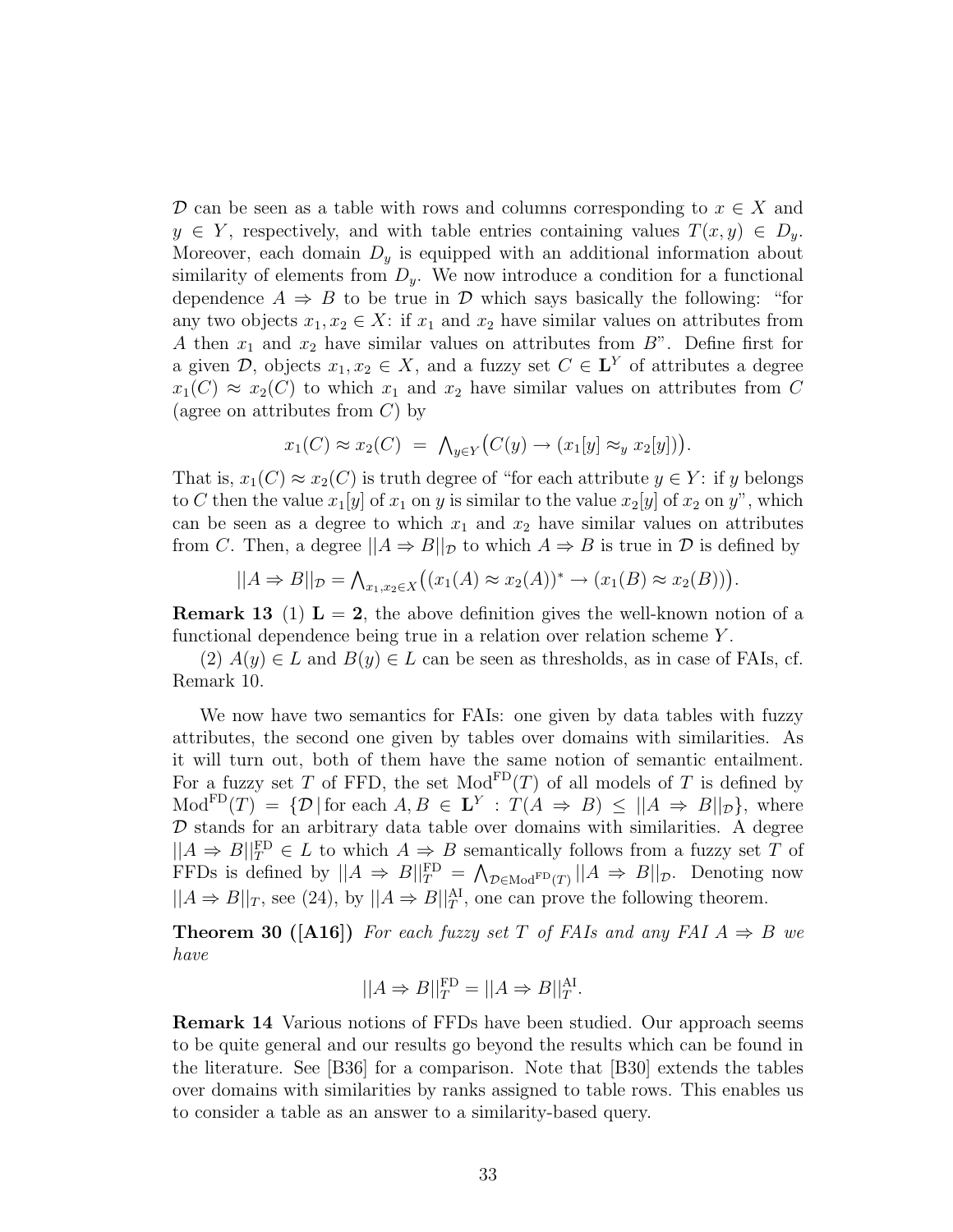## 4 Further directions

This section presents a brief overview of some of further topics including topics for future research.

Formal concept analysis Algorithms for FCA: Development of efficient algorithms was not our main focus. Up to now, we only focused on presenting computational feasibility of FCA of data with fuzzy attributes. A detailed design and study of algorithms for FCA is a topic for future research. Other approachesto FCA: Recently, there have been proposed several new approaches to FCA of data with fuzzy attributes, see e.g. [C20], [C16], [C34]. The mutual relationships between these approaches as well as their theoretical and computational tractability needs to be explored. Further studies of structures behind FCA: We presented some results on the mathematical structures behind FCA of data with fuzzy attributes. These structures are of intest in fuzzy set theory per se (e.g., fuzzy closure operators and systems, fuzzy order). A further study of these structures is an interesting problem.

Relational factor analysis In relational factor analysis (RFA, the term was coined by us and is thus to be considered tentative), the aim is to decompose a given objects×attributes fuzzy relation into a relational product of an objects×factors fuzzy relation and a factors×attributes fuzzy relation with the number of factors possibly less than the number of attributes. RFA generalizes Boolean factor analysis (BFA), on which there are many papers in the literature, and is an example of a non-linear factor analysis. In [A31], we demonstrated that concept lattices are of crucial importance for RFA. Namely, one can take formal concepts as factors in the decomposition. This is an optimal approach, see [A31] for BFA, and analogous results hold true for RFA in general. Note that taking formal concept as factors was proposed by Keprt and Snašel.

Extension of Codd's relational model of data Although there are many papers on the extension of Codd's relational model of data in the literature, this topic is not properly developed. We already mentioned functional dependencies in this extension. A proper use of fuzzy logic is expected to lead to further development of the extension. Note that according to [C1], foundations of uncertainty and imprecision in databases are considered an important research topic. For instance, in [B30], we showed that the top<sub>k</sub> query, on which there has been an intensive research recently, see e.g. [C36], is a relational query in the extension by similarities and ranks. It seems that the extension of Codd's model provides appropriate foundations for the ongoing research on ranked queries in the database community.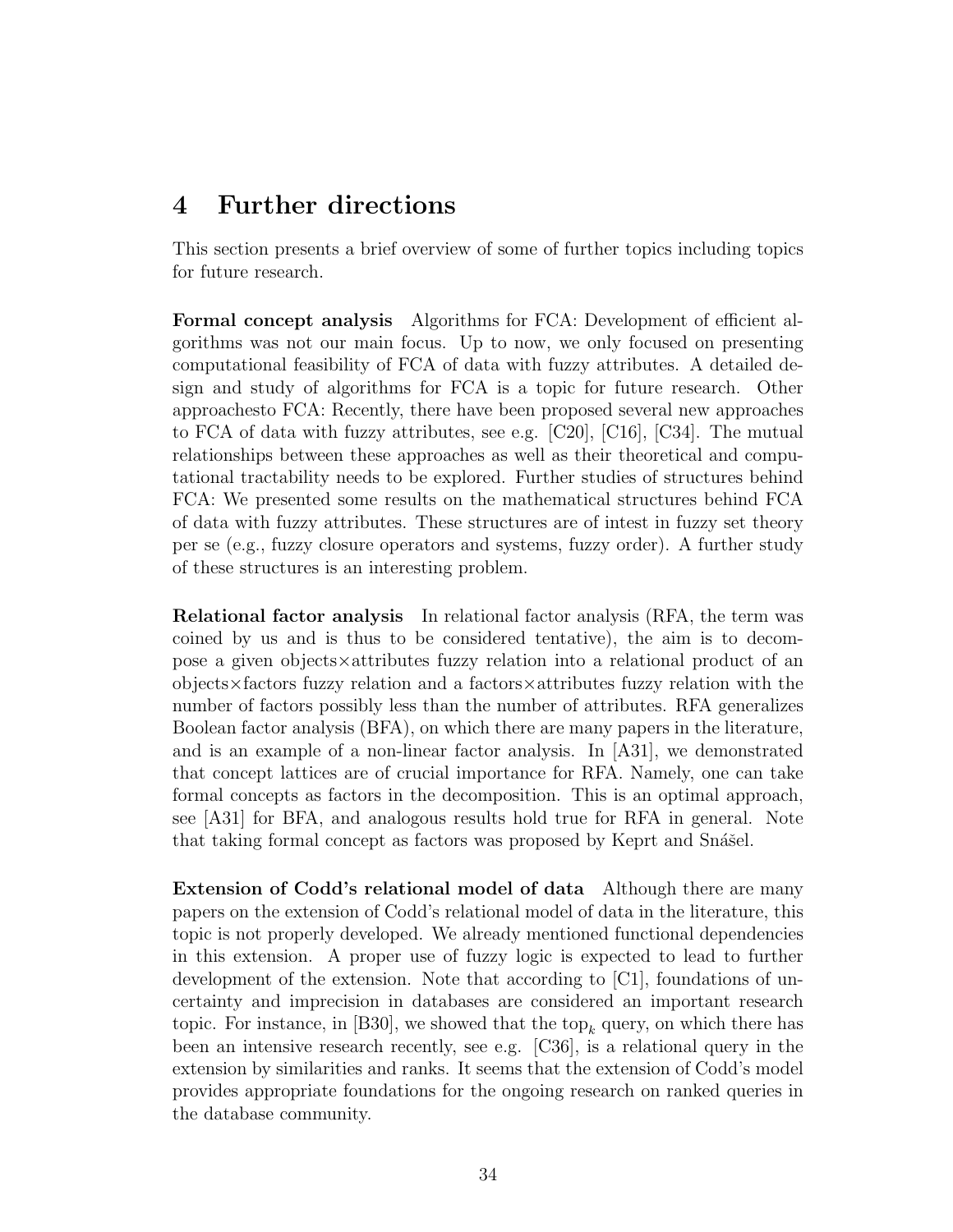## References

Collection of publications submitted as doctoral dissertation (publications are referred to as [A1]–[A21])

- 1. Bělohlávek R.: Fuzzy Galois connections. Math. Logic Quarterly (Zeit. Math. Logik u. Grundl. d. Math.) 45,4(1999), 497–504. [Wiley-VCH, ISSN 0942-5616]
- 2. Bělohlávek R.: Similarity relations in concept lattices. Journal of Logic and Computation Vol.10 No. 6(2000), 823–845. [Oxford University Press, ISSN 0955-792X]
- 3. Bělohlávek R.: Fuzzy closure operators. Journal of Mathematical Analysis and Appl. 262(2001), 473–489. [Academic Press, ISSN 0022-247X]
- 4. Bělohlávek R.: Reduction and a simple proof of characterization of fuzzy concept lattices. Fundamenta Informaticae  $46(4)(2001)$ , 277–285. [IOS Press, ISSN 0169-2968]
- 5. Bělohlávek R.: Fuzzy closure operators II. Soft Computing  $7(2002)$  1, 53–64. [Springer-Verlag, ISSN 1432-7643]
- 6. Bělohlávek R.: Fuzzy closure operators induced by similarity. Fundamenta Informaticae 58(2)(2003), 79–91. [IOS Press, ISSN 0169-2968]
- 7. Bělohlávek R.: Concept lattices and order in fuzzy logic. Annals of Pure and Applied Logic 128(2004), 277–298. [Elsevier Science]
- 8. Bělohlávek R.: Algorithms for fuzzy concept lattices. Proc. Fourth Int. Conf. on Recent Advances in Soft Computing, RASC 2002. Nottingham, United Kingdom, 12– 13 December, 2002, pp. 67–68 (extended abstract); pp. 200–205 (full paper on the included CD). [ISBN 1-84233-0764]
- 9. Bělohlávek R., Chlupová M., Vychodil V.: Implications from data with fuzzy attributes. In: AISTA 2004 in cooperation with IEEE Computer Society Proceedings, 15–18 November 2004, Kirchberg - Luxembourg, 5 pp. [ISBN 2-9599776-8-8]
- 10. Bělohlávek R., Dvořák J., Outrata J.: Fast factorization by similarity in formal concept analysis. In: AISTA 2004 in cooperation with IEEE Computer Society Proceedings, 15-18 November 2004, Kirchberg - Luxembourg, 7 pp. [ISBN 2-9599776-8-8]
- 11. Bělohlávek R., Vychodil V.: Reducing the size of fuzzy concept lattices by hedges. In: FUZZ-IEEE 2005, The IEEE International Conference on Fuzzy Systems, May 22-25, 2005, Reno (Nevada, USA), pp. 663-668 (proceedings on CD), abstract in printed proceedings, p. 44. [ISBN 0-7803-9158-6]
- 12. Bělohlávek R., Vychodil V.: Reducing attribute implications from data tables with fuzzy attributes to tables with binary attributes. In: JCIS 2005, 8th Joint Conference on Information Sciences, July 21–26, Salt Lake City, Utah, USA, pp. 82–85 (proceedings on CD). [ISBN 0-9707890-3-3]
- 13. Bělohlávek R., Vychodil V.: Fuzzy attribute logic: attribute implications, their validity, entailment, and non-redundant basis. Proc. IFSA 2005 Wolrld Congress, July 28-31, 2005, Beijing, China, Vol. I, pp. 622–627, Springer. [ISBN 7-302-11377-7]
- 14. Bělohlávek R., Funioková T., Vychodil V.: Galois connections with hedges. Proc. IFSA 2005 Wolrld Congress, July 28–31, 2005, Beijing, China, Vol. II, pp. 1250-1255, Springer. [ISBN 7-302-11377-7]
- 15. Bělohlávek R., Vychodil V.: Axiomatizations of fuzzy attribute logic. In: Prasad B. (Ed.): IICAI 2005, Proc. 2nd Indian International Conference on Artificial Intelligence, Pune, India, Dec 20–22, 2005, ISBN 0–9727412–1–6, pp. 2178–2193.
- 16. Bělohlávek R., Vychodil V.: Functional dependencies of data tables over domains with similarity relations. In: Prasad B. (Ed.): IICAI 2005, Proc. 2nd Indian International Conference on Artificial Intelligence, Pune, India, Dec 20–22, 2005, ISBN 0–9727412– 1–6, pp. 2486–2504.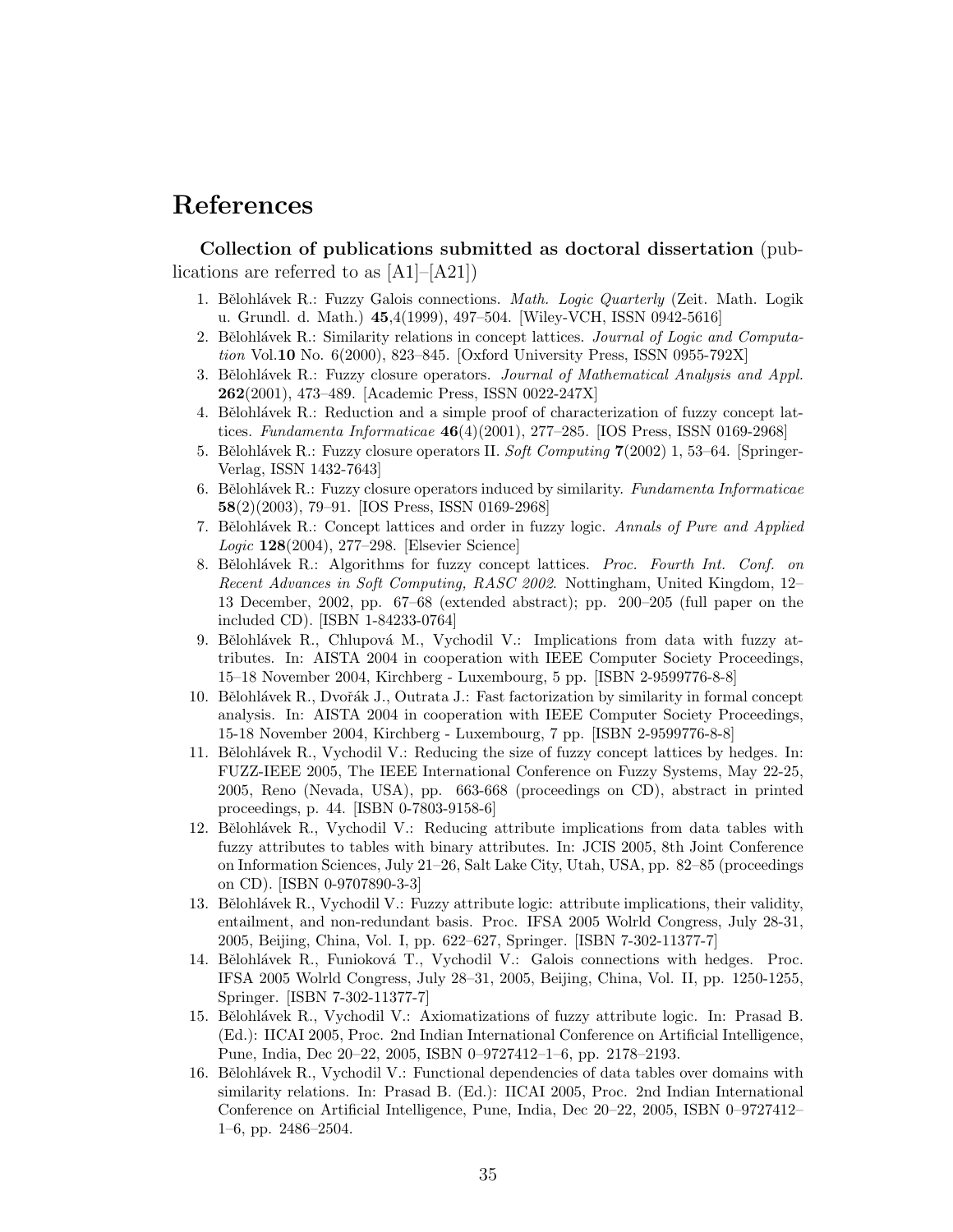- 17. Bělohlávek R., Vychodil V.: Data tables with similarity relations: functional dependencies, complete rules and non-redundant bases. In: M.L. Lee, K.L. Tan, and V. Wuwongse (Eds.): DASFAA 2006, Lecture Notes in Computer Science 3882, pp. 644– 658, Springer-Verlag, Berlin/Heidelberg, 2006.
- 18. Bělohlávek R., Vychodil V.: Computing non-redundant bases of if-then rules from data tables with graded attributes. In: Proc. IEEE GrC 2006, 2006 IEEE International Conference on Granular Computing, Atlanta, GA, May 10–12, 2006, pp. 205–210. [IEEE Catalog Number 06EX1286, ISBN 1-4244-0133-X]
- 19. Bělohlávek R., Vychodil V.: Properties of models of fuzzy attribute implications. SCIS & ISIS 2006, Int. Conf. Soft Computing and Intelligent Systems & Int. Symposium on Intelligent Systems, Sep 20–24, 2006, Tokyo, Japan, pp. 291–296. [ISSN 1880-3741]
- 20. Bělohlávek R., Vychodil V.: Reducing the size of fuzzy concept lattices by fuzzy closure operators. SCIS & ISIS 2006, Int. Conf. Soft Computing and Intelligent Systems & Int. Symposium on Intelligent Systems, Sep 20–24, 2006, Tokyo, Japan, pp. 309–314. [ISSN 1880-3741]
- 21. Bělohlávek R., Vychodil V.: Pavelka-style fuzzy logic for attribute implications. Proc. JCIS 2006, Kaohsiung, Taiwan, ROC, pp. 1156–1159.

#### Selected publications by R. Bělohlávek which are related to the topic thesis (publications are referred to as [B1]–[B36])

- 1. Bělohlávek R.: Fuzzy Relational Systems: Foundations and Principles. Kluwer Academic/Plenum Press, New York, 2002 (xii+369 pages).
- 2. Bělohlávek R., Vychodil V.: Fuzzy Equational Logic. Springer, Berlin, 2005, xii+283 pages, 47 illustrations.
- 3. Bělohlávek R.: Formal concept analysis in geology. In: Demicco R. V., Klir G. J.: Fuzzy Logic in Geology. Academic Press, 2003, pp. 191–237. [ISBN 0-12-415146-9]
- 4. Bělohlávek R.: Representation of concept lattices by bidirectional associative memories. Neural Computation 12,10(2000), 2279–2290. [MIT Press, ISSN 0899-7667]
- 5. Bělohlávek R.: Lattices of fixed points of fuzzy Galois connections. Math. Logic Quarterly 47,1(2001), 111–116. [Wiley-VCH, ISSN 0942-5616]
- 6. Bělohlávek R.: Combination of knowledge in fuzzy concept lattices. Int. Journal of Knowledge-Based Intelligent Engineering Systems Vol. 6, No. 1(2002), 9–14. [KES (Brighton, UK), ISSN 1327-2314]
- 7. Bělohlávek R.: Logical precision in concept lattices. Journal of Logic and Computation Vol. 12 No. 6(2002), 137–148. [Oxford University Press, ISSN 0955-792X]
- 8. Bělohlávek R., Klir G. J., Lewis H. W., Way E.: On the capability of fuzzy set theory to represent concepts. Int. Journal of General Systems  $31(6)(2002)$ , 569–585. [Taylor and Francis, ISSN 0308-1079]
- 9. Bělohlávek R.: Concept equations. Journal of Logic and Computation Vol. 14, No. 3(2004), 395–403. [Oxford University Press, ISSN 0955-792X]
- 10. Bělohlávek R., Funioková T.: Fuzzy interior operators. Int. J. General Systems 33(4)(2004), 315–330. [Taylor and Francis, ISSN 0308-1079]
- 11. Bělohlávek R.: Lattice-type fuzzy order is uniquely given by its 1-cut: proof and consequences. Fuzzy Sets and Systems 143(2004), 447-458. [Elsevier Science, ISSN 0165-0114]
- 12. Bělohlávek R., Sklen V., Zacpal J.: Formal concept analysis with hierarchically ordered attributes. Int. J. General Systems 33(4)(2004), 283–294. [Taylor and Francis, ISSN 0308-1079]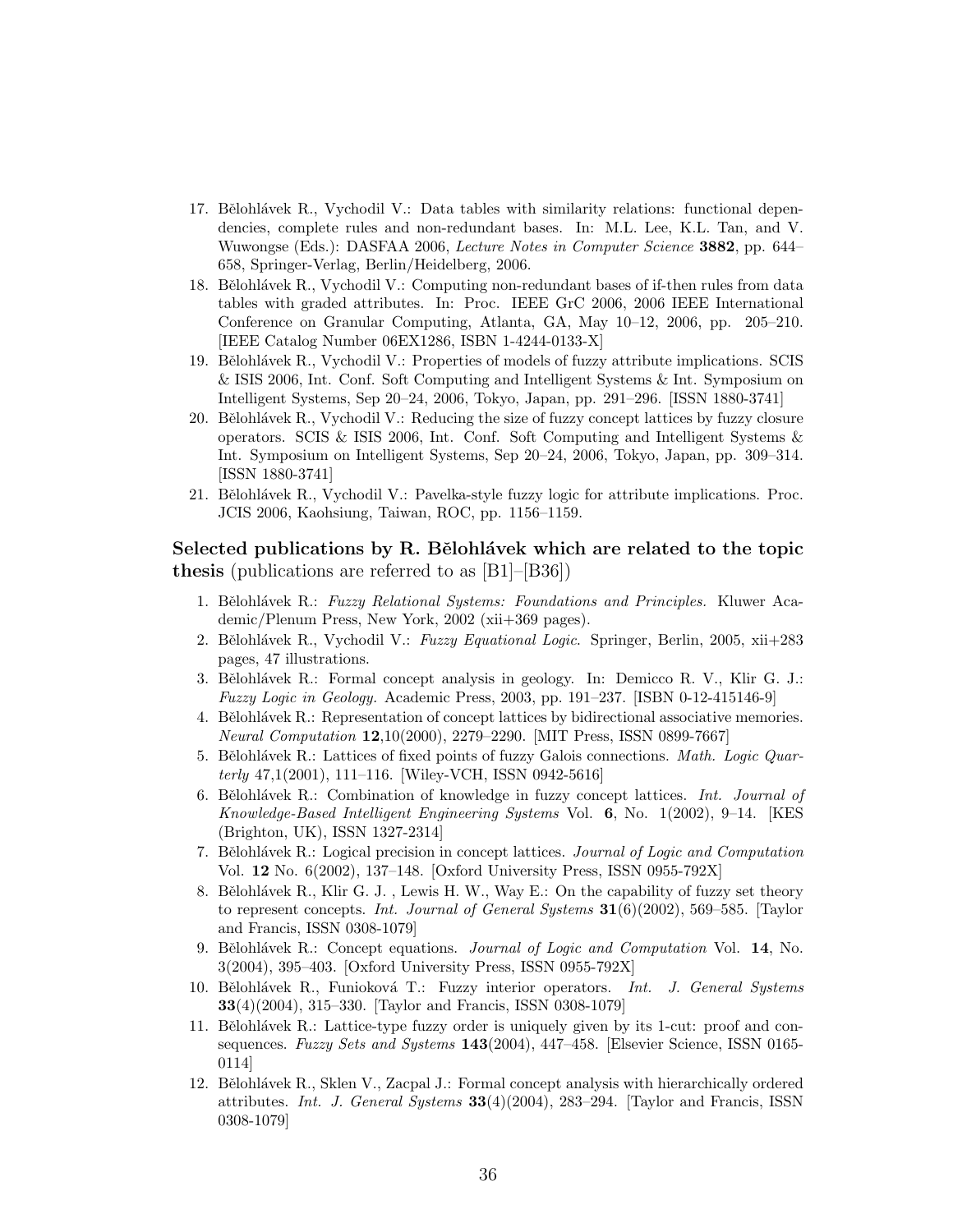- 13. Bělohlávek R., Funioková T.: Similarity and fuzzy tolerance spaces. Journal of Logic and Computation Vol. 14, No. 6(2004), 828–855. [Oxford University Press, ISSN 0955-792X]
- 14. Bělohlávek R., Funioková T., Vychodil V.: Fuzzy closure operators with a truth stresser. Logic Journal of IGPL 13(5)(2005), 503–513. [Oxford University Press, ISSN 1367-0751 (paper) 1368-9894 (on-line), DOI 10.1093/jigpal/jzi038]
- 15. Bělohlávek R.: Konceptuální svazy a formální konceptuální analýza. In: V. Snášel (Ed.): Znalosti 2004, 66–84, zvan tutorial.
- 16. Bělohlávek R., Dvok J., Outrata J.: Direct factorization in formal concept analysis by factorization of input data. *Proc. RASC 2004*. Nottingham, UK, 16–18 Dec, 2004, pp. 578–583. [ISBN 1-84233-110-8]
- 17. Bělohlávek R., Sklen V.: Formal concept analysis constrained by attribute-dependency formulas. In: B. Ganter and R. Godin (Eds.): ICFCA 2005,  $LCNS$  3403, pp. 176–191, Springer-Verlag, Berlin/Heidelberg, 2005. [ISBN 3-540-24525-1]
- 18. Bělohlávek R., Sklenář V., Zacpal J.: Concept lattices constrained by equivalence relations. In: Proc. CLA 2004, pp. 58–66. [ISBN 80-248-0597-9]
- 19. Bělohlávek R., Sklenár V., Zacpal J.: Crisply generated fuzzy concepts. In: B. Ganter and R. Godin (Eds.): ICFCA 2005,  $LNCS$  3403, pp. 268–283, Springer-Verlag, Berlin/Heidelberg, 2005. [ISBN 3-540-24525-1]
- 20. Bělohlávek R., Vychodil V.: Fuzzy attribute logic: syntactic entailment and completeness. In: JCIS 2005, 8th Joint Conference on Information Sciences, July 21–26, Salt Lake City, Utah, USA, pp. 78–81 (proceedings on CD). [ISBN 0-9707890-3-3]
- 21. Bělohlávek R.: Invariance to scaling in formal concept analysis of data tables with fuzzy attributes. In: JCIS 2005, 8th Joint Conference on Information Sciences, July 21–26, Salt Lake City, Utah, USA, pp. 86–89 (proceedings on CD). [ISBN 0-9707890-3-3]
- 22. Bělohlávek R., Vychodil V.: Implications from data with fuzzy attributes vs. scaled binary attributes. In: FUZZ-IEEE 2005, The IEEE International Conference on Fuzzy Systems, May 22-25, 2005, Reno (Nevada, USA), pp. 1050-1055 (proceedings on CD), abstract in printed proceedings, p. 53. [ISBN 0-7803-9158-6]
- 23. Bělohlávek R., Vychodil V.: What is a fuzzy concept lattice? In: Proc. CLA 2005, 3rd Int. Conference on Concept Lattices and Their Applications, September 7–9, 2005, Olomouc, Czech Republic, pp. 34–45. [ISBN 80-248-0863-3]
- 24. Bělohlávek R., Vychodil V.: Attribute implications in a fuzzy setting. In: Ganter B., Kwuida L. (Eds.): ICFCA 2006, LNAI 3874, pp. 45-60, Springer-Verlag, Berlin/Heidelberg, 2006.
- 25. Bělohlávek R., Vychodil V.: Estimations of similarity in formal concept analysis of data with graded attributes. In: Last M., Szczepaniak P. S., Volkovich Z., Kandel A. (Eds.): Advances in Web Intelligence and Data Mining, Studies in Computational Intelligence, vol. 23, pp. 243–252, Springer-Verlag, Berlin/Heidelberg, 2006.
- 26. Bělohlávek R., Outrata J., Vychodil V.: Thresholds and shifted attributes in formal concept analysis of data with fuzzy attributes. In: H. Schärfe, P. Hitzler, and P. Ohrstrom (Eds.): Proc. ICCS 2006, LNAI 4068, pp. 117–130, Springer-Verlag, Berlin/Heidelberg, 2006.
- 27. Bělohlávek R., Vychodil V.: Formal concept analysis with constraints by closure operators. In: H. Schärfe, P. Hitzler, and P. Ohrstrom (Eds.): Proc. ICCS 2006, LNAI 4068, pp. 131–143, Springer-Verlag, Berlin/Heidelberg, 2006.
- 28. Bělohlávek R., Vychodil V.: Replacing full rectangles by dense rectangles: concept lattices and attribute implications. IEEE IRI 2006, The 2006 IEEE Int. Conf. Information Reuse and Integration, Sep 16–18, 2006, Waikoloa Village, Hawaii, USA, pp. 117–122. [IEEE Catalog Number 06EX1467, ISBN 0-7803-9788-6]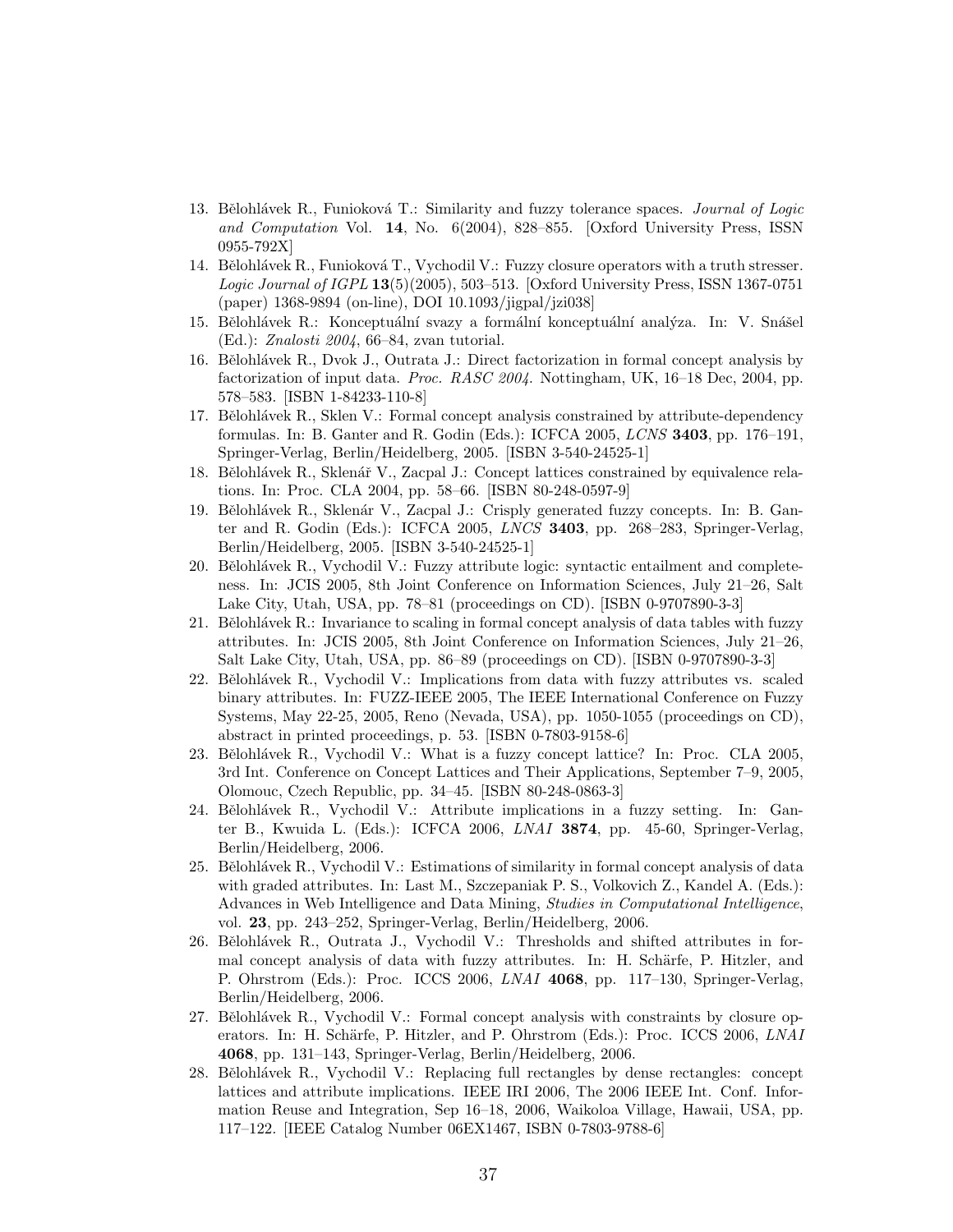- 29. Bělohlávek R., Vychodil V.: Similarity issues in attribute implications from data with fuzzy attributes. IEEE IRI 2006, Sep 16–18, 2006, Waikoloa Village, Hawaii, USA, pp. 132–135. [IEEE Catalog Number 06EX1467, ISBN 0-7803-9788-6]
- 30. Bělohlávek R., Vychodil V.: Relational model of data over domains with similarities: an extension for similarity queries and knowledge extraction. IEEE IRI 2006, Sep 16–18, 2006, Waikoloa Village, Hawaii, USA, pp. 207–213. [IEEE Catalog Number 06EX1467, ISBN 0-7803-9788-6]
- 31. Bělohlávek R., Vychodil V.: On Boolean factor analysis with formal concepts as factors. SCIS & ISIS 2006, Int. Conf. Soft Computing and Intelligent Systems & Int. Symposium on Intelligent Systems, Sep 20–24, 2006, Tokyo, Japan, pp. 1054–1059. [ISSN 1880-3741]
- 32. Bělohlávek R., Vychodil V.: Semantic entailment of attribute-dependency formulas and their non-redundant bases. Proc. JCIS 2006, Kaohsiung, Taiwan, ROC, pp. 747–750.
- 33. Bělohlávek R., Vychodil V.: Fuzzy attribute logic over complete residuated lattices. J. Experimental and Theoretical Artificial Intelligence (to appear 2006, coauthor V. Vychodil) [Taylor and Francis, ISSN 0952-813X print/ ISSN 1362-3079 online]
- 34. Bělohlávek R., Vychodil V.: Graded LinClosure. Proc. CLA 2006, Tunisia.
- 35. Bělohlávek R., Vychodil V.: Reducing the size of if-then rules generated from data tables with graded attributes. Proc. CIMCA 2006, Sydney, Australia.
- 36. Bělohlávek R., Vychodil V.: Codd's relational model of data and fuzzy logic: comparisons, observations, and some new results. Proc. CIMCA 2006, Sydney, Australia.

#### **Publications by other authors** (publications are referred to as  $\vert$ C1 $\vert$ – $\vert$ C50 $\vert$ )

- 1. Abiteboul S. et al.: The Lowell database research self-assessment. Communications of  $ACM$  48(5)(2005), 111–118.
- 2. Armstrong W. W.: Dependency structures in data base relationships. IFIP Congress, Geneva, Switzerland, 1974, pp. 580–583.
- 3. Arnauld A., Nicole P.: La logique ou l'art de penser. 1662. Nmecky: Die Logik oder die Kunst des Denkens. Darmstadt, 1972.
- 4. Baaz M.: Infinite-valued Gödel logics with 0-1 projections and relativizations.  $G\ddot{O}DEL'$ 96 – Logical Foundations of Mathematics, Computer Sciences and Physics, Lecture Notes in Logic vol. 6, Springer-Verlag 1996, 23–33.
- 5. Barbut M.: Note sur l'algèbre des techniques d'analyse hiérarchique. Appendice de l'Analyse hiérarchique, M. Matalon, Paris, Gauthier-Villars, 1965, 125–146.
- 6. Barbut M., Monjardet B.: L'ordre et la classification, algèbre et combinatoire, tome II. Paris, Hachette, 1970.
- 7. Buckles B. P., Petry F. E.: Fuzzy databases in the new era. Proceedings of the 1995 ACM symposium on Applied computing, pp. 497–502, Nashville, Tennessee, ISBN 0-89791-658-1, 1995.
- 8. Burusco A., Fuentes-Gonzáles R.: The study of the L-fuzzy concept lattice. Mathware & Soft Computing, 3:209–218, 1994.
- 9. Burusco A., Fuentes-Gonzáles R.: Construction of the L-fuzzy concept lattice. Fuzzy *Sets and Systems*  $97(1998)$ ,  $109-114$ .
- 10. Burusco A., Fuentes-Gonzáles R.: Concept lattice defined from implication operators. Fuzzy Sets and Systems (2000).
- 11. Burusco A., Fuentes-Gonzáles R.: Contexts with multiple weighted values. Int. J. Uncertainty, Fuzziness and Knowledge-Based Systems (2001).
- 12. Carpineto C., Romano G.: A lattice conceptual clustering system and its application to browsing retrieval. Machine Learning  $24(1996)$ , 95-122.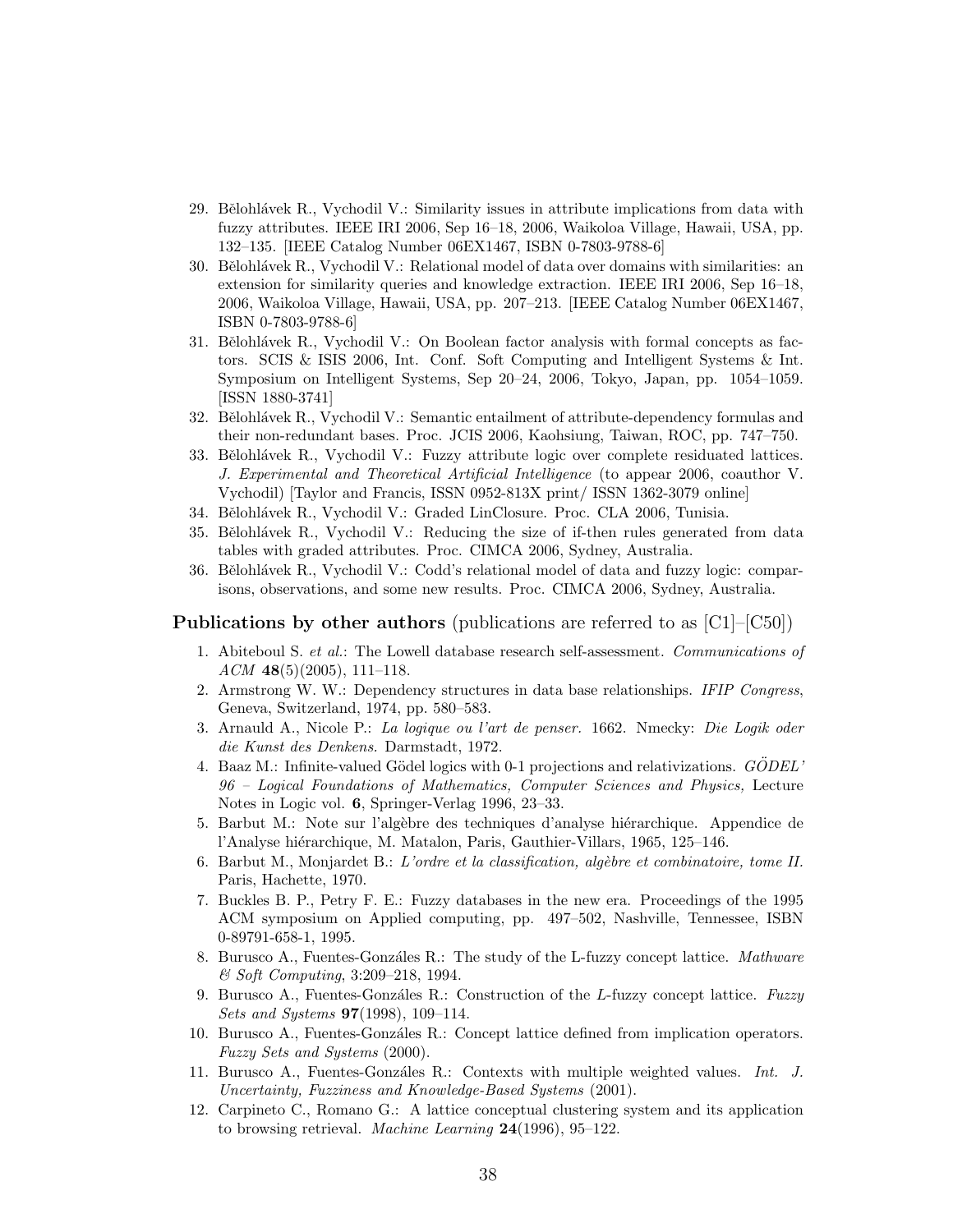- 13. Carpineto C., Romano G.: Concept Data Analysis. Theory and Applications. J. Wiley, 2004.
- 14. Czédli G.: Factor lattices by tolerances. Acta Sci. Math. (Szeged) 44(1982), 35–42.
- 15. Dekel U., Gill Y.: Visualizing class interfaces with formal concept analysis. In OOP-SLA'03, pages 288–289, Anaheim, CA, October 2003.
- 16. Fan S. Q., Zhang W. X.: Variable threshold concept lattice. Inf. Sci. (to appear).
- 17. Ganter B., Wille R.: Formal Concept Analysis. Mathematical Foundations. Springer-Verlag, Berlin, 1999.
- 18. Georgescu G., Popescu A.: Concept lattices and similarity in non-commutative fuzzy logic. Fundamenta Informaticae  $53(1)(2002)$ , 23-54.
- 19. Georgescu G., Popescu A.: Non-commutative Galois connections. Soft Computing  $7(2003), 458-467.$
- 20. Georgescu G., Popescu A.: Non-dual fuzzy connections. Archive for Math. Logic 43(8)(2004), 1009-1039
- 21. Gerla G.: Fuzzy Logic. Mathematical Tools for Approximate Reasoning. Kluwer, Dordrecht, 2001.
- 22. Goguen J. A.: L-fuzzy sets. J. Math. Anal. Appl. 18(1967), 145–174.
- 23. Goguen J. A.: The logic of inexact concepts. Synthese 18(1968-9), 325–373.
- 24. Gottwald S.: A Treatise on Many-Valued Logics. Research Studies Press, Baldock, Hertfordshire, England, 2001.
- 25. Guigues J.-L., Duquenne V.: Familles minimales d'implications informatives resultant d'un tableau de données binaires. *Math. Sci. Humaines*  $95(1986)$ , 5–18.
- 26. Hájek P.: Metamathematics of Fuzzy Logic. Kluwer, Dordrecht, 1998.
- 27. Hájek P.: On very true. Fuzzy sets and systems  $124(2001)$ , 329–333.
- 28. Hájek P., Havránek T.: Mechanizing Hypothesis Formation. Mathematical Foundations for a General Theory. Springer, Berlin, 1978.
- 29. Höhle U.: On the fundamentals of fuzzy set theory. J. Math. Anal. Appl.  $201(1996)$ , 786–826.
- 30. Johnson D. S., M. Yannakakis, C. H. Papadimitrou. On generating all maximal independent sets. Inf. Processing Letters 15:129–133, 1988.
- 31. Klir G. J., Yuan B.: Fuzzy Sets and Fuzzy Logic. Theory and Applications. Prentice Hall, Upper Saddle River, NJ, 1995.
- 32. Krajči S.: Cluster based efficient generation of fuzzy concepts. Neural Network World 5(2003), 521–530.
- 33. Krajči S.: The basic theorem on generalized concept lattice. In Bělohlávek R., Snášel V.: CLA 2004, Proc. of 2nd Int. Workshop, Ostrava, 2004, pp. 25–33.
- 34. Krajči S.: A generalized concept lattice. Logic J. of IGPL 13(2005), 543–550. [Oxford University Press, doi:10.1093/jigpal/jzi045].
- 35. Krajči S.: Every concept lattice with hedges is isomorphic to some generalized concept lattice. Submitted to CLA 2005, Proc. of 3rd Int. Workshop.
- 36. Li C., K. C.-C. Chang, I. F. Ilyas, and S. Song. RanSQL: Query Algebra and Optimization for Relational top-k queries. ACM SIGMOD 2005, pages 131–142, 2005.
- 37. Maier D.: The Theory of Relational Databases. Computer Science Press, Rockville, 1983.
- 38. Novák V., Perfilieva I., Močkoř J.: *Mathematical Principles of Fuzzy Logic.* Kluwer, 1999.
- 39. Ore O.: Galois connections. Trans. Amer. Math. Soc. 55:493–513, 1944.